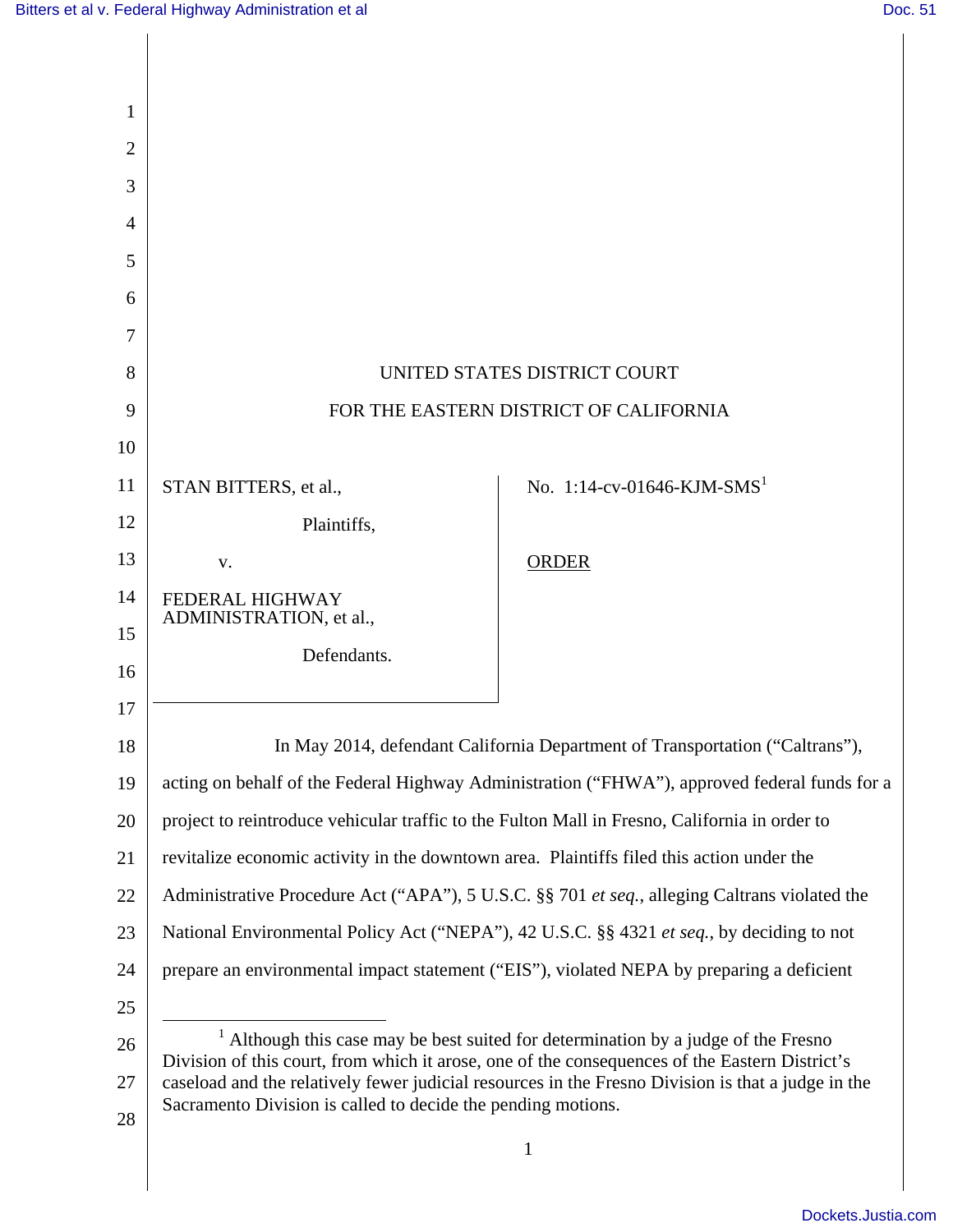| $\mathbf{1}$   | environmental assessment ("EA"), and violated Section 4(f) of the Federal Transportation Act                                                                                                       |
|----------------|----------------------------------------------------------------------------------------------------------------------------------------------------------------------------------------------------|
| $\overline{2}$ | ("Section 4(f)"), 49 U.S.C. § 303(c), by preparing a deficient evaluation of the project's use of                                                                                                  |
| 3              | historic sites and public parks. <sup>2</sup>                                                                                                                                                      |
| $\overline{4}$ | This matter is before the court on the parties' cross-motions for summary                                                                                                                          |
| 5              | judgment on the three APA claims, ECF Nos. 35, 40, 42, and plaintiffs' motion for a preliminary                                                                                                    |
| 6              | injunction pending the court's ruling on the summary judgment cross-motions. ECF No. 47. The                                                                                                       |
| $\tau$         | court held a hearing on the summary judgment motions on October 30, 2015, at which Sarah                                                                                                           |
| 8              | Hedgpeth-Harris and Amy Minteer appeared for plaintiffs; Stephen Onstot appeared for                                                                                                               |
| 9              | defendant City of Fresno ("the City"); and Judith Carlson appeared for defendant Caltrans. The                                                                                                     |
| 10             | court submitted plaintiffs' later preliminary injunction motion as provided by Local Rule $230(g)$ .                                                                                               |
| 11             | As explained below, after careful consideration of the record in light of applicable                                                                                                               |
| 12             | law, the court DENIES plaintiffs' motion for summary judgment and GRANTS defendants'                                                                                                               |
| 13             | motions for summary judgment. The court DENIES AS MOOT plaintiffs' motion for a                                                                                                                    |
| 14             | preliminary injunction.                                                                                                                                                                            |
| 15             | PROCEDURAL BACKGROUND<br>I.                                                                                                                                                                        |
| 16             | Plaintiff Downtown Fresno Coalition ("DFC") is an unincorporated organization                                                                                                                      |
| 17             | dedicated to the revitalization and preservation of the Fulton Mall. AR 005341, 013230.                                                                                                            |
| 18             | Plaintiffs and DFC members Patty Bartucci, Herman Patton, and Ray Perez are low-income,                                                                                                            |
| 19             | disabled, minority residents of the City who live within a few blocks of the Fulton Mall. They                                                                                                     |
| 20             | enjoy the trees, artwork, and park-like atmosphere of the Fulton Mall on almost a daily basis.                                                                                                     |
| 21             | Bartucci Decl. ¶ 2, 5; Patton Decl. ¶ 2; Perez Decl. ¶ 13–5. Plaintiff and DFC member Stan                                                                                                         |
| 22             | Bitters <sup>3</sup> contributed sculptures and fountains to the Fulton Mall when it was first converted into a                                                                                    |
| 23             |                                                                                                                                                                                                    |
| 24             | $2$ Plaintiffs also assert a claim under California Government Code section 11135, but the<br>court stayed litigation of that claim pending resolution of the three APA claims. ECF No. 27.        |
| 25             | Bitters has worked in ceramics for approximately sixty years, studying early on with                                                                                                               |
| 26             | Peter Voulkos at the Otis College of Art and Design in Los Angeles. His work has been included<br>in a relatively recent design retrospective at the Craft and Folk Art Museum in Los Angeles, and |
| 27             | he had a 2014 solo show at Heath Ceramics in San Francisco. Stan Bitters, Wikipedia: The Free                                                                                                      |
| 28             | Encyclopedia (online ed. Dec. 12, 2015).                                                                                                                                                           |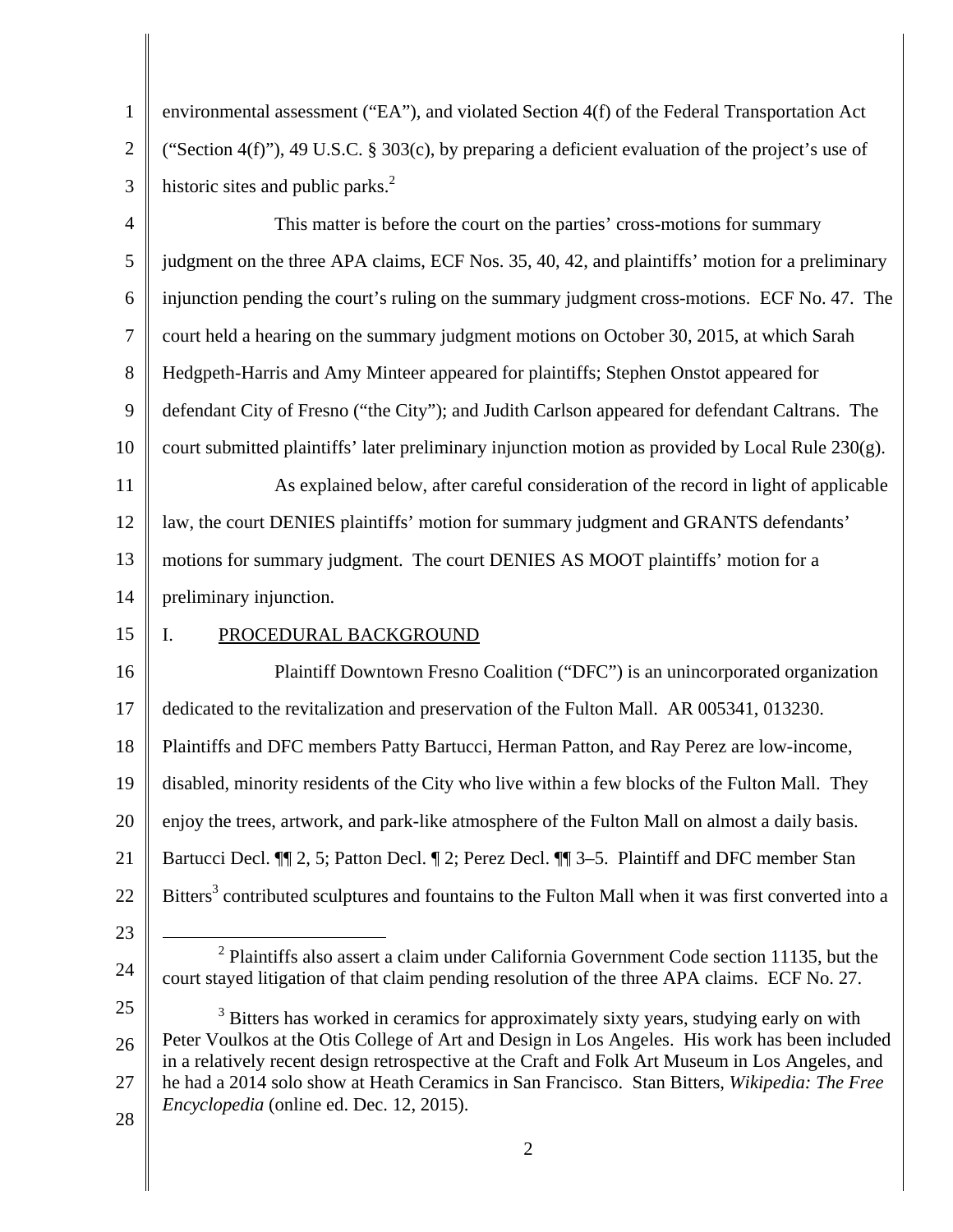| $\mathbf{1}$   | pedestrian mall in the early 1960s. Bitters Decl. II 3, 5; AR 012053, 010027-29. Plaintiff and                                                                                          |
|----------------|-----------------------------------------------------------------------------------------------------------------------------------------------------------------------------------------|
| $\overline{2}$ | DFC member Joyce Aiken <sup>4</sup> contributed mosaic benches to the Mall. Aiken Decl. $\P$ 5, 7;                                                                                      |
| 3              | AR 010029. The DFC participated in the formal consultation process with Caltrans under Section                                                                                          |
| $\overline{4}$ | 106 of the National Historic Preservation Act, 36 C.F.R. §§ 800.1 et seq. AR 002871-79,                                                                                                 |
| 5              | 005341–44. Defendants have not challenged plaintiffs' standing, and the court's own review                                                                                              |
| 6              | finds plaintiffs have established standing. Cf. Ecological Rights Found. v. Pac. Lumber, 230 F.3d                                                                                       |
| $\overline{7}$ | 1141, 1147–53 (9th Cir. 2000).                                                                                                                                                          |
| 8              | Plaintiffs filed this action on October 20, 2014. ECF No. 1. On January 6, 2015,                                                                                                        |
| 9              | plaintiffs filed a First Amended Complaint. First. Am. Compl., ECF No. 7 ("FAC"). The First                                                                                             |
| 10             | Amended Complaint asserts four causes of action: (i) violation of NEPA and APA for failure to                                                                                           |
| 11             | prepare an EIS for the project; (ii) violation of NEPA and APA for failure to adequately evaluate                                                                                       |
| 12             | impacts in the EA; (iii) inadequate Section 4(f) analysis; and (iv) violation of California                                                                                             |
| 13             | Government Code section 11135. Id. The court has stayed litigation of the fourth cause of action                                                                                        |
| 14             | pending resolution of the three APA claims. ECF No. 27, at 2–3. Caltrans and the City each filed                                                                                        |
| 15             | an Answer. ECF Nos. 16, 17.                                                                                                                                                             |
| 16             | On August 31, 2015, plaintiffs filed a motion for summary judgment under Rule                                                                                                           |
| 17             | 56(a) of the Federal Rules of Civil Procedure. Pls.' Mot. Summ. J., ECF No. 35. The City and                                                                                            |
| 18             | Caltrans filed cross-motions for summary judgment under Rule 56(f). City's Opp'n & Mot.                                                                                                 |
| 19             | Summ. J., ECF No. 40 ("City's Mot. Summ. J."); Caltrans' Am. Opp'n & Mot. Summ. J., ECF                                                                                                 |
| 20             | No. 42 ("Caltrans' Mot. Summ. J."). Plaintiffs filed a joint reply in support of their motion for                                                                                       |
| 21             | summary judgment. Pls.' Reply, ECF No. 44. Because the alleged inadequacies with the EA also                                                                                            |
| 22             |                                                                                                                                                                                         |
| 23             |                                                                                                                                                                                         |
| 24             | <sup>4</sup> Aiken taught feminist art at California State University, Fresno from 1973 to 1992,                                                                                        |
| 25             | assuming teaching of the Feminist Art Program class developed by Judy Chicago. From 2004 to<br>2010 she served as Director of the Fresno Arts Council. Joyce Aiken, Wikipedia: The Free |
| 26             | Encyclopedia (online ed. Feb. 17, 2015); Judy Chicago, Wikipedia: The Free Encyclopedia<br>(online ed. Jan. 10, 2016).                                                                  |
| 27             |                                                                                                                                                                                         |
| 28             |                                                                                                                                                                                         |
|                | 3                                                                                                                                                                                       |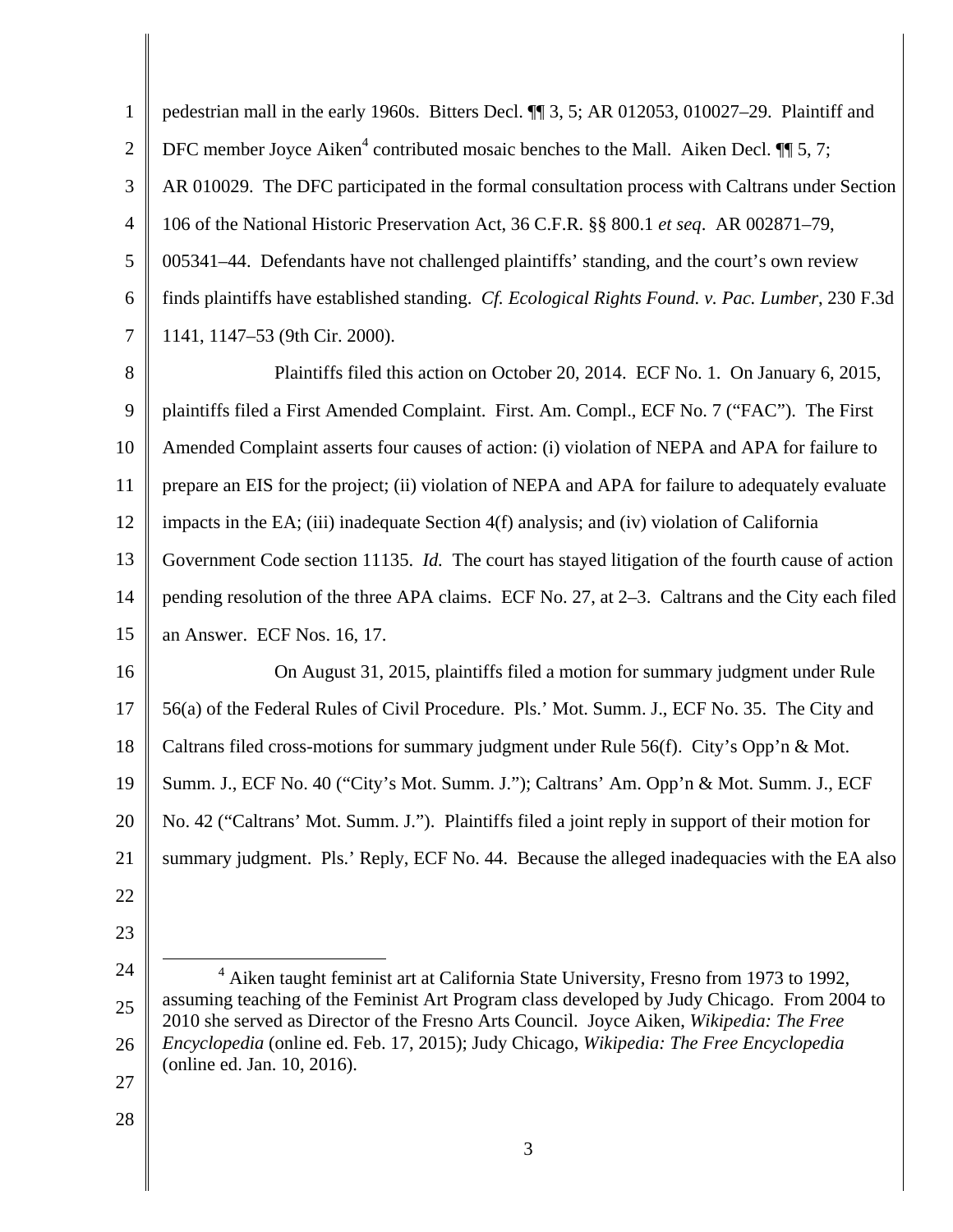1 2 serve as the basis for plaintiffs' argument that Caltrans was required to prepare an EIS, the court addresses plaintiffs' two NEPA claims together for purposes of this order.<sup>5</sup>

3

# II. FACTUAL BACKGROUND

4

# A. History of the Fulton Mall

5 6 7 8 9 10 11 12 13 14 15 16 17 18 19 20 21 22 Through the end of World War II, Fulton Street was the heart of downtown Fresno and was considered the "Main Street" for commercial and business activity. AR 001840.<sup>6</sup> During the late 1940s, Fresno's land use patterns began to alter as a result of the expansion of land uses and the movement of residents and businesses to the city's periphery. *Id.* As suburban shopping malls opened in the urban fringe, Fresno began to experience the commercial decline of Fulton Street. *Id.* In response to this decline, Fresno hired acclaimed shopping mall architects Victor Gruen Associates, Inc.<sup>7</sup> in the late 1950s to develop a plan to rebuild the city's core. *Id.* Early planning documents stated that Fulton Street was to be "converted into a high-quality dense activity pedestrian mall." AR 005186. Modernist architect Garrett Eckbo, who Caltrans recognizes as a "master," *see, e.g.*, AR 005296, implemented Gruen's vision and designed the Fulton Mall, which opened in 1964. *See* AR 001840. The Fulton Mall landscape included carefully designed planters and fountains, trees, and works of art commissioned by local artists.  $\overline{a}$ <sup>5</sup> Plaintiffs' motion for summary judgment focuses on Caltrans' decision not to prepare an EIS, but plaintiffs' reply clarifies that their motion addresses both of their NEPA claims and did not abandon their second cause of action. *See* Pls.' Reply at 1; *see also* City's Mot. Summ. J. at 2 n.2 (arguing that plaintiffs abandoned their second cause of action by failing to address it in their motion for summary judgment). The court interprets plaintiffs' motion as providing overlapping arguments regarding the deficiencies of the EA and the need for an EIS under NEPA. <sup>6</sup> The pages cited here are those printed consecutively throughout the administrative record in red ink in the bottom center of each page.

- 23
- 24 25
- 26

<sup>8</sup> Garrett Eckbo was an American landscape architect who chaired the landscape department at University of California, Berkeley, from 1963 to 1969. He pioneered modern landscape architecture, including through introduction of asymmetry and abstract designs. Garrett Eckbo, *Encyclopedia Brittanica* (online ed. 2016).

mass population." Victor Gruen, *Encyclopedia Brittanica* (online ed. 2016).

in 1938. It was in this country that he pioneered the "regional shopping centre," commonly

known as a shopping mall, in the course of working to "solve problems of modern urban areas for

28

27

 $7$  Victor Gruen was an Austrian-born and trained architect who came to the United States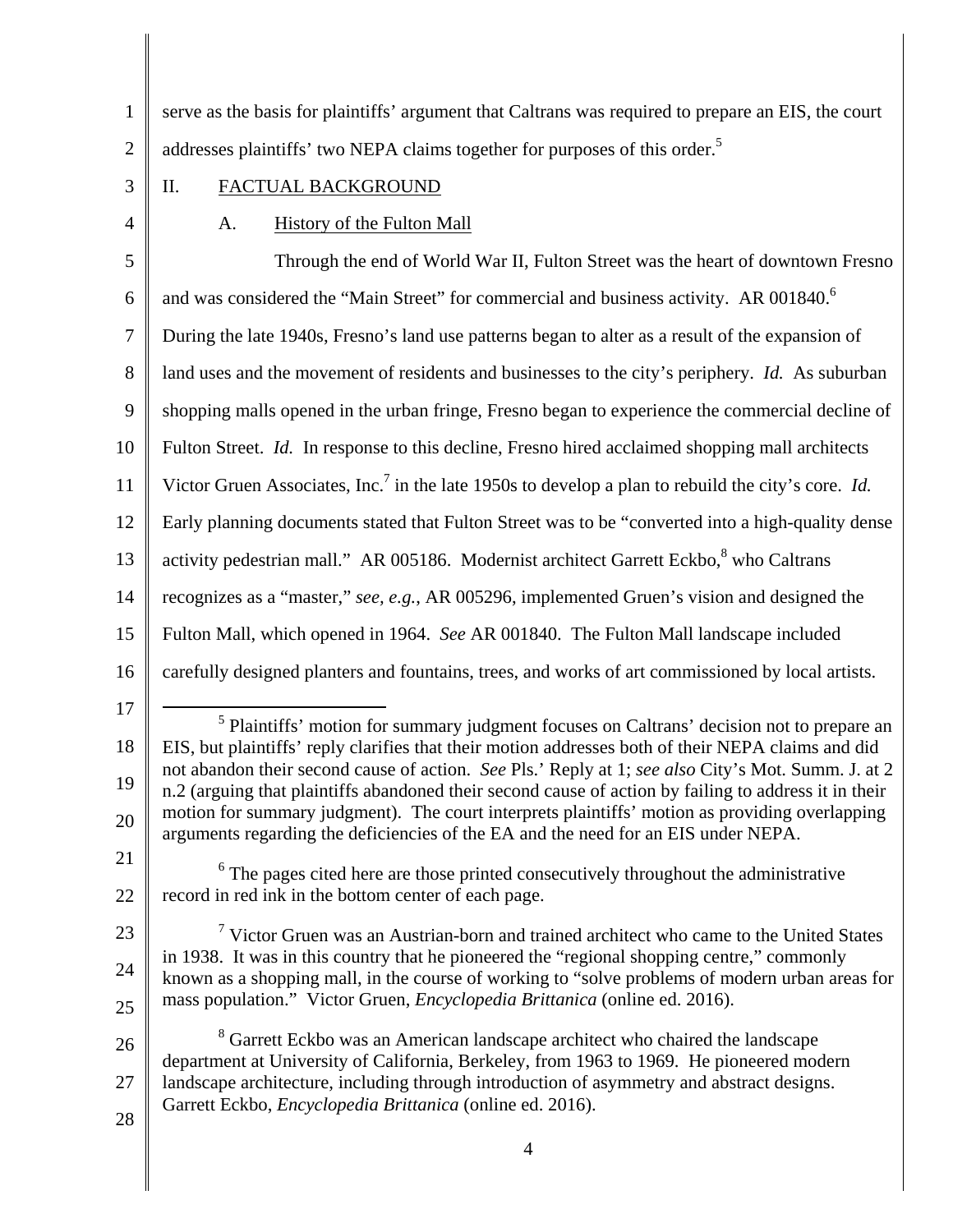1 2 3 4 5 6 AR 005186.To comply with California's Pedestrian Mall Law of 1960, Cal. Sts. & High. Code §§ 11000 *et seq.*, the City adopted an ordinance establishing Fulton Mall as Pedestrian Mall No. 1. AR 000344–47. The land that makes up the Mall is owned in fee simple by the owners of the buildings that are adjacent to the Mall, $9$  and the City holds a right-of-way easement for the Mall. AR 005185; *see also* AR 013960. During the 1970s and 1980s, longtime local merchants and department store

7 8 9 10 11 12 anchors steadily departed the Fulton Mall for new suburban locations. AR 005186. In the early to mid-1990s, property values of the major buildings in the Mall area declined significantly. *Id.*  Today, the Fulton Mall tenant mix is composed of relatively small businesses, and downtown Fresno is more economically depressed than the city as a whole. *Id.* Measured against the surrounding downtown area, the Fulton Mall area is even more depressed, in some cases by a factor of three or more. *Id.* 

13 14 15 16 17 The history of the Fulton Mall is not unique. Beginning in the late 1950s, an estimated 200 pedestrian malls were installed in cities across the United States. AR 001643, 001842. According to a study conducted in downtown Memphis, most of the original 200 malls suffered negative economic consequences from the original conversion and nearly 85% have since reopened to vehicular traffic.<sup>10</sup> AR 001842.

18

22

 $\overline{a}$ 

B. Proposed Project

19 20 21 The Fulton Mall Reconstruction Project would convert Fulton Mall back to a street by reintroducing vehicle traffic lanes. AR 005185. The proposed project includes the pedestrian mall segments at the cross streets of Merced, Mariposa, and Kern. AR 005189. The length of the

<sup>23</sup>  24 <sup>9</sup> The Final EA does not specify which building owners own the land that makes up the Mall. Approximately seventy-three percent of the buildings along the Mall are used as storefronts or offices. *See* AR 005248.

<sup>25</sup>  26 27 28  $10$  The Fulton Mall Urban Decay Study, upon which Caltrans relies, reviewed several third-party studies on the Fulton Mall and surrounding area, as well as case studies on similar projects involving pedestrian malls around the nation, as part of its quantitative and qualitative analysis. *See* AR 001847. Other methods included on-foot field surveys, surveys of real estate brokers, analysis of real estate and market statistics, and analysis of crime statistics in the study area and surrounding area. *See* AR 001847–48.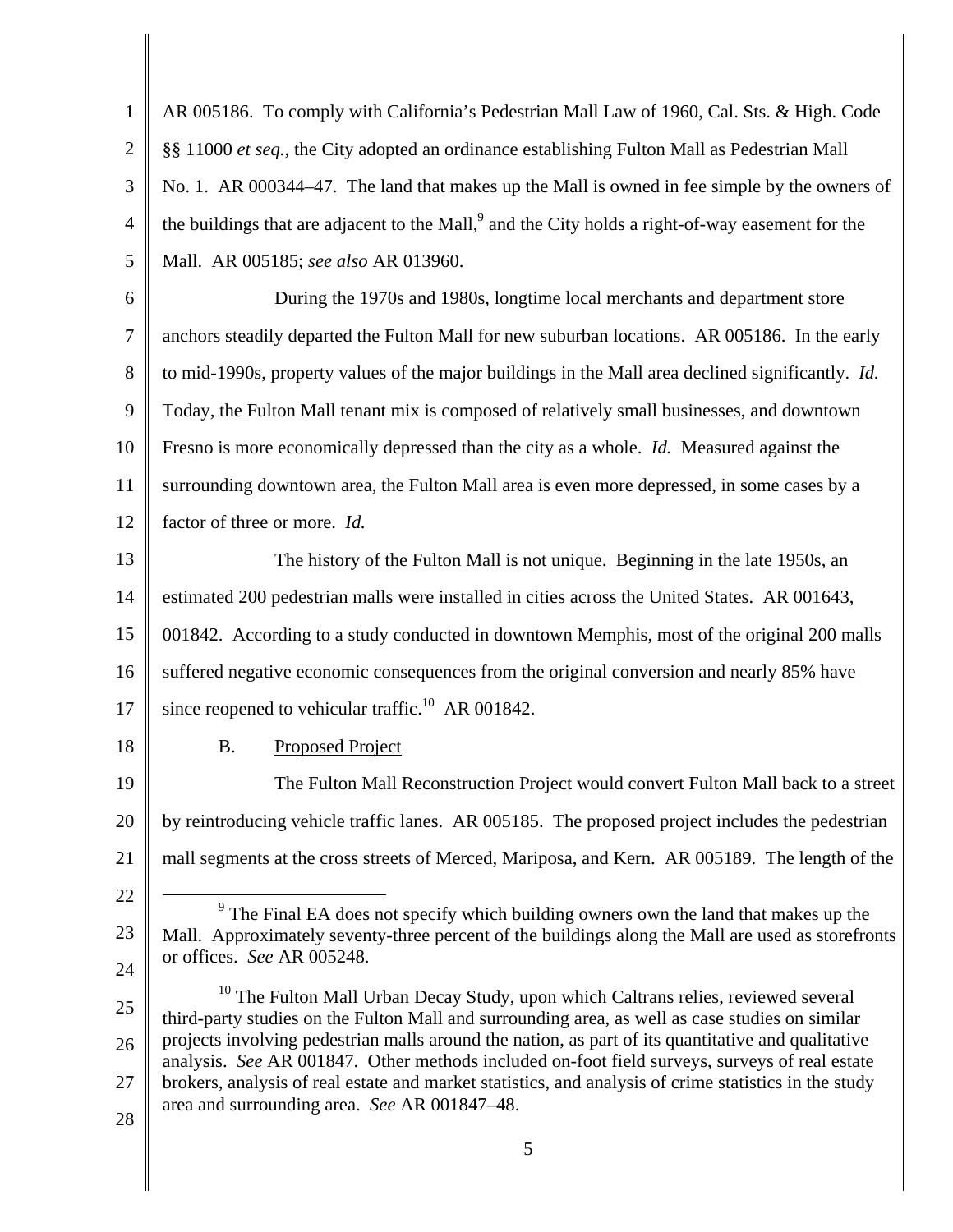1 2 3 4 5 6 7 8 9 10 proposed project is 0.74 miles, while the width of the existing pedestrian mall is eighty feet. AR 005185. The project would introduce one eleven-foot-wide vehicle lane in each direction alongside bicycle and potentially other travel modes, additional parking spaces along the length of the Mall, and pedestrian-only space ranging from fourteen to forty-four feet wide on one or both sides of the street, depending on the specific proposal adopted. *See* AR 005198, 005203. The cost of the project is estimated to be twenty million dollars. AR 005185. The project is part of a larger planning effort by the City intended to revitalize the downtown area. AR 005197. Other planning efforts include the amended 2025 General Plan, Central Area Community Plan, Fulton Corridor Specific Plan, and Downtown Neighborhoods Community Plan. AR 005195–96, 005230–32.

11 12 13 14 15 16 The stated purpose of the proposed project is to increase mobility and access in the Fulton Mall study area by providing more convenient multi-modal access options on the Mall and its cross streets; to improve visibility of businesses and other amenities by improving traffic circulation, thereby encouraging additional economic development in the area; and to increase the Fulton Mall study area's consistency with the requirements and goals of proposed land use plans. AR 005189–90, 005360.

17 18 19 20 21 22 23 24 25 26 Caltrans identified several needs for the project. First, Caltrans found the lack of vehicular traffic and on-street, short-term parking currently limits access to businesses and residences in the study area. AR 005190. According to the Economic Impact Analysis prepared for the project, people tend to prefer to reach their shopping or business destinations quickly, especially if they have young children or are elderly or disabled. *Id.* About one-half of the Mall is not compliant with current Americans with Disabilities Act ("ADA") standards.<sup>11</sup> See AR 005387, 005625. Second, Caltrans found the pedestrian-only configuration limits the visibility of businesses from automobiles to what can be seen from a vehicle driving on one of the cross streets. AR 005190.As a result, existing businesses must rely on advertising or pedestrian traffic to attract commerce. AR 005192. Caltrans found this lack of access and visibility

27 28

 $\overline{a}$ 

 $11$  The ADA was adopted in 1990, twenty-six years after the Mall's opening.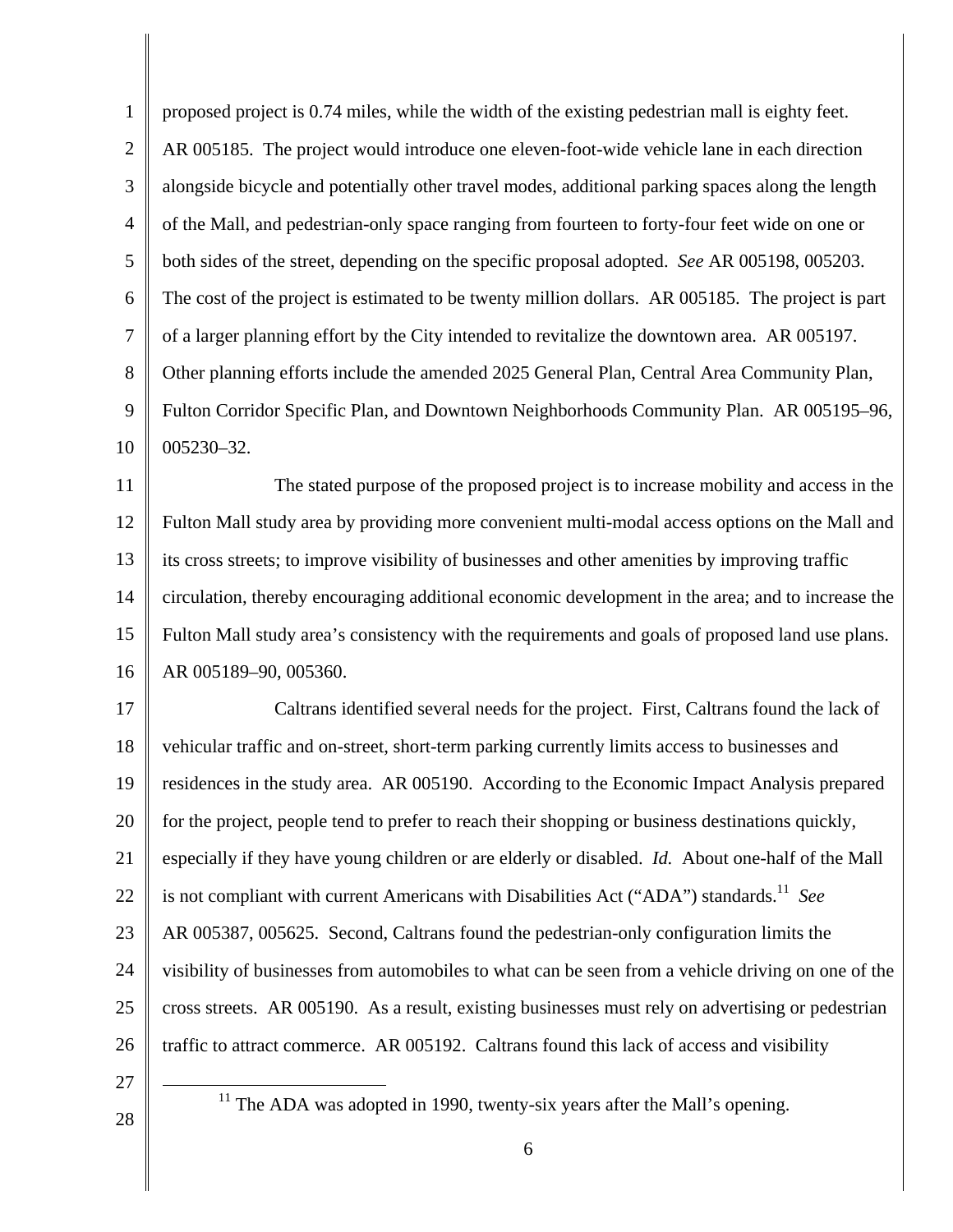1 2 3 4 5 6 7 hampers economic development in the Fulton Mall study area. AR 005194. The "Pedestrian & Transit Malls Study by Memphis Center City Commission" (2008) listed lack of access and visibility for retail as a factor in the decline of pedestrian malls across the country. AR 005194. The Fulton Mall study area is more economically depressed than other areas of Fresno, with lower retail sales, higher vacancy rates, and higher crime rates. AR 005194–95. Finally, Caltrans found the proposed project is needed to further the goals of the proposed land use plans for Fresno. AR 005195–96.

8

## III. STATUTORY AND REGULATORY FRAMEWORK

9 10 11 Although defendants undertook several environmental review processes to evaluate the development options for the Fulton Mall, the two at issue are the NEPA and Section 4(f) processes.

12

# A. NEPA

13 14 15 16 17 18 19 20 21 22 23 NEPA is the "basic national charter for protection of the environment." 40 C.F.R. § 1500.1(a). NEPA requires agencies undertaking any major federal action to follow "a set of 'action-forcing' procedures that require that agencies take a 'hard look at environmental consequences,' and that provide for broad dissemination of relevant environmental information." *Robertson v. Methow Valley Citizens Council*, 490 U.S. 332, 350 (1989) (quoting *Kleppe*, 427 U.S. at 410 n.21). The Supreme Court has explained that NEPA "ensures that the agency, in reaching its decision, will have available, and will carefully consider, detailed information concerning significant environmental impacts." *Id.* at 349. "[I]t is now well settled that NEPA itself does not mandate particular results, but simply prescribes the necessary process," *id.* at 350; thus, "NEPA merely prohibits uninformed—rather than unwise—agency action," *id.* at 351. Among other action-forcing procedures, NEPA requires all agencies of the federal

24 25 26 27 government to prepare a "detailed statement" that discusses the environmental effects of, and reasonable alternatives to, all "major Federal actions significantly affecting the quality of the human environment."  $42 \text{ U.S.C.} \& 4332(2)(\text{C})$ . This statement is commonly known as an environmental impact statement ("EIS"). The Council of Environmental Quality ("CEQ"),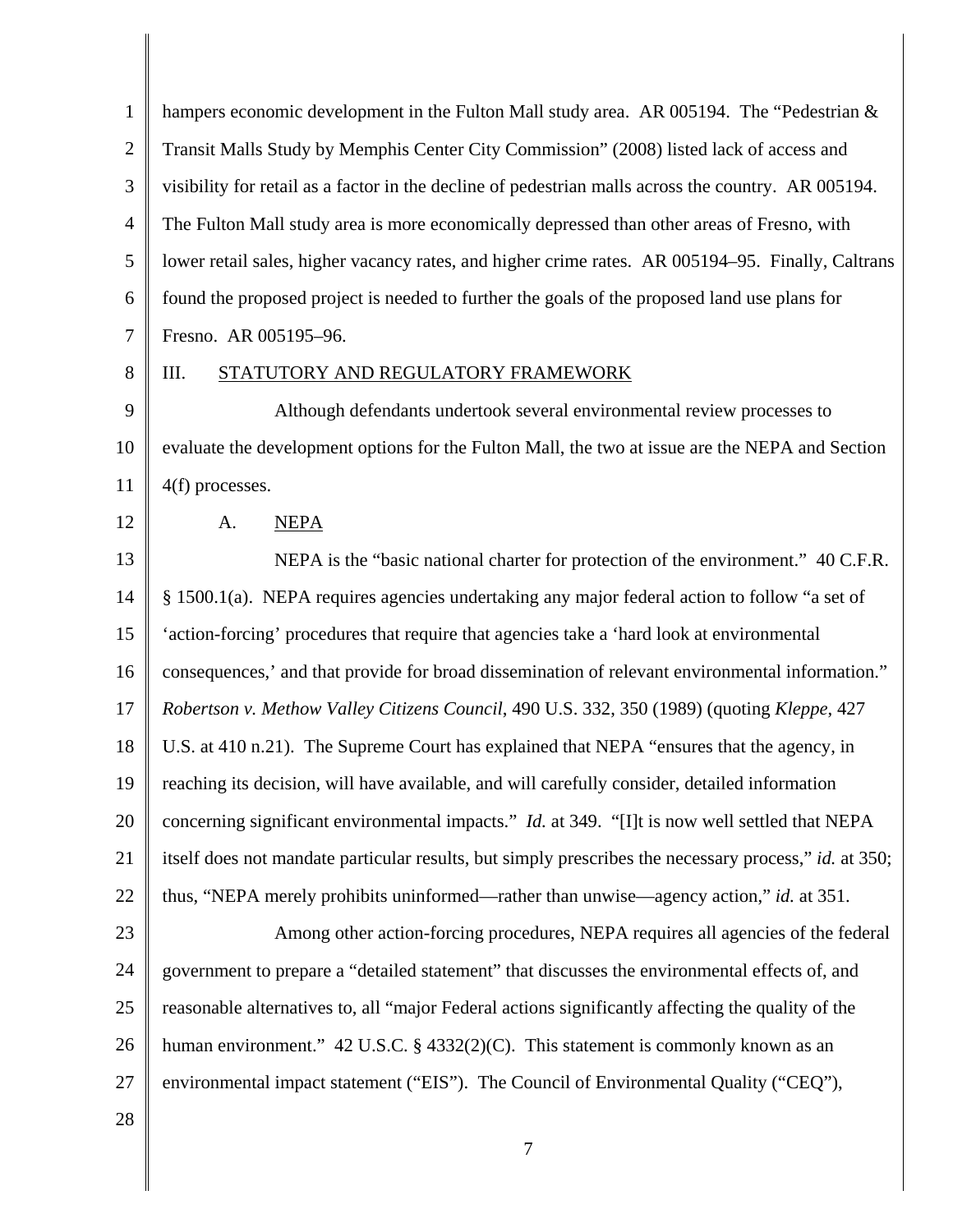| $\mathbf{1}$   | established by NEPA with authority to issue regulations interpreting it, has promulgated             |
|----------------|------------------------------------------------------------------------------------------------------|
| $\overline{2}$ | regulations to guide federal agencies in determining whether an EIS is required. See 40 C.F.R.       |
| 3              | § 1500.3. When an agency does not know whether the effects of its action will be "significant,"      |
| $\overline{4}$ | CEQ regulations allow an agency to prepare a more limited document, an environmental                 |
| 5              | assessment ("EA"), to help make that determination. 40 C.F.R. §§ 1501.4(b), 1508.9. The EA is        |
| 6              | to be a "concise public document" that "[b]riefly provide[s] sufficient evidence and analysis for    |
| $\tau$         | determining whether to prepare an [EIS]." <i>Id.</i> § 1508.9(a). If, based on the EA, substantial   |
| 8              | questions are raised as to whether a project may have a significant effect on the environment, an    |
| 9              | EIS must be prepared. Nat'l Parks & Conservation Ass'n v. Babbitt, 241 F.3d 722, 736 (9th Cir.       |
| 10             | 2001), abrogated on other grounds by Monsanto Co. v. Geertson Seed Farms, 561 U.S. 139, 145          |
| 11             | (2010); Blue Mountains Biodiversity Project v. Blackwood, 161 F.3d 1208, 1212 (9th Cir. 1998).       |
| 12             | If not, the agency "must issue a 'finding of no significant impact' (FONSI), which briefly           |
| 13             | presents the reasons why the proposed agency action will not have a significant impact on the        |
| 14             | human environment." Dep't of Transp. v. Pub. Citizen, 541 U.S. 752, 757–58 (2004); see also          |
| 15             | Monsanto, 561 U.S. at 145.                                                                           |
| 16             | Section 4(f) of the Department of Transportation Act<br><b>B.</b>                                    |
| 17             | Running parallel with, but distinct from, the NEPA process is the Section 4(f)                       |
| 18             | process, prescribed in the federal Department of Transportation Act, 49 U.S.C. §§ 101 et seq.        |
| 19             | "The Department of Transportation Act is intended to preserve historic sites as far as practicable." |
| 20             | HonoluluTraffic.com v. Fed. Transit Admin., 742 F.3d 1222, 1232 (9th Cir. 2014). Section 4(f) of     |
| 21             | the Act prohibits an agency from approving a project that uses publicly owned land that is a         |
| 22             | "public park" or "historic site of national, State, or local significance" unless: (1) there is no   |
| 23             | feasible and prudent alternative to using that land, and (2) the project "includes all possible      |
| 24             | planning to minimize harm" to the resources. 49 U.S.C. § 303(c); see also 23 C.F.R. § 774.3.         |
| 25             | Section 106 of the National Historic Preservation Act ("Section 106"), 36 C.F.R. §§ 800.1 et seq.,   |
| 26             |                                                                                                      |
| 27             |                                                                                                      |
| 28             |                                                                                                      |
|                | 8                                                                                                    |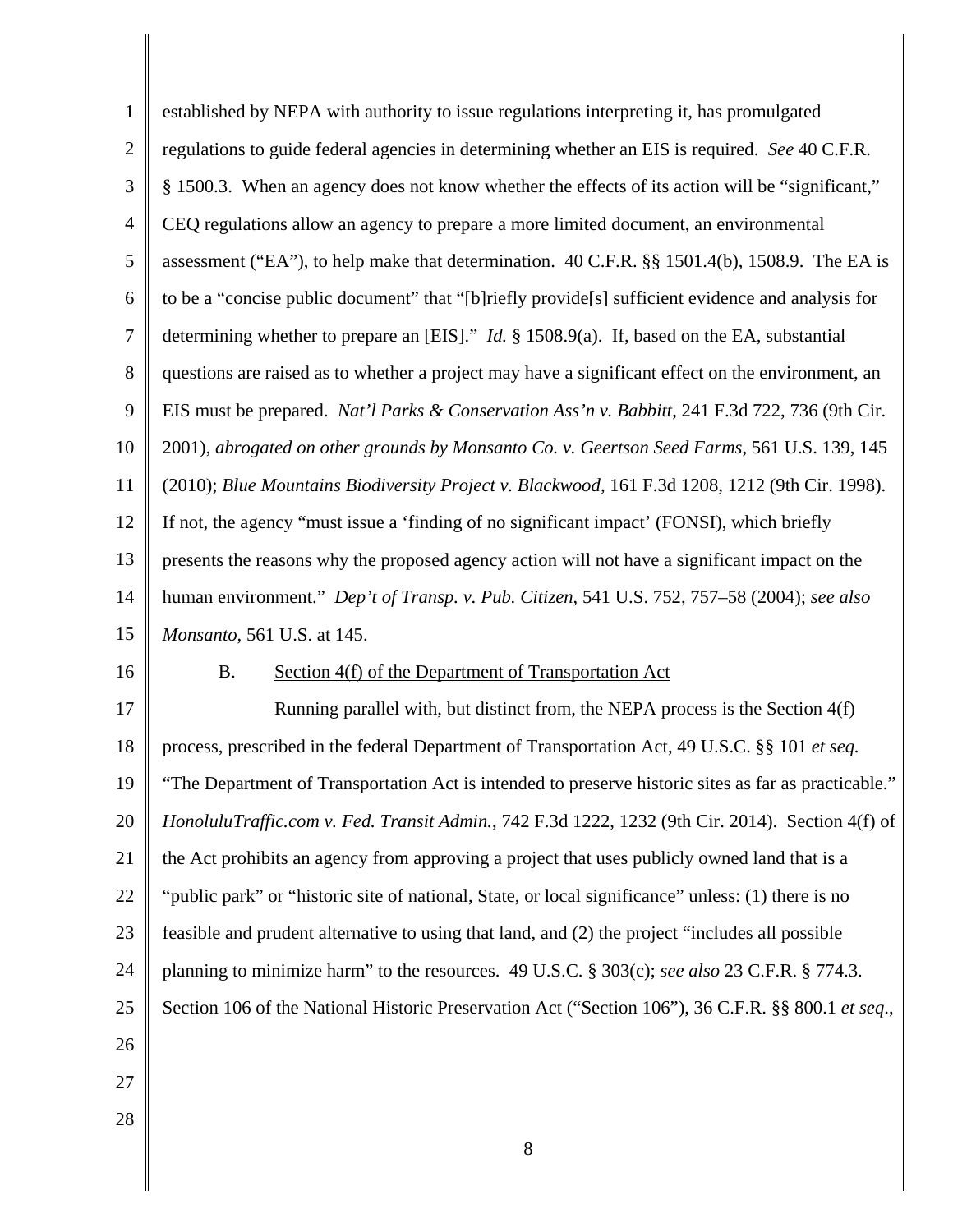| 1              | outlines a consultation process by which an historic site's significance is determined. <sup>12</sup> See 23                                                                                                |
|----------------|-------------------------------------------------------------------------------------------------------------------------------------------------------------------------------------------------------------|
| $\overline{2}$ | C.F.R. § 774.11; 36 C.F.R. § 800.4.                                                                                                                                                                         |
| 3              | Prior to approving a project requiring the use of Section 4(f) property, an agency                                                                                                                          |
| 4              | must determine there is no feasible and prudent alternative that avoids using that property. 49                                                                                                             |
| 5              | U.S.C. $\S 303(c)(1)$ . Section 774.17 of the Code of Federal Regulations defines "feasible and                                                                                                             |
| 6              | prudent avoidance alternative":                                                                                                                                                                             |
| 7<br>8         | (1) A feasible and prudent avoidance alternative avoids using<br>Section 4(f) property and does not cause other severe problems of a<br>magnitude that substantially outweighs the importance of protecting |
| 9<br>10        | the Section 4(f) property<br>(2) An alternative is not feasible if it cannot be built as a matter of<br>sound engineering judgment.                                                                         |
| 11             | (3) An alternative is not prudent if:                                                                                                                                                                       |
| 12<br>13       | (i) It compromises the project to a degree that it is<br>unreasonable to proceed with the project in light of its stated<br>purpose and need;                                                               |
| 14             | (ii) It results in unacceptable safety or operational problems;                                                                                                                                             |
| 15             | (iii) After reasonable mitigation, it still causes:                                                                                                                                                         |
| 16             | (A) Severe social, economic, or environmental                                                                                                                                                               |
| 17             | impacts;<br>(B) Severe disruption to established communities;                                                                                                                                               |
| 18             | (C) Severe disproportionate impacts to minority or                                                                                                                                                          |
| 19             | low income populations; or                                                                                                                                                                                  |
| 20             | (D) Severe impacts to environmental resources<br>protected under other Federal statutes;                                                                                                                    |
| 21             | (iv) It results in additional construction, maintenance, or                                                                                                                                                 |
| 22             | operational costs of an extraordinary magnitude;                                                                                                                                                            |
| 23             | (v) It causes other unique problems or unusual factors; or                                                                                                                                                  |
| 24             | 11111                                                                                                                                                                                                       |
| 25             | 111111                                                                                                                                                                                                      |
| 26             |                                                                                                                                                                                                             |
| 27             | $12$ Section 106 also imposes separate substantive requirements on projects that affect<br>historic properties, but those requirements are not at issue in this action.                                     |
| 28             |                                                                                                                                                                                                             |
|                | 9                                                                                                                                                                                                           |
|                |                                                                                                                                                                                                             |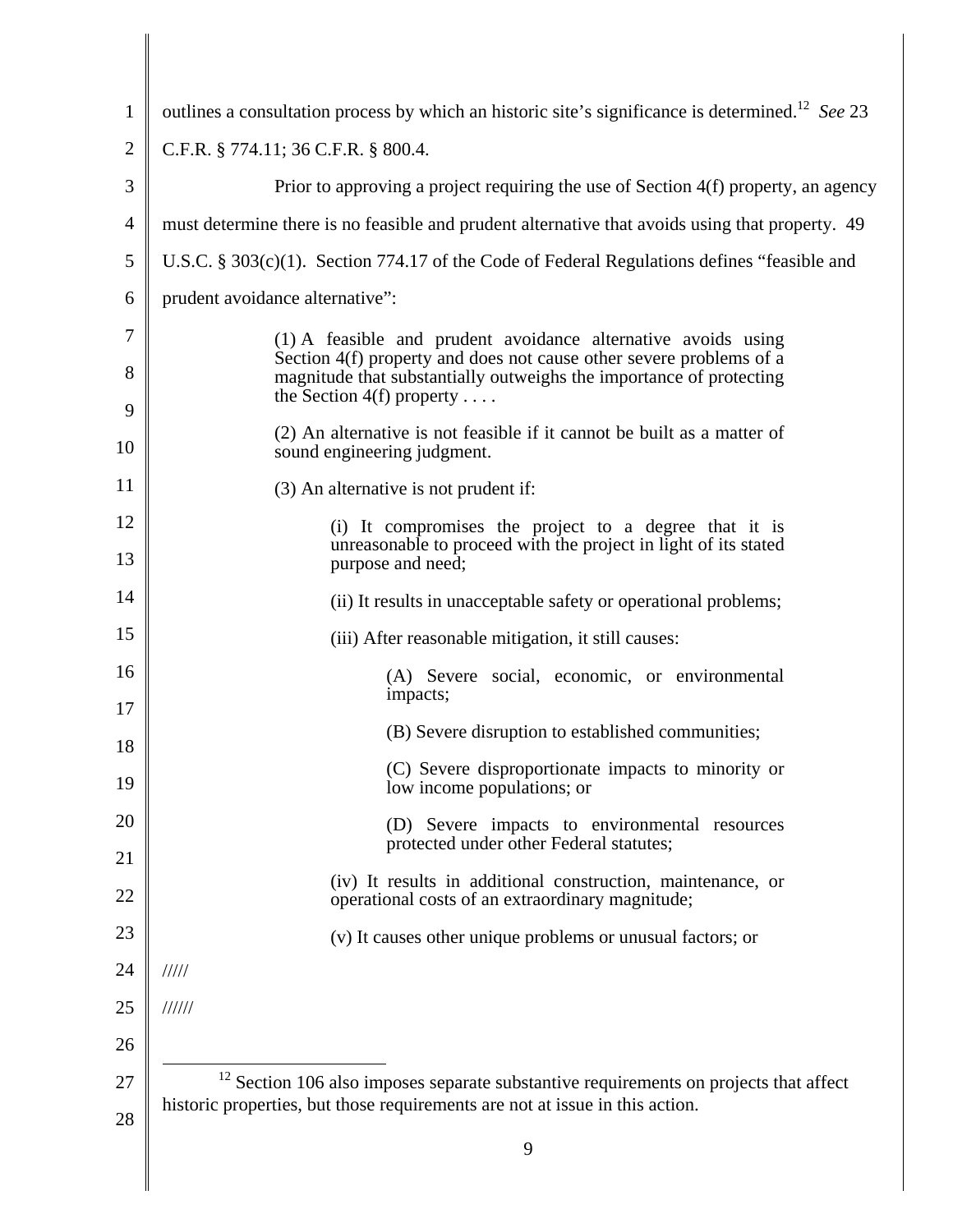| 1              | $(vi)$ It involves multiple factors in paragraphs $(3)(i)$ through<br>$(3)(v)$ of this definition, that while individually minor, |
|----------------|-----------------------------------------------------------------------------------------------------------------------------------|
| 2              | cumulatively cause unique problems or impacts of<br>extraordinary magnitude.                                                      |
| 3              |                                                                                                                                   |
| $\overline{4}$ | 23 C.F.R. § 774.17.                                                                                                               |
| 5              | If there is no feasible and prudent avoidance alternative, the agency may approve,                                                |
| 6              | from the remaining alternatives that use Section 4(f) property, only the alternative that "[c]auses                               |
| 7              | the least overall harm in light of the statute's preservation purpose." Id. $\S$ 774.3(c)(1). The least                           |
| 8              | overall harm is determined by balancing the following factors:                                                                    |
| 9              | (i) The ability to mitigate adverse impacts to each Section $4(f)$<br>property $\dots;$                                           |
| 10             |                                                                                                                                   |
| 11             | (ii) The relative<br>severity of the remaining<br>after<br>harm,<br>mitigation ;                                                  |
| 12             | (iii) The relative significance of each Section 4(f) property;                                                                    |
| 13             | (iv) The views of the official(s) with jurisdiction over each Section<br>$4(f)$ property;                                         |
| 14             | (v) The degree to which each alternative meets the purpose and                                                                    |
| 15             | need for the project;                                                                                                             |
| 16<br>17       | (vi) After reasonable mitigation, the magnitude of any adverse<br>impacts to resources not protected by Section (f); and          |
| 18             | (vii) Substantial differences in costs among the alternatives.                                                                    |
| 19             | Id.                                                                                                                               |
| 20             | In addition, the alternative selected must include "all possible planning" to                                                     |
| 21             | minimize harm to Section 4(f) property. 49 U.S.C. § 303(c)(2); see also 23 C.F.R. § 774.3(c)(2).                                  |
| 22             | "All possible planning" means that the project must include all reasonable measures identified in                                 |
| 23             | the evaluation to minimize harm or mitigate for adverse impacts and effects. 23 C.F.R. § 774.17.                                  |
| 24             | With regard to historic sites, the mitigation measures normally serve to preserve the historic                                    |
| 25             | features as agreed by the FHWA and the official with jurisdiction over the Section 4(f) resource                                  |
| 26             | in accordance with the Section 106 consultation process. Id.                                                                      |
| 27             |                                                                                                                                   |
| 28             |                                                                                                                                   |
|                | 10                                                                                                                                |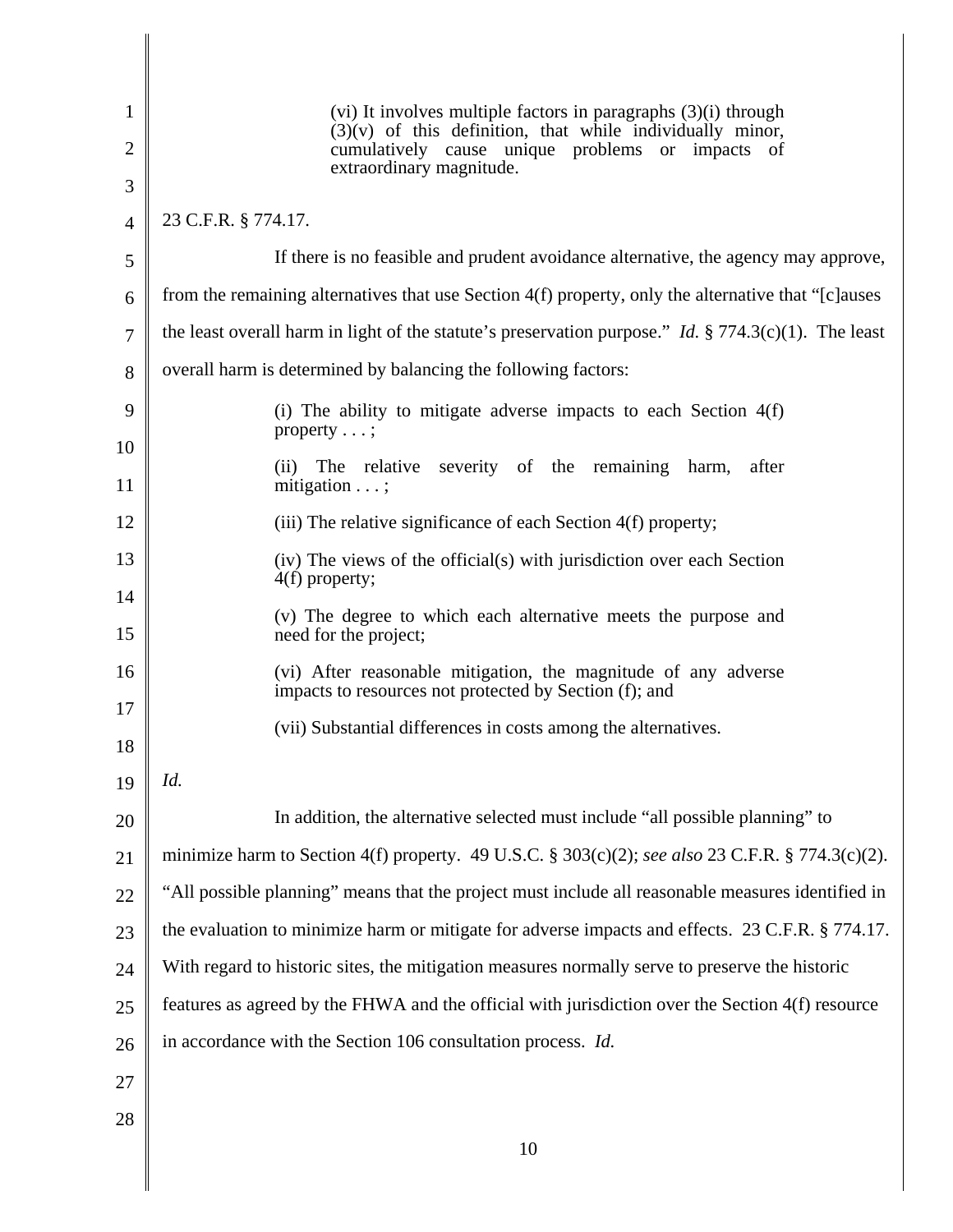C. CEQA

| $\overline{2}$ | In addition to complying with federal statutes and regulations, defendants must                                                                                                           |
|----------------|-------------------------------------------------------------------------------------------------------------------------------------------------------------------------------------------|
| 3              | also comply with the California Environmental Quality Act ("CEQA"), Cal. Pub. Res. Code                                                                                                   |
| $\overline{4}$ | §§ 21000 et seq., the state framework for environmental protection. AR 005185. Caltrans is the                                                                                            |
| 5              | lead agency under NEPA and Section $4(f)$ , <sup>13</sup> and the City is the lead agency under CEQA. <i>Id.</i> ;                                                                        |
| 6              | see also AR 005353. If a project may have a significant effect on the environment, CEQA                                                                                                   |
| 7              | requires state and local agencies to identify mitigation measures and alternatives by preparing an                                                                                        |
| 8              | environmental impact report ("EIR"). See Cal. Pub. Res. Code § 21002.1. Plaintiff Downtown                                                                                                |
| 9              | Fresno Coalition is currently challenging the City's actions under CEQA in state court in                                                                                                 |
| 10             | Downtown Fresno Coalition v. City of Fresno, California Court of Appeal, Fifth Appellate                                                                                                  |
| 11             | District, Case No. F070845. <sup>14</sup> Plaintiffs do not bring any CEQA claims in this action, but the                                                                                 |
| 12             | court reviews the project's CEQA process as helpful background to its NEPA and Section 4(f)                                                                                               |
| 13             | processes.                                                                                                                                                                                |
| 14             | ENVIRONMENTAL REVIEW OF PROJECT<br>IV.                                                                                                                                                    |
| 15             | Early Planning and CEQA Process<br>A.                                                                                                                                                     |
| 16             | In 2010, the City began work on the Fulton Corridor Specific Plan ("FCSP"), a                                                                                                             |
| 17             | planning document intended to guide future development along the Fulton Mall and in the                                                                                                   |
| 18             | surrounding area. AR 005047, 005189. In October 2011, the City published a draft FCSP, which                                                                                              |
| 19             | devotes an entire chapter to the future of the Fulton Mall. AR 001588-833; see AR 001642-60.                                                                                              |
| 20             | In June 2013, the City applied to the U.S. Department of Transportation ("DOT")                                                                                                           |
| 21             | for a grant from the Transportation Investments Generating Economic Recovery program                                                                                                      |
| 22             |                                                                                                                                                                                           |
| 23             | <sup>13</sup> Caltrans assumed responsibility for environmental review of the Fulton Mall                                                                                                 |
| 24             | Reconstruction Project under NEPA and Section 4(f) as provided by a Memorandum of<br>Understanding with the FHWA. See 23 U.S.C. § 327(a)(2); ECF No. 21-1.                                |
| 25             | <sup>14</sup> As plaintiffs request, the court takes judicial notice of the opening brief in the state                                                                                    |
| 26             | court proceeding under Federal Rule of Evidence 201. See Fed. R. Evid. 201(b)(2), 201(c)(2);<br>Pls.' Ex. A, ECF No. 36; see also Missud v. Nevada, 861 F. Supp. 2d 1044, 1054 (N.D. Cal. |
| 27             | 2012), aff'd, 520 Fed. App'x 534 (9th Cir. 2013) (filings and orders in other court proceedings are<br>judicially noticeable to demonstrate the existence of other court proceedings).    |
| 28             |                                                                                                                                                                                           |
|                | 11                                                                                                                                                                                        |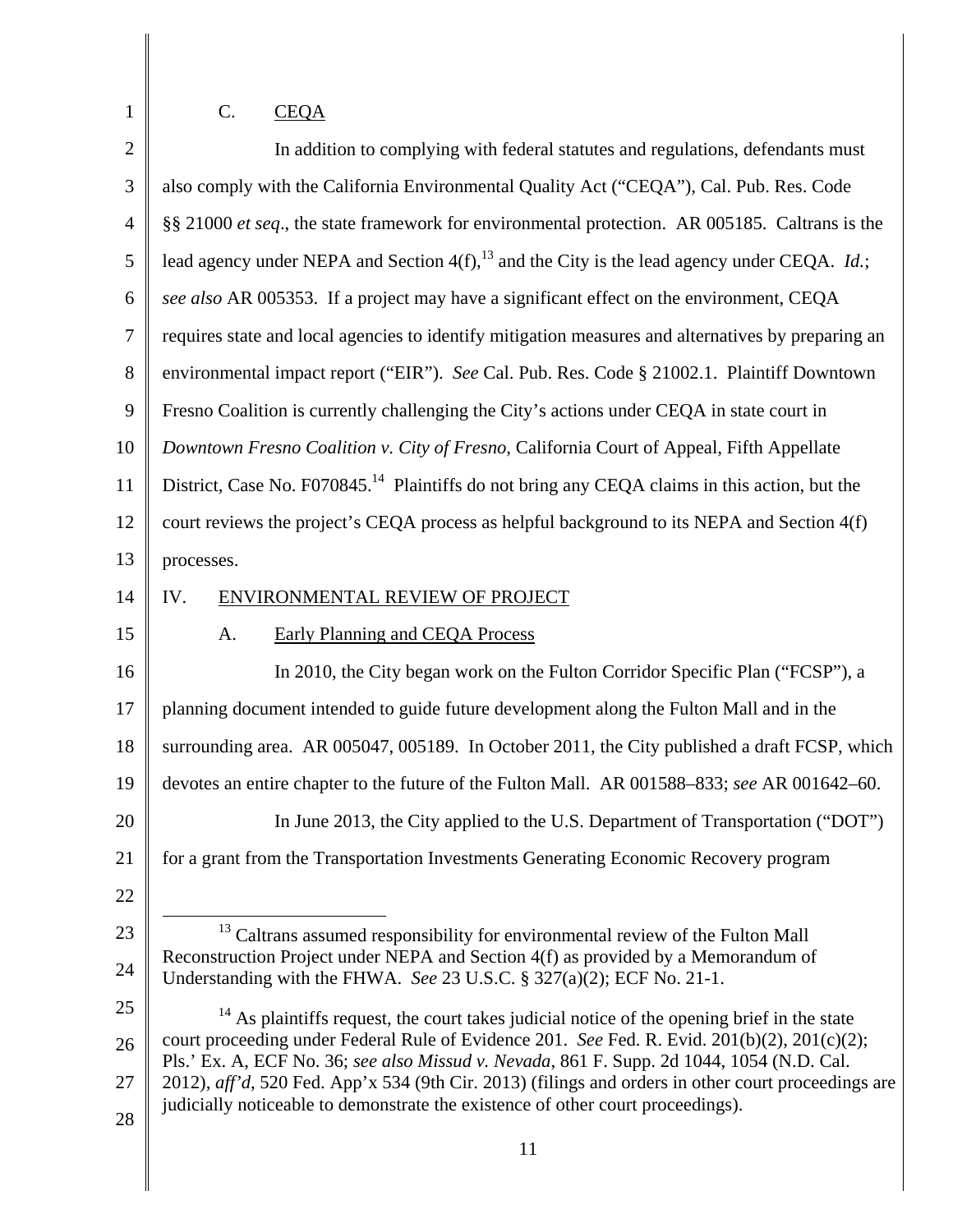1 2 3 4 5 6 7 ("TIGER program") for a proposed project to reintroduce vehicular traffic to the Fulton Mall, dubbed the Fulton Mall Reconstruction Project*.* AR 000150–256. In August 2013, the DOT announced the City had been awarded nearly sixteen million dollars in TIGER funding for the project. AR 005185, 008166. In October 2013, the City decided to prepare a separate EIR under CEQA for the Fulton Mall Reconstruction Project, independent from the EIR for the larger FCSP, to meet the deadlines for environmental review required by the TIGER grant. *See* AR 005883– 84, 008166.

8 9 10 11 12 13 14 15 16 17 18 In November 2013, the City released the Draft EIR for the Fulton Mall Reconstruction Project for public comment. AR 008132–425. The Draft EIR states, "It is in light of the TIGER grant . . . that the City is preparing this new CEQA document, which addresses the project on its own, and is also focused on the Project as being conditioned on the allowed purposes of the TIGER grant funds." AR 008167. The Draft EIR concluded the project would cause significant and unavoidable impacts to only two environmental factors: visual character, for five to ten years while replacement trees mature, and historic resources. AR 008180–81, 008202– 03. In February 2014, after lengthy public debate, the Fresno City Council certified the Final EIR and approved the proposed project to reintroduce vehicular traffic to the Fulton Mall, finding the specific economic, legal, social, technological, or other benefits of the project outweighed its unavoidable adverse environmental effects. AR 006108–21; *see also* AR 012029–70.

19

B. NEPA Environmental Assessment

# 20

1. Alternatives Considered

21 22 23 24 In February 2013, Caltrans made the preliminary determination that opening Fulton Street to vehicular traffic could have adverse environmental effects, and formed the preliminary conclusion that a "Complex Environmental Assessment" should be completed to satisfy NEPA.<sup>15</sup> AR 000023–32. In October 2013, Caltrans and the City prepared a draft

25

26 27 28  $\overline{a}$ <sup>15</sup> Under Caltrans' implementation of 23 U.S.C. § 327, EAs have been divided into two categories: complex EAs and routine EAs. *See* AR 000033, 005616. Complex EAs are defined as those EAs that have complex issues or impacts in that they may include multiple location alternatives, debate related to purpose and need, strong public controversy, issues related to logical termini or independent utility, individual Section 4(f) determinations, complex Endangered Species Act issues, numerous cumulative impacts or high mitigation costs.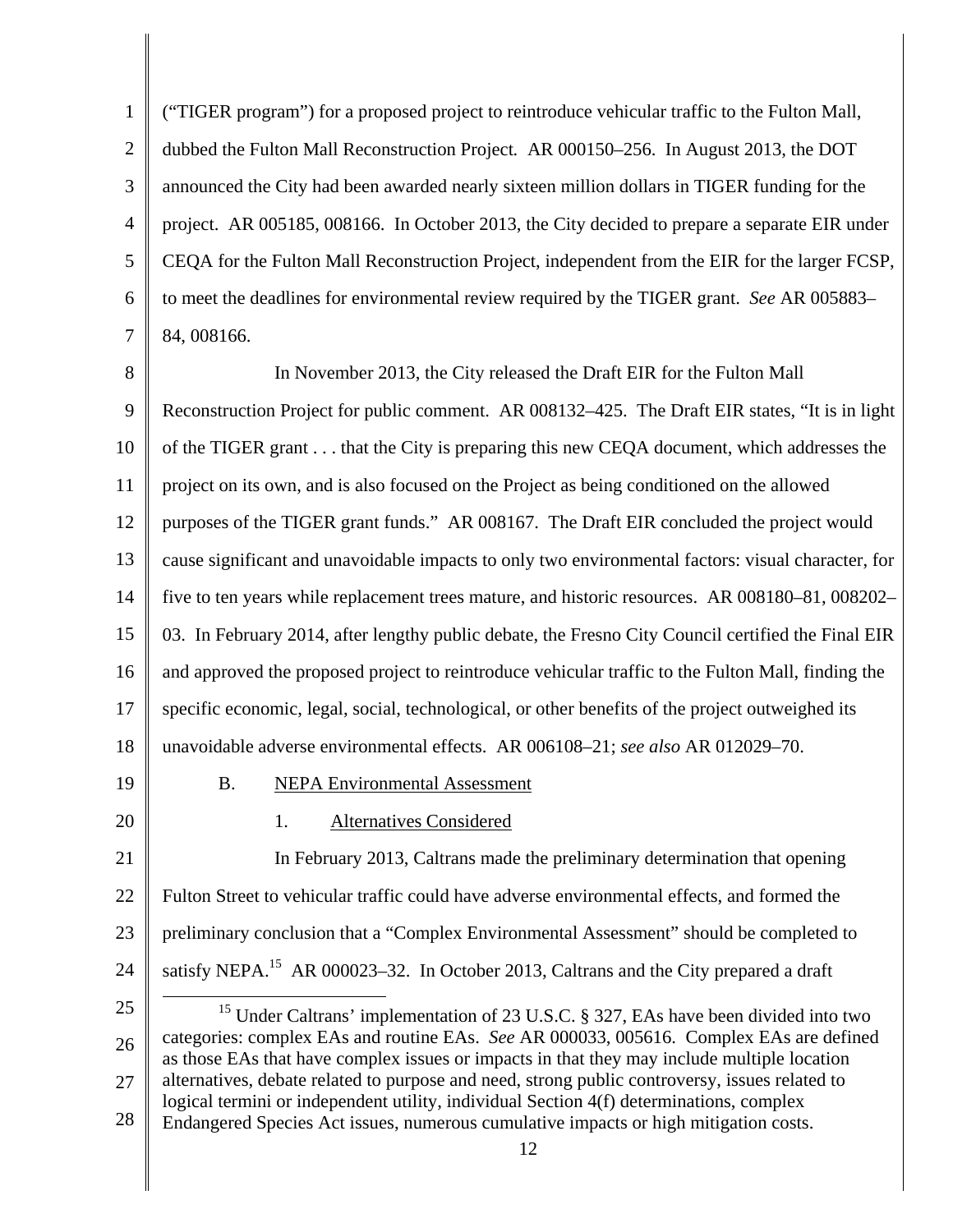1 2 3 4 5 6 7 8 9 10 11 12 13 14 15 16 17 18 19 20 21 22 23 24 25 26 Complex EA that screened ten Build Alternatives and one No-Build Alternative for practicality and feasibility. AR 000088–110. The ten Build Alternatives were derived from multiple sources, including (1) a compilation of alternatives developed by the City; (2) concepts evaluated as part of proposed planning documents; and (3) alternatives suggested by the public at scoping meetings. AR 005207. The process of developing alternatives considered a range of engineering and environmental constraints, particularly avoiding or minimizing use of features of Section 4(f) properties. AR 005410. Alternative 1 consists of reopening the entire Fulton Mall to two-way streets, with one lane of vehicular traffic in each direction alongside bicycle, pedestrian, and potentially other travel modes. AR 005198, 005362. A total of 162 on-street vehicle parking spaces would be added along the length of the Mall, along with twenty-eight new spaces along cross streets; midblock pedestrian crossings would be provided; and improvements would be made to the streetscape. AR 005198, 005362. Pedestrian walkways would include a fourteen-foot sidewalk on one side of the street and a twenty-eight-foot promenade on the other. AR 005198, 005362. Alternative 1 would utilize and incorporate all of the works of sculpture and mosaic benches currently displayed on the Mall; reconstruct sixteen of the Mall's original twenty water features;<sup>16</sup> and retain the total number of trees at approximately 154, after replanting 131 of the trees. AR 005198. The two existing "tot lots" (children's playgrounds) would be relocated and combined into one larger "tot lot." AR 005199, 005362.  $\overline{a}$ *See* AR 000033, 005616. "Local termini" refers to rational end points for a transportation improvement, and rational end points for a review of the environmental impacts. Memorandum, FHWA, *The Development of Logical Project Termini* (Nov. 5, 1993), https://www.environment.f hwa.dot.gov/projdev/tdmtermini.asp. "Independent utility" refers to a requirement under Section 4(f) that the transportation improvements have independent utility or significance, even if no additional transportation improvements in the area are made. *See id.*; *see also* 23 U.S.C. § 771.111(f). <sup>16</sup> The Final EA provides the following: "Seven of the existing twenty fountains are currently functioning. Five would be rebuilt and remain in place. Eleven others would be newly

28

promenade." AR 005198.

27

built to resemble the originals and re-scaled and located in other locations along the Mall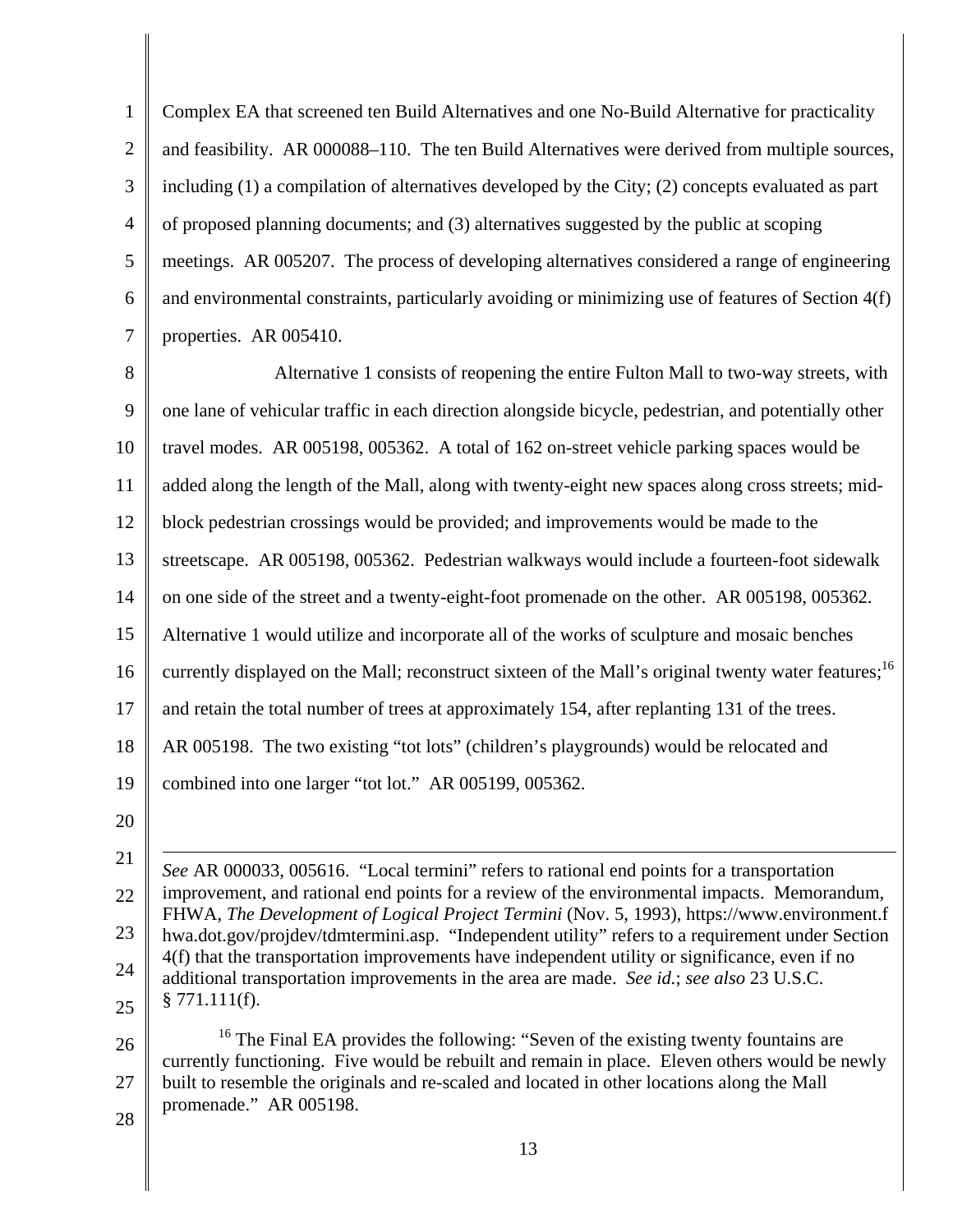1 2 3 4 5 6 7 8 9 10 11 12 13 14 15 16 17 18 Alternative 2 consists of reconnecting the street grid similar to Alternative 1, but would include rebuilding distinctive elements of the Fulton Mall in five to six specific locations, identified as "vignettes." AR 005203. The vignettes are intended to preserve existing shade trees and features of the historic Eckbo design and would include many of the existing elements. *Id.*  To best preserve existing elements, the street would have "gentle curves," rather than a straight curb line. *Id.* One lane of vehicular traffic would run in each direction and would curve through the vignettes. *Id.* Outside the vignette areas, the landscape would include an eight-foot-wide parallel parking lane and a pedestrian-only walking, seating, vegetation, and public art area that varies between fourteen- and forty-four-feet-wide on one side or both sides of the street. *Id.*  Within the vignettes, there would be no parking lane, and the existing landscape elements would be kept intact as much as possible. *Id.* A total of fifty-two new on-street parking spaces would be introduced along the length of the Fulton Mall, and an additional thirty new spaces along cross streets. *Id.* Fourteen of the twenty existing sculptures would remain in their current location, and the other six would be relocated to the vignettes or other sidewalk areas. *Id.* Sixteen of the twenty fountains would be rebuilt to resemble the originals, and the total number of trees would decrease from 154 to ninety-seven. *Id.* As in Alternative 1, the two existing "tot lots" would be relocated and combined into one larger "tot lot." *Id.*  Alternatives 3 and 4 would restore and renovate the Mall's features and artwork

19 20 21 22 23 24 25 without reopening the Mall to vehicular traffic. AR 000095–99, 005404–05. They include the option of adding an electric tram system along the length of the Mall. AR 000095–99, 005404– 05.Alternatives 5 through 8 would each restore portions of the Mall and open up the rest to vehicular traffic. AR 000099–108, 005216.Alternatives 9 and 10 would introduce traffic on top of the existing Mall pavement. AR 000108–09, 005408. The No-Build Alternative would not reopen the Mall to vehicular traffic or make any improvements to the Mall. AR 000090, 005207, 005407.

26 27 28 After applying five criteria relating to financial feasibility, the ability to meet the purpose of the project, safety, and impacts to historic resources, the Draft EA identified Alternatives 1 and 2 as those that should move forward for further evaluation under NEPA.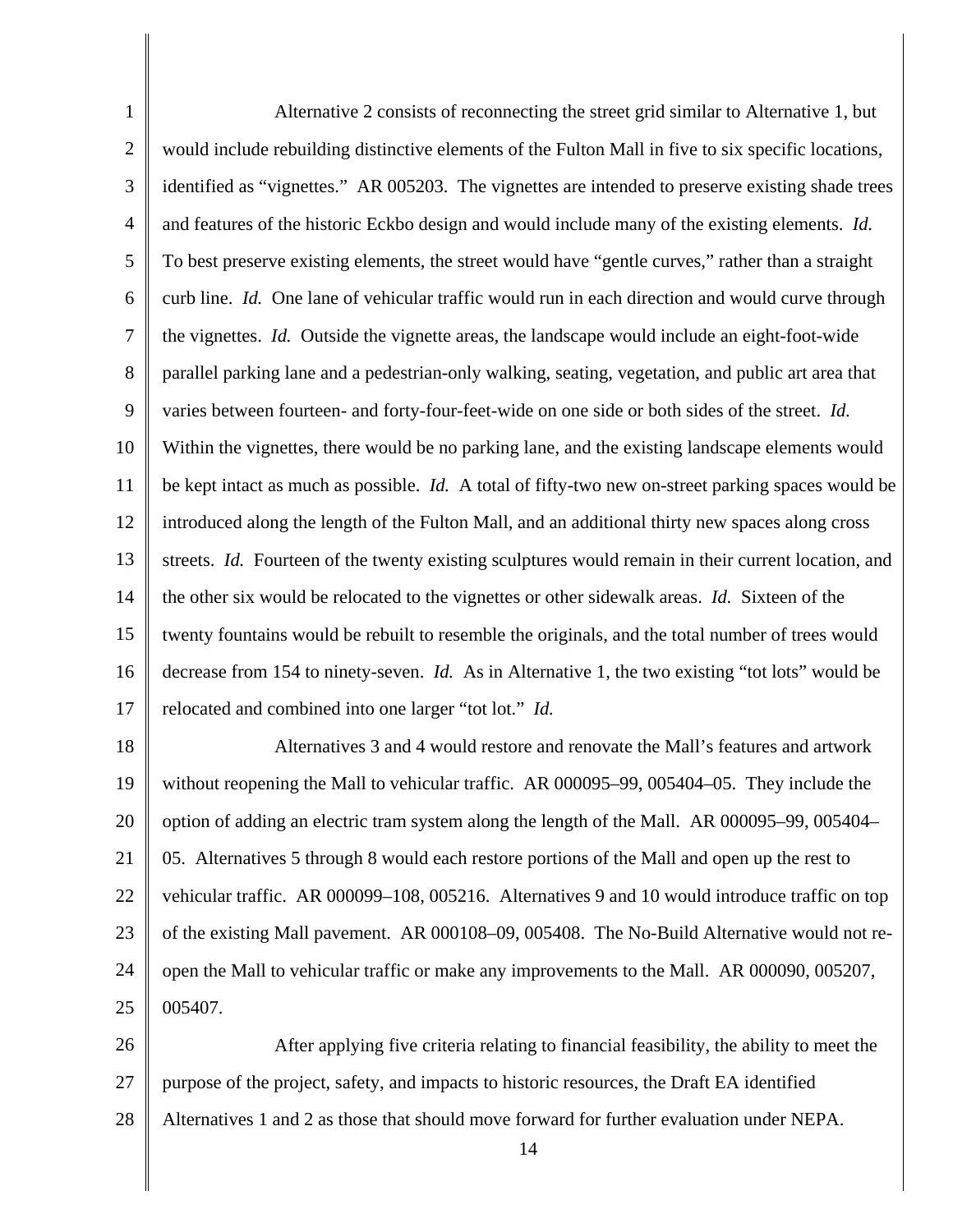- 1 2 3 4 5 6 7 8 9 10 11 12 13 14 15 16 17 18 19 20 21 22 23 24 25 AR 000088–110. The Draft EA also carried forward an evaluation of the No-Build Alternative because it is required under NEPA. AR 00090. 2. Selection of Preferred Alternative On January 10, 2014, Caltrans made the Draft EA available for public and affected agency comment. AR 005333, 005541. On February 25, 2014, a group of District  $6^{17}$  executive managers, including the District Director and the Environmental Division Chief, met to consider impacts to historic properties, Section 4(f) Least Overall Harm, purpose and need, and safety, construction and operations of the project. AR 005214. The team also reviewed and considered public input received on the Draft EA and Section 4(f) Analysis. *Id.*; AR 005163–69. Based on the available data, the group selected Alternative 1 as the preferred alternative. AR 005163, 005214. Alternative 1 was determined to best meet the Section 4(f) Least Harm criteria, to best meet the project's purpose and need, and to be the superior alternative from a safety and operations standpoint. AR 005215. Specifically, the team found it significant that Alternative 1, through its wide promenade, better preserves the feel of an urban park than Alternative 2; preserves more of the aggregate pavement with river rock ribbons than Alternative 2; creates 190 new parking spaces, in comparison to the eighty-two parking spaces created by Alternative 2; incorporates a straight curb line, which is safer than the curving curb line incorporated by Alternative 2; and allows for maintaining 154 trees, in comparison to the ninetyseven trees allowed by Alternative 2. AR 005163. In addition, Alternative 1 was favored by the public over Alternative 2 in comments received on the Draft EA. AR 005215.As the Section 4(f) process and Section 106 consultation were still ongoing, Caltrans continued to consider new information relating to the various alternatives prior to completing the Final EA. AR 005214–15. Because Caltrans did not receive any new material information, it issued a Final EA identifying Alternative 1 as the preferred alternative on May 14, 2014. *See* AR 005175–351.  $\overline{a}$ <sup>17</sup> District 6 is one of Caltrans' twelve districts in California. *See* Cal. Dep't of Transp.,
- 26 27 28 *District 6 Profile*, http://dot.ca.gov/dist6/. It includes Madera, Fresno, Tulare, Kings and Kern counties, and is headquartered in Fresno. *See id.* The court takes judicial notice of these facts as provided by Federal Rule of Evidence 201, because they "can be accurately and readily determined from sources whose accuracy cannot reasonably be questioned." Fed. R. Evid.  $201(b)(2)$ .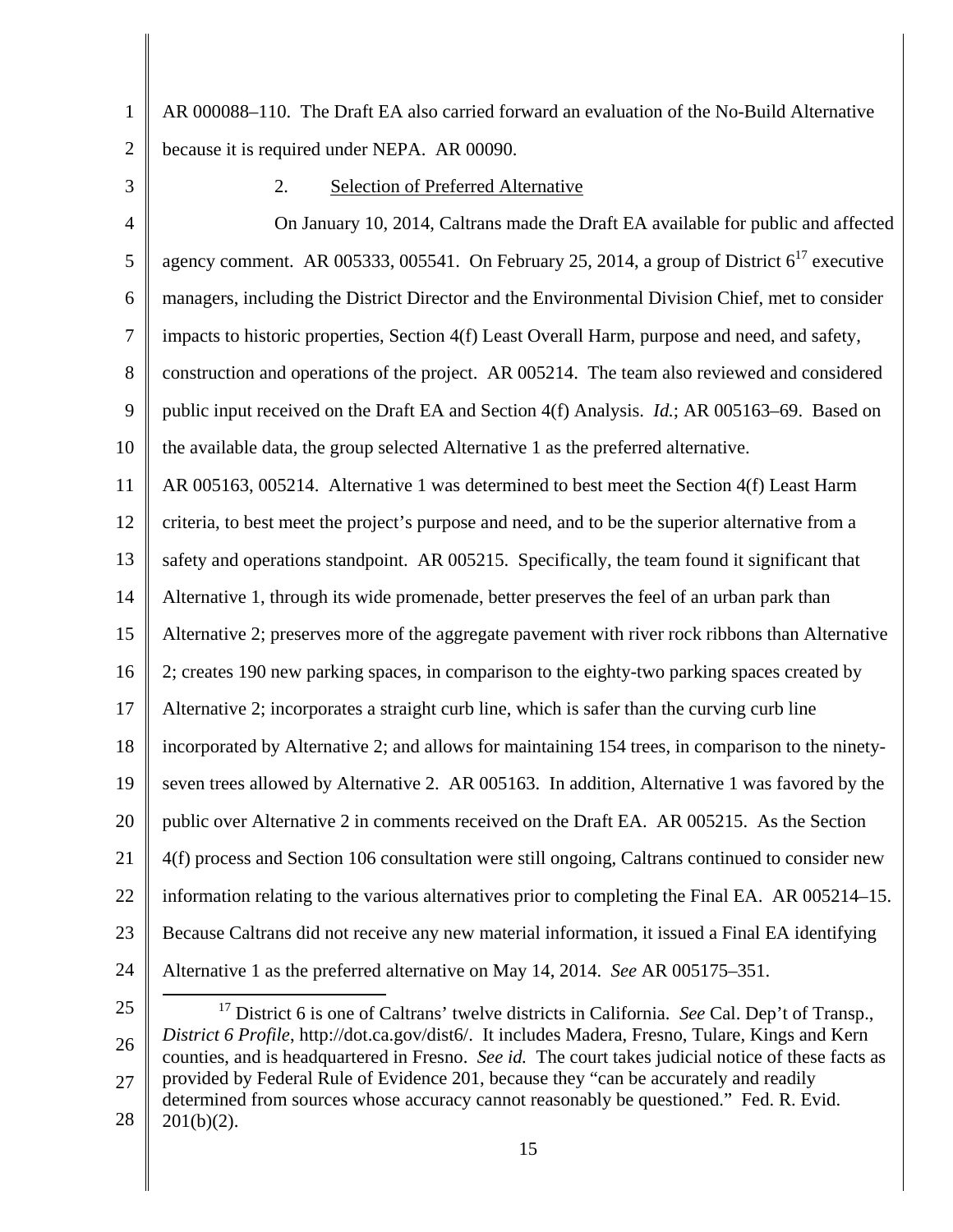# 3. Finding of No Significant Impact (FONSI)

| $\mathbf{2}$   | The Final EA determined an EIS was not required for the project, because                                |
|----------------|---------------------------------------------------------------------------------------------------------|
| 3              | Alternative 1 would have no significant impact on the human environment. AR 005179. The                 |
| $\overline{4}$ | Final EA found there were no adverse impacts to growth, community character and cohesion,               |
| 5              | relocations and real property acquisition, utilities and emergency services, hydrology and              |
| 6              | floodplain, water quality and storm water runoff, paleontology, hazardous waste and materials, air      |
| 7              | quality, noise, climate change and greenhouse gas, or biological environment. AR 005219–21.             |
| 8              | The Final EA provided more detailed discussion of the impacts to land use, the community,               |
| 9              | traffic and transportation, visual/aesthetics, and cultural resources, as well as construction impacts  |
| 10             | and cumulative impacts, but ultimately concluded these impacts would not be "significant" within        |
| 11             | the meaning of NEPA. AR 005222–328. The impacts relevant to this action are the project's               |
| 12             | community impacts and impacts to traffic, pollution, and infrastructure.                                |
| 13             | <b>Community Impacts</b><br>a)                                                                          |
| 14             | All projects involving a federal action—funding, permit issuance, or land                               |
| 15             | development—must comply with Executive Order 12898, Federal Actions to Address                          |
| 16             | Environmental Justice in Minority Populations and Low-Income Populations (Feb. 11, 1994),               |
| 17             | which directs federal agencies to take the appropriate and necessary steps to identify and address      |
| 18             | disproportionately high and adverse effects of federal projects on the health or environment of         |
| 19             | minority and low-income populations. See AR 005243. Title VI of the Civil Rights Act of 1964            |
| 20             | prohibits discrimination based on race, color, and national origin in programs and activities           |
| 21             | receiving federal financial assistance. See AR 005244. To assess the impacts to the local               |
| 22             | economy and environmental justice, the Final EA relied on the 2011 Economic Impact Analysis,            |
| 23             | AR 014481-505, 2012 Fulton Mall Urban Decay Study, AR 014506-77, 2013 Technical                         |
| 24             | Analysis Memorandum, AR 003479-85, and 2013 Community Impact Assessment, AR 003999-                     |
| 25             | 4068. Caltrans found the project study area is in a state of urban decay due to economic                |
| 26             | disinvestment, with high vacancy rates, low lease rates, low retail sales, high crime rates, and        |
| 27             | deteriorating physical conditions. AR 005241. Caltrans concluded Alternatives 1 and 2 would             |
| 28             | influence business growth through the reoccupation of existing vacant buildings as vehicle access<br>16 |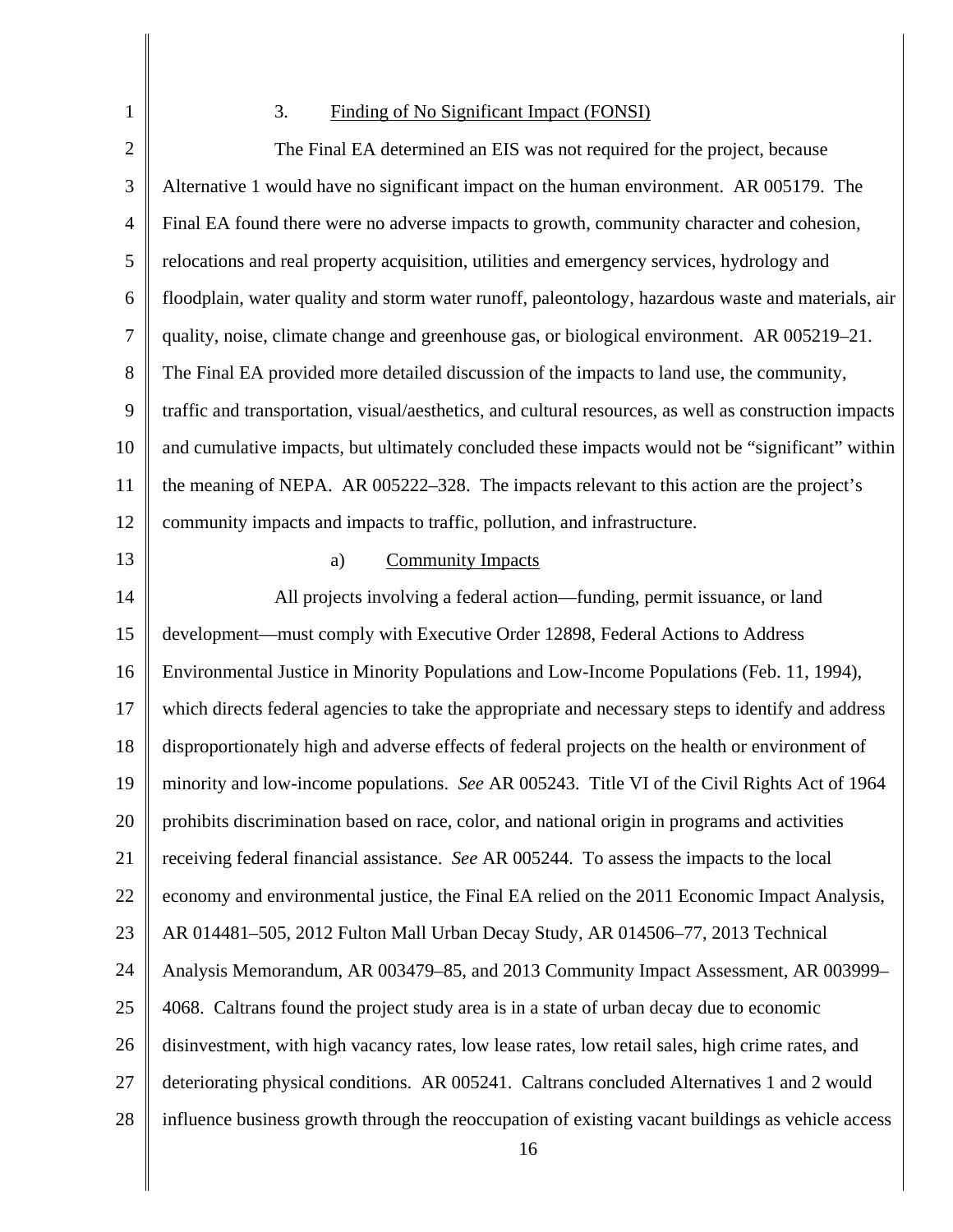1 2 3 4 and parking become available, which could result in a substantial benefit to the economy over an unspecified period of time. AR 005242–43. Alternative 1 would potentially increase average retail sales from \$92 per square foot to \$184 per square foot, reduce ground-floor vacancies from 26% to 9%, and provide approximately 2,100 new jobs. *Id.*

5 6 7 8 9 10 11 12 13 14 15 16 17 18 19 20 21 22 23 24 25 26 27 For its analysis of environmental justice impacts, Caltrans defined the project study area as three census blocks within Census Tract 1, encompassing Fulton Mall, Kern Mall, Mariposa Mall, and Merced Mall. AR 004011, 005244. The project study area was established based on land uses within structures adjacent to the malls and existing circulation. AR 004011. The original vision for the malls in the late 1950s was the establishment of a core superblock that encompassed twelve city blocks with a ring road adjacent to the superblock. *Id.* The creation of a car-free core superblock was not fully implemented because Tulare Street and Fresno Street continued to provide access through the Mall area. *Id.* The boundaries of the original superblock form the boundaries of the project study area. *Id.* This area contains primarily commercial development, but also features three apartment complexes with about 466 residents. AR 005244. Most of the households in Tract 1 are single persons living below the poverty level. *Id.* The population as of 2010 in Tract 1 is 73.4% white, but population and ethnic census data were not available at the census block level for 2010. AR 005245. Most ground-floor retail businesses on the Mall are minority owned, and many retail businesses are oriented toward Hispanic customers. AR 005246. Day users of the Mall include a mix of office workers and shoppers, and foot traffic counts in 2010 found an average of 4,805 people passing through the Mall daily from 10:00 a.m. to 6:00 p.m. AR 005247. "Hispanic/Latino" identity was claimed by 62% of survey respondents passing daily through the Mall, and a smaller number of day users are homeless or underemployed. *Id.* Based on a comparison of the census data for Tract 1 with the census data for the other tracts in the downtown area, the technical analysis memorandum concluded "the construction and operation of the Fulton Mall project would not result in an inequitable environmental burden borne by low-income or minority populations." AR 003482. The Community Impact Assessment likewise concluded Alternatives 1 and 2 would not cause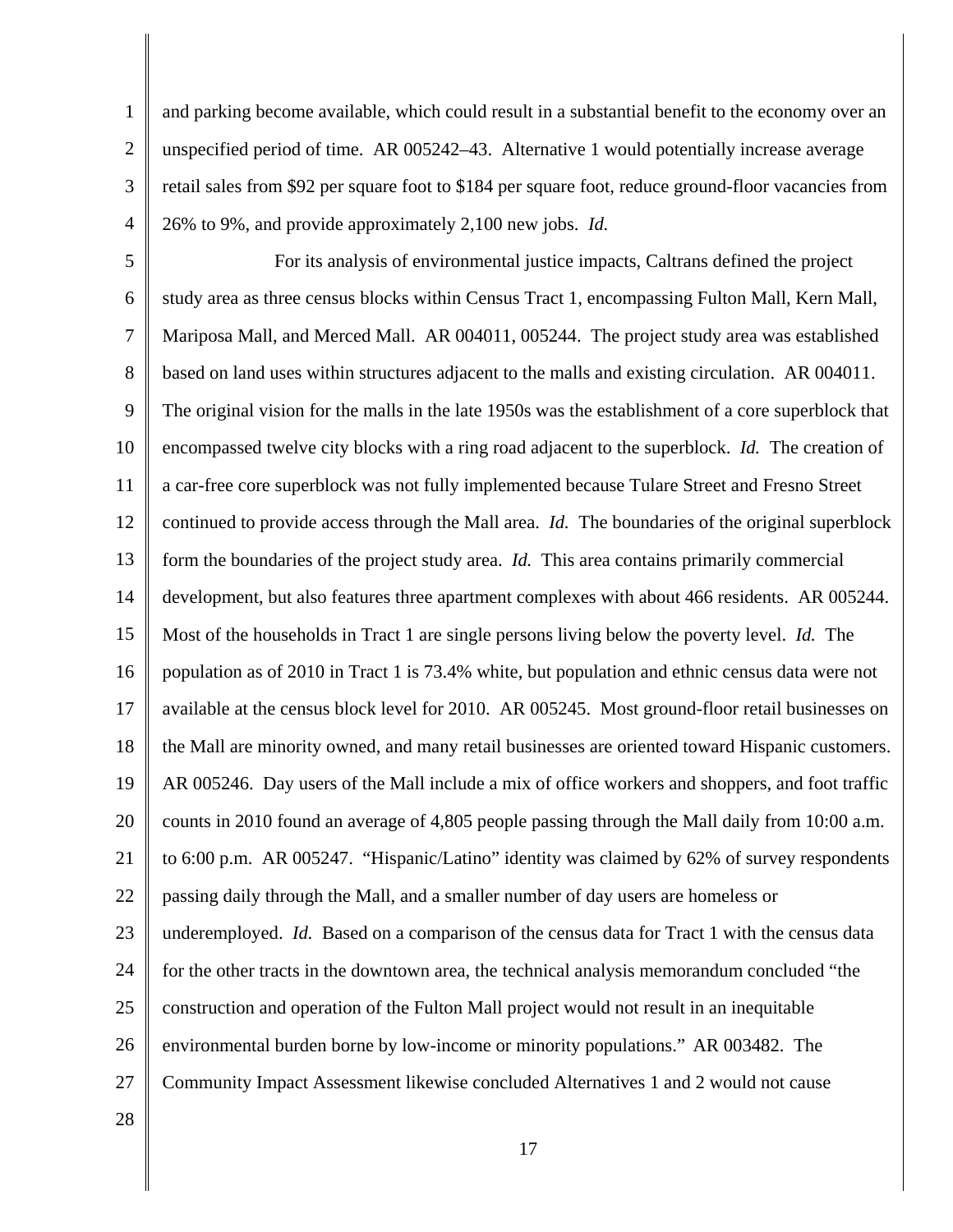2 disproportionately high and adverse effects on any minority or low-income populations. AR 004061.

1

3 4 5 6 7 8 9 10 11 12 13 14 15 16 17 18 19 20 21 Because the proposed project does not include demolition or reconstruction to any of the buildings on the Mall, Caltrans found the project would not physically displace any residents or businesses in the study area. AR 005247–48. In addition, Caltrans found residents near the construction activities would not suffer any substantial impacts to air quality, noise, traffic, or the local economy. AR 005248–49. Because current traffic volumes would simply be redistributed onto the new narrow roadways from the existing neighboring roadways, long-term air emissions and noise levels are not expected to substantially increase from current levels. AR 005248. Caltrans identified gentrification as a potential concern, but identified steps that would be taken to help avoid gentrification, such as including affordable housing in future development.<sup>18</sup> AR 005247. Caltrans found all businesses, including minority-owned businesses, would benefit from the increased access and parking provided by the project. AR 005248. With respect to day users, the proposed project would reestablish and repair features of the Mall that currently draw visitors, including benches, fountains, and artwork currently found along the Mall. AR 005249. Caltrans found the addition of twenty-foot sidewalks would provide a park-like setting for those who wish to linger, and additional parking spots could encourage more people to visit the area. *Id.* For these reasons, Caltrans concluded the project would have no significant community impacts. b) Impacts to Traffic, Pollution, and Infrastructure The Final EA relied on various studies relating to traffic, pollution, and

22 infrastructure. With respect to traffic, the Final EA relied on the findings of the 2013

<sup>23</sup>  24 25 26 27 28  $\overline{a}$ <sup>18</sup> Plaintiffs do not specifically challenge Caltrans' consideration of gentrification, and it appears to have only been raised as a potential concern in one of the comments to the Draft EA and Section 4(f) Analysis, *see* AR 005566 ("I hope best efforts are made to minimize 'gentrification' + displacement of current businesses + homeless. However, the current state of the mall is not working . . . . A relatively small change to one street in our city will help to bolster the well-being of every resident + will improve the City's brand + identity. Open the mall  $\mathcal{D}$ ."). Accordingly, the court's analysis focuses on plaintiffs' argument that the project may significantly impact low-income, minority day users' enjoyment of an urban park.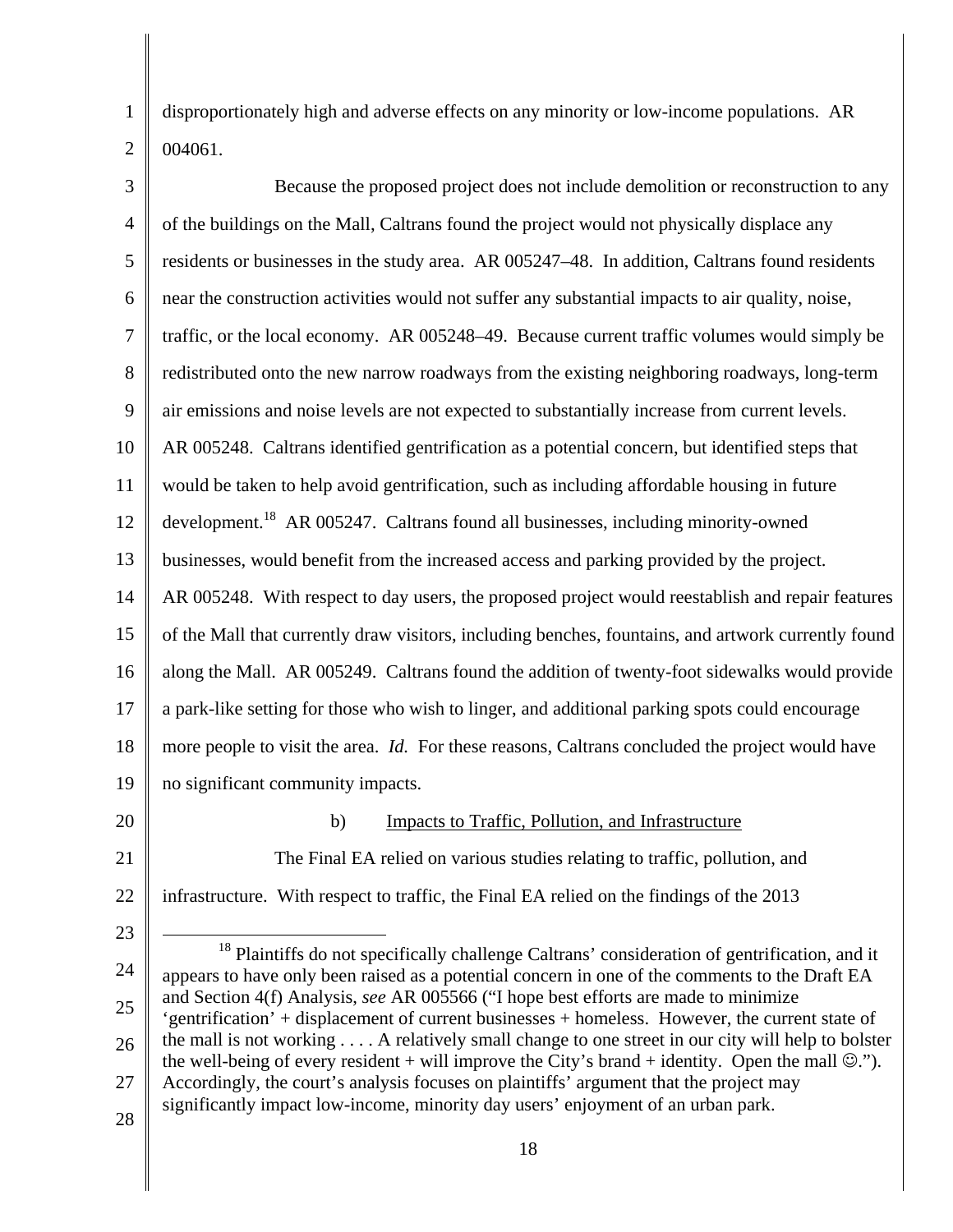| $\mathbf{1}$   | Transportation Impact Report, AR 003489–751. The report analyzed eighteen study intersections        |
|----------------|------------------------------------------------------------------------------------------------------|
| $\overline{2}$ | and sixteen roadway segments in the Mall area. See AR 005249–50. Future traffic conditions           |
| 3              | were evaluated based on the assumption that land use plans currently anticipated by the City, such   |
| $\overline{4}$ | as the FCSP, will be implemented. See AR 005255. Because the Fulton Mall Reconstruction              |
| 5              | Project does not propose any new buildings or new residential or commercial development,             |
| 6              | Caltrans concluded the project is not expected to affect traffic volumes, but is instead expected to |
| 7              | accommodate and redistribute existing traffic by providing access to existing and anticipated        |
| 8              | businesses along the Mall. AR 005255; see AR 003521. In addition, Caltrans found the nominal         |
| 9              | increase in average daily traffic with Alternative 1 would not significantly impact emissions.       |
| 10             | AR 005255. Construction of the High-Speed Rail station and the Bus Rapid Transit station,            |
| 11             | anticipated in relatively near future, would reduce the use of automobiles in the project study      |
| 12             | area, and development in urban centers has been shown to reduce the need for vehicle travel. Id.     |
| 13             | Because the alternatives would create narrow, two-way vehicular streets, Caltrans                    |
| 14             | found these new roadways would primarily carry local trips to access adjacent businesses and         |
| 15             | would not affect traffic volumes outside the project area. AR 005255–56; see AR 003521–22.           |
| 16             | To evaluate the shift in traffic patterns, a locally validated version of the 2010 Fresno Council of |
| 17             | Governments Travel Demand Forecasting (COG TDF) model was used to estimate the re-                   |
| 18             | distribution of traffic in the study area. AR 005256. The COG TDF model confirmed opening            |
| 19             | Fulton Mall to vehicular traffic would not affect traffic volumes outside the study area, and would  |
| 20             | result in minor changes to local traffic patterns. AR 003522, 005256.                                |
| 21             | With respect to air quality and greenhouse gas, the Final EA relied on the findings                  |
| 22             | of the 2013 Air Quality Analysis Report, AR 003835–996. Caltrans found the proposed project          |
| 23             | meets regional conformity, and the Environmental Protection Agency concurred that the project is     |
| 24             | not a Project of Air Quality Concern on August 5, 2013. AR 005220; see also AR 005507                |
| 25             | ("FHWA concurs that this is not a project of air quality concern."). According to the Air Quality    |
| 26             | Analysis Report, the project would not generate significant quantities of criteria air pollutants or |
| 27             | ozone precursors, contains no meaningful potential for mobile source air toxics effects, and would   |
| 28             | not generate localized CO impacts from project operation. AR 003854–67; see AR 005220. The<br>19     |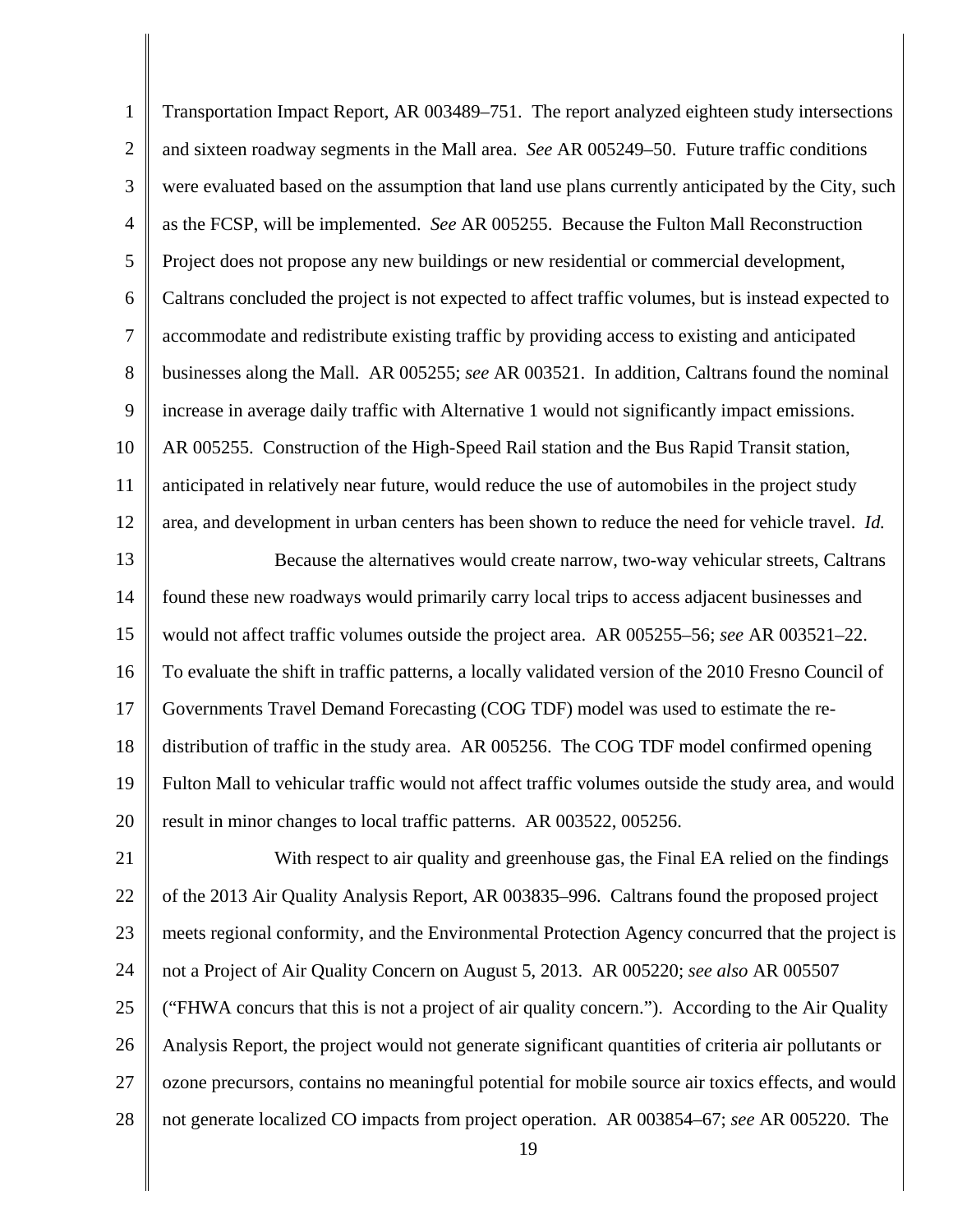1 2 3 4 Air Quality Analysis Report also concluded the project would not generate an increase in operational emissions of greenhouse gases and would not conflict with any applicable plan, policy or regulation of an agency adopted for the purpose of reducing the emissions of greenhouse gases. AR 003850–51; *see* AR 005221.

5 6 7 8 9 10 11 12 13 14 15 16 As to public infrastructure, Caltrans found the project would not directly affect existing or planned land uses in the project study area. AR 005229. Caltrans found the project would result in an increase in the economic productivity of the Mall, but this indirect growth would result in a beneficial impact on the future land uses within the project study area. *Id.*; *see also* AR 005242–43, 005248. As discussed above, the Final EA's analysis of the impacts to the local economy provided: "Alternatives 1 and 2 have the potential to influence business growth through the reoccupation of existing vacant buildings as vehicle access and parking become available, which on a regional (city) level could result in a substantial benefit to the economy by providing a catalyst for additional development in the downtown area." AR 005242. In addition, Caltrans found the cumulative impacts from growth were not substantial. AR 005327–28. The City separately approved projects to replace storm drains, water lines, and sewer facilities concurrently with the Fulton Mall Reconstruction Project. AR 005225, 005619.

17

### C. Section 4(f) Evaluation

18

1. Impacts to Section 4(f) Properties

19 20 21 22 23 24 25 Caltrans published its Final Section 4(f) Evaluation together with its Final EA in May 2014. AR 005353–504. Caltrans determined there are fourteen Section 4(f) properties within the architectural Area of Potential Effects: the Fulton Mall Historic Landscape, the Fulton Street/Fulton Mall Historic District, and twelve historic buildings. AR 005368–75. The Fulton Mall Historic Landscape was found eligible for listing on the National Register of Historic Places ("NRHP") for its importance as an urban park<sup>19</sup> and for its landscape architecture, with a period of significance of 1964. AR 005296. The Fulton Mall Historic District was identified as a

26

27

 $\overline{a}$  $19$  The Final EA notes that despite this finding, the Mall "is not legally designated as a park or intended by the City of Fresno for that use." AR 005296.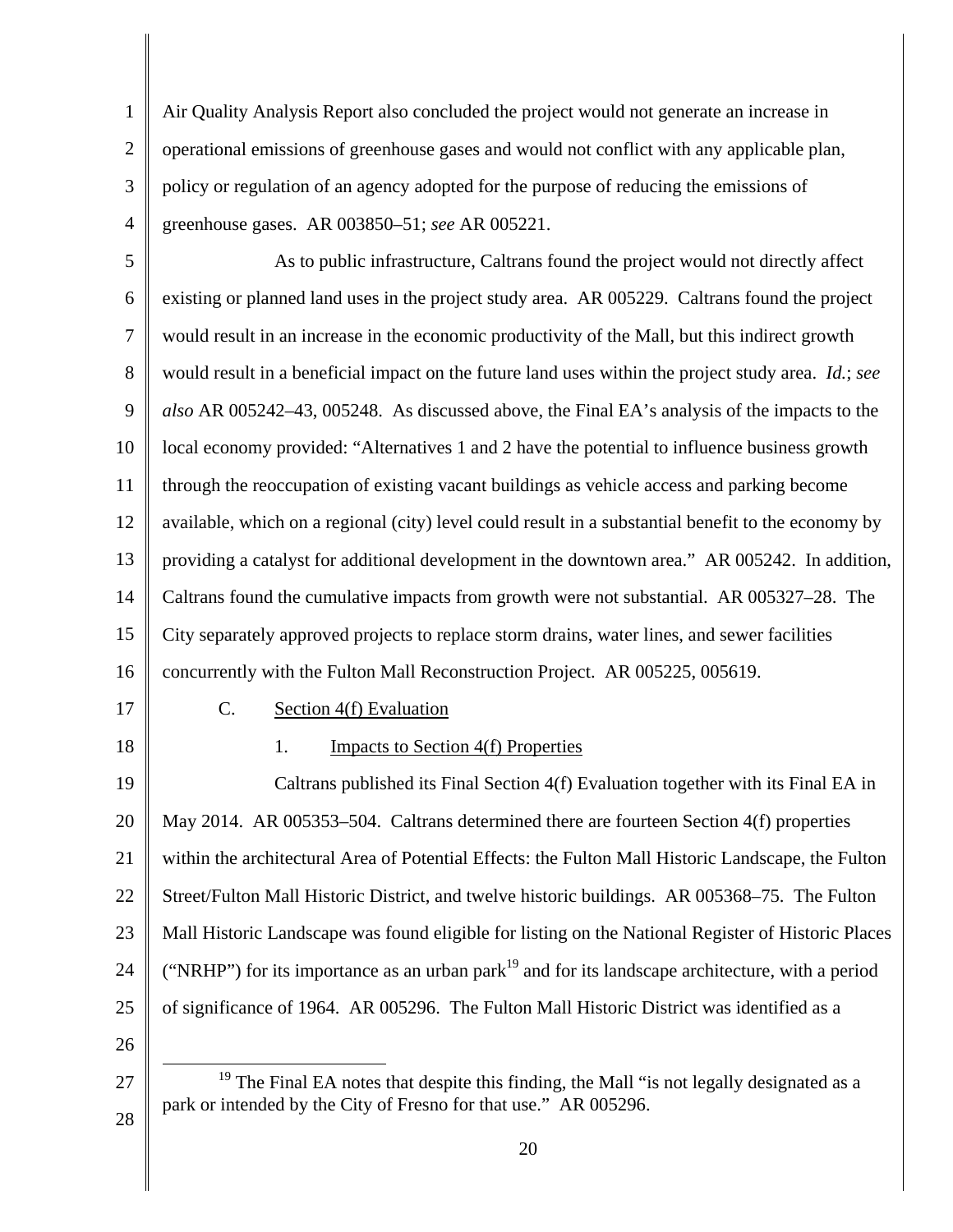1 2 3 4 5 6 7 8 commercial corridor along six blocks of the Fulton Mall. AR 005297. This District was found eligible for listing for its association with early-to mid-20th century commercial development in Downtown Fresno from 1914 to 1970. *Id.* The twelve historic buildings were listed or found eligible for listing for their architectural features, with various periods of significance. *See*  AR 005295–301. Caltrans did not separately evaluate the Mall as a public park under Section 4(f), because the Mall is not publicly owned, is not intended by the City to function as a park, and does not meet the Section 4(f) definition of a park. *See* AR 005368; *see also* AR 001988–89;<sup>20</sup> *cf.* AR 005239 ("No parks sit within the project study area.").

9 10 11 12 13 14 15 Caltrans considered the same ten Build Alternatives and one No-Build Alternative for its Section 4(f) Evaluation as it considered for its NEPA EA. Caltrans determined several of the proposed project alternatives would result in the use of two of the Section 4(f) properties: the Fulton Mall Historic Landscape and Fulton Street/Fulton Mall Historic District. *See* AR 005368– 75, 005385. Caltrans determined none of the alternatives would use the twelve individual historic buildings, because the alternatives would implement measures to avoid impacts to the buildings during construction. AR 005385.

16

#### 2. Avoidance Alternatives

17 18 19 20 21 22 23 24 Because several of the alternatives require the use of Section 4(f) properties, Caltrans considered whether any feasible and prudent avoidance alternatives exist under 49 U.S.C. § 303(c)(1). Caltrans withdrew Alternatives 9 and 10 from consideration because they do not comply with City design standards, and therefore are not "feasible" as defined by 23 C.F.R. § 774.17. AR 005408–09; *see* 23 C.F.R. § 774.17 ("(2) An alternative is not feasible if it cannot be built as a matter of sound engineering judgment."). Caltrans concluded Alternatives 3 and 4 and the No-Build Alternative would avoid use of the Section 4(f) historic sites but are "imprudent" under criterion (i) of § 774.17<sup>21</sup>—"[the alternative] compromise<sup>[]</sup> the project to a  $\overline{a}$ 

25

28

<sup>21</sup> The full text of  $\S 774.17$  is provided *supra*, in Section III.B.

<sup>26</sup>  27  $20$  Certain documents in the administrative record appear to be assigned duplicate page numbers. As cited throughout this order, AR 001988–89 refers to the statement "The City Has Not Designated the Fulton Mall as a City Park" in Volume 7 of the record.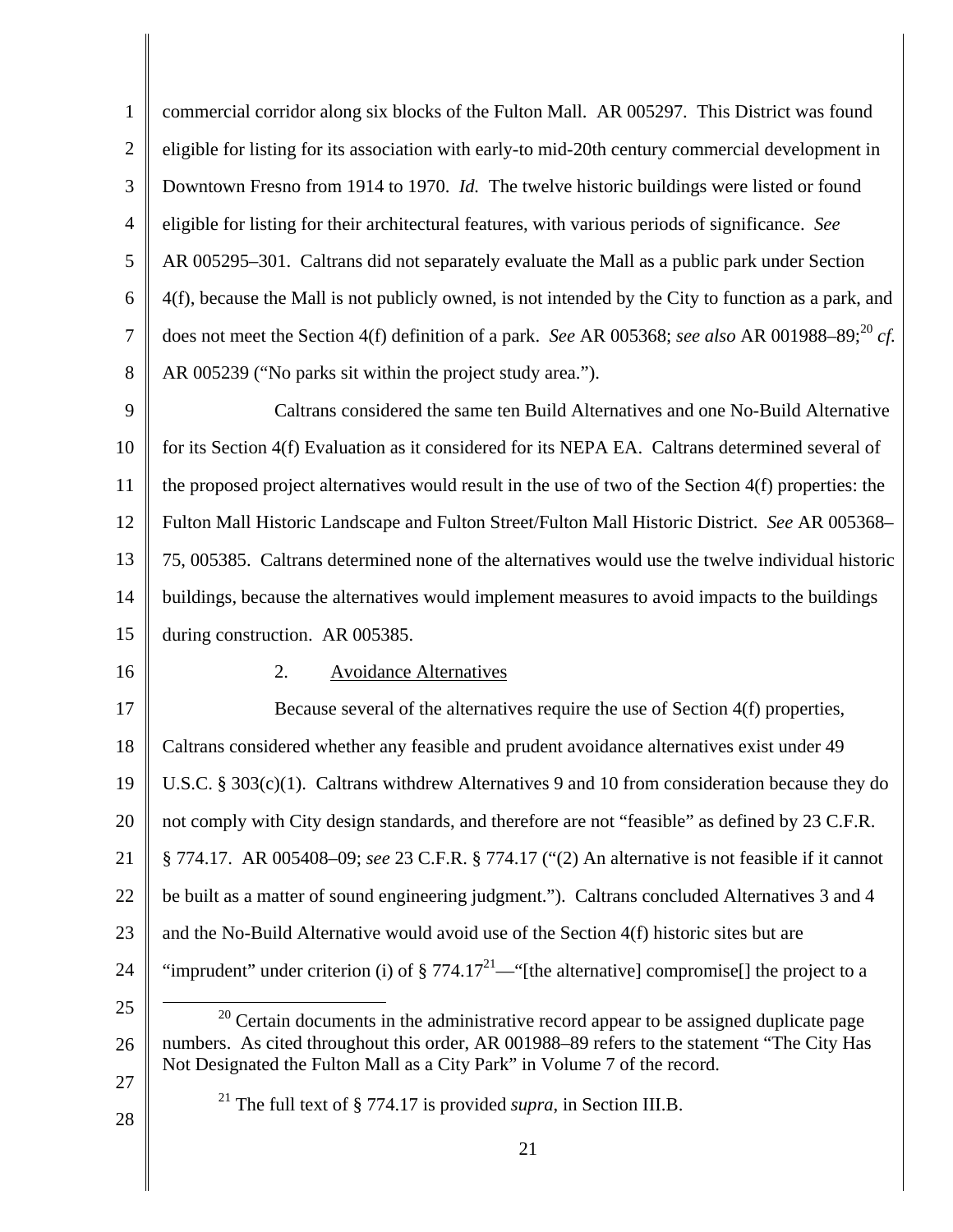1 2 3 4 5 6 7 8 9 10 11 12 13 14 15 16 17 18 19 20 21 22 23 24 25 26 27 28 degree that it is unreasonable to proceed with the project in light of its stated purpose and need." *See* AR 005403–10. Specifically, Caltrans found these alternatives would not increase the mobility and accessibility in the project study area, would not increase the visibility of business storefronts to drivers, would not reopen the downtown street grid in coordination with proposed local planning documents, and would not be eligible for TIGER grant funding or other currently available funding sources. AR 005406–08. As a result, Caltrans concluded there are no feasible and prudent alternatives to using the Section 4(f) properties under 49 U.S.C. § 303(c)(1). 3. Least Overall Harm and Mitigation Measures Caltrans next considered the factors listed under 23 C.F.R.  $\S 774.3(c)(1)^{22}$  and determined Alternative 1 would cause the least overall harm to the Section 4(f) properties. AR 005439. Although Caltrans found Alternative 5 would best minimize the impacts to the Section 4(f) properties, Caltrans rejected that alternative because it fails to meet the purpose and need of the project, as described below. *Id.* Caltrans concluded Alternative 1 best meets the purpose and need of the project and causes slightly less harm than Alternative 2 after mitigation. *Id.* a) Purpose and Need Caltrans found Alternative 1 would provide the best mobility and access in the study area, because it would create significantly more parking than any other alternative and has a straight curb line. AR 005431–33. Alternative 1 would also best increase visibility to businesses, traffic circulation, and economic development. AR 005433–36. Improvements in these areas would be limited under Alternatives 5 through 8, because they retain pedestrian-only access for portions of the Mall. AR 005436. For example, it is estimated Alternative 5 would increase gross sales revenues by only 21%, in comparison to the 47% increase estimated under Alternative 1. *Id.* Caltrans found that this factor alone would compromise Alternatives 5 through 8 to a point where it would be unreasonable to expect the City to proceed with the project. *Id.* Finally,  $\overline{a}$ <sup>22</sup> The full text of § 774.3(c)(1) also is provided *supra*, in Section III.B.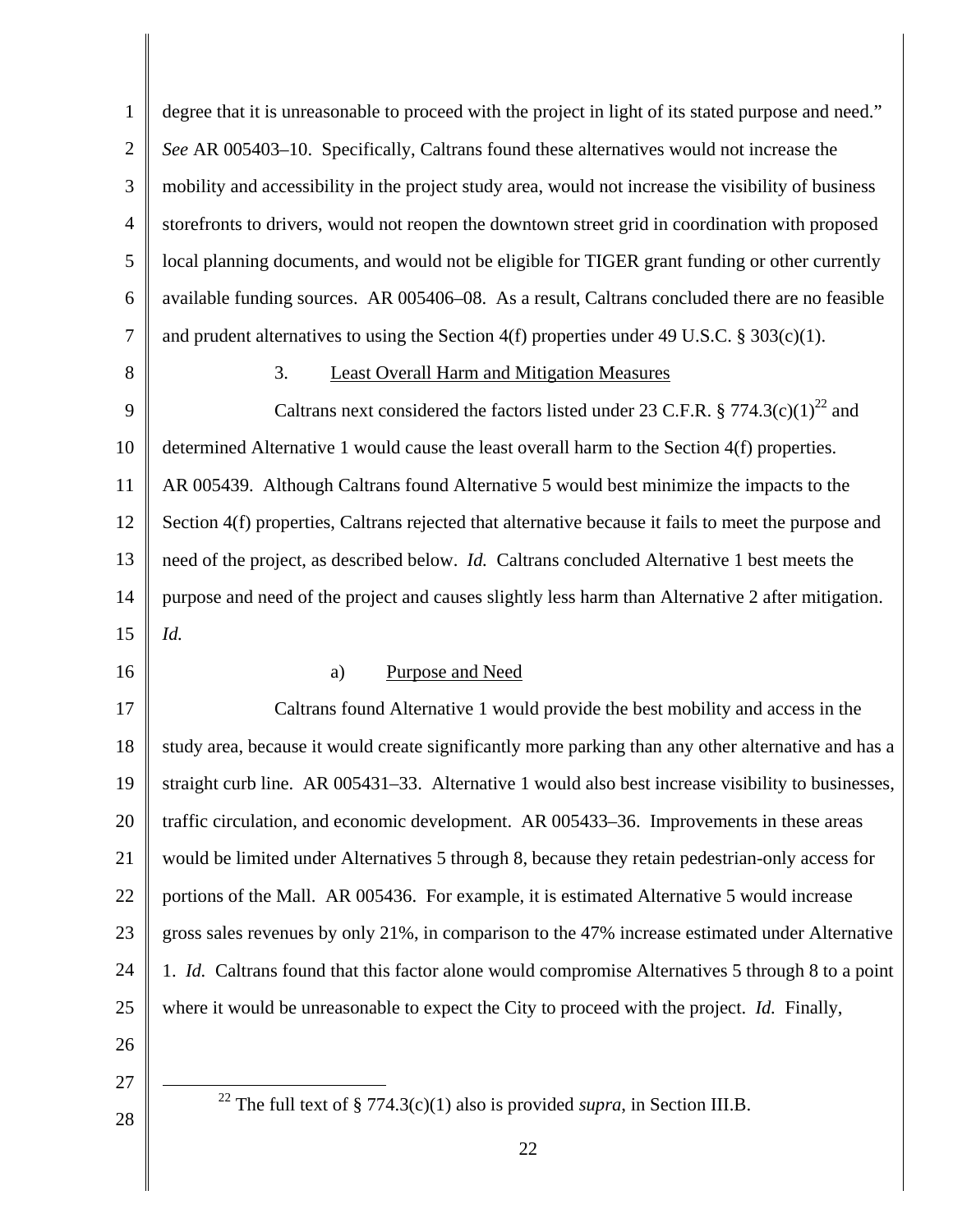| $\mathbf{1}$   | Caltrans found Alternative 1 would be equivalent or slightly superior to Alternative 2 and                                                                                                     |
|----------------|------------------------------------------------------------------------------------------------------------------------------------------------------------------------------------------------|
| $\mathbf{2}$   | superior to other alternatives in consistency with local land use plans. AR 005437–38.                                                                                                         |
| 3              | Harm to Section 4(f) Properties<br>b)                                                                                                                                                          |
| $\overline{4}$ | Every alternative would result in the destruction of the Mall as an historic property                                                                                                          |
| 5              | by the change in historic use from pedestrian to mixed modes of transportation. AR 005424,                                                                                                     |
| 6              | 005427. Although Alternative 2 would retain a slightly greater number of historic features in                                                                                                  |
| $\overline{7}$ | their present locations, Alternative 1's incorporation of the wide promenade and straight street                                                                                               |
| 8              | would be more consistent with Eckbo's original design intent and the Mall's historic function. <sup>23</sup>                                                                                   |
| $\mathbf{9}$   | AR 005425, 005427–28. Alternative 1's promenade would allow for prominent display for                                                                                                          |
| 10             | artwork and other character-defining features of the current Mall, as well as a wide area with                                                                                                 |
| 11             | benches and areas for groups to congregate. AR 005425–27. Alternative 1 also retains a greater                                                                                                 |
| 12             | percentage of the original stained concrete with river rock aggregate and results in fifty-seven                                                                                               |
| 13             | more trees than Alternative 2. AR 005427.                                                                                                                                                      |
| 14             | For these reasons, Caltrans concluded Alternative 1 causes the least overall harm                                                                                                              |
| 15             | under 23 C.F.R. $\frac{8}{774.3(c)(1)}$ .                                                                                                                                                      |
| 16             | <b>Mitigation Measures</b><br>$\mathbf{c})$                                                                                                                                                    |
| 17             | To comply with 23 C.F.R. $\S 774.3(c)(2)$ , Caltrans developed a number of measures                                                                                                            |
| 18             | for Alternative 1 to minimize harm to the Section 4(f) properties. For example, Caltrans                                                                                                       |
| 19             | determined it would be preferable to offset the center of the street and provide a wider promenade                                                                                             |
| 20             | on one side of the street to preserve the greatest number of original landscape features and                                                                                                   |
| 21             | maintain the urban park atmosphere of the Mall. AR 005411. In addition, through the Section                                                                                                    |
| 22             | 106 consultation process, Caltrans executed a Memorandum of Agreement with the State Historic                                                                                                  |
| 23             | Preservation Officer and the Advisory Council on Historic Preservation in May 2014 regarding                                                                                                   |
| 24             | measures to mitigate harm to historic resources. See AR 005412-16, 005521-33. Caltrans found                                                                                                   |
| 25             | <sup>23</sup> Specifically, the evaluation reasoned that Alternative 2's design would create a                                                                                                 |
| 26             | somewhat disconnected pattern not consistent with earlier period of significance for the Historic<br>District, and that Alternative 2's curving road would make placement of vendor booths and |
| 27             | exhibits more difficult, thereby making it more difficult to continue the Mall's historic function of                                                                                          |
|                | hosting special events. See AR 005425, 005427-28.                                                                                                                                              |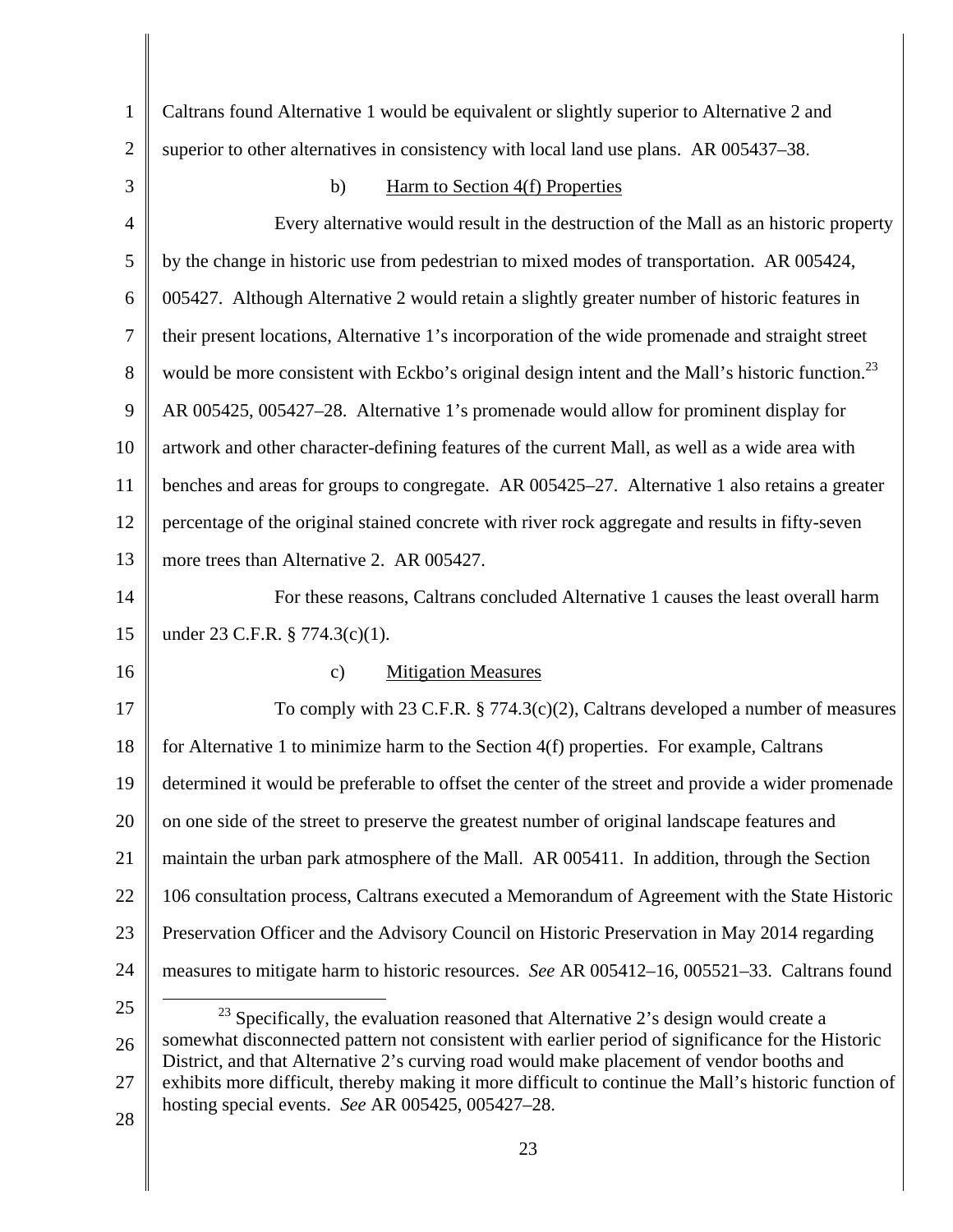1 2 3 4 5 6 7 8 9 10 11 12 13 14 15 16 17 18 19 20 21 22 23 24 25 26 27 the agreed upon mitigation measures would resolve the anticipated adverse effects of the project and would satisfy the requirement under 23 C.F.R. § 774.3(c)(2) that the alternative selected include "all possible planning" to minimize harm. AR 005412; *see also* AR 005522. In June 2014, after Caltrans completed the NEPA and Section 4(f) processes, FHWA executed a contract committing itself to funding the proposed project. AR 000273–83. V. LEGAL STANDARD A. Summary Judgment Under the APA A court must grant summary judgment under Rule 56(a) of the Federal Rules of Civil Procedure when the movant is entitled to judgment as a matter of law. Fed. R. Civ. P. 56(a). After giving notice and a reasonable time to respond, the court may also grant summary judgment to a nonmoving party under Rule 56(f)(1). Fed. R. Civ. P. 56(f)(1); *Cool Fuel, Inc. v. Connett*, 685 F.2d 309, 311 (9th Cir. 1982). A court considering a challenge to agency action under the APA "sits as an appellate tribunal," *Am. Bioscience, Inc. v. Thompson*, 269 F.3d 1077, 1083 (D.C. Cir. 2001), and the "complaint, properly read, actually presents no factual allegations, but rather only arguments about the legal conclusion[s] to be drawn about the agency action," *Marshall Cnty. Health Care Auth. v. Shalala*, 988 F.2d 1221, 1226 (D.C. Cir. 1993). Because the APA requires the court to review the whole record or those parts of it cited by a party, the court does not determine whether there are disputed issues of material fact, as it would in a typical summary judgment proceeding. *Occidental Eng'g Co. v. Immigration & Naturalization Serv.*, 753 F.2d 766, 769 (9th Cir. 1985); *see also S. Yuba River Citizens League v. Nat'l Marine Fisheries Serv.*, 723 F. Supp. 2d 1247, 1256 (E.D. Cal. 2010) (stating usual summary judgment standards do not apply). Rather, the reviewing court's function "is to determine whether or not as a matter of law the evidence in the administrative record permitted the agency to make the decision it did." *Occidental Eng'g*, 753 F.2d at 769; *see also Karuk Tribe of California v. U.S. Forest Serv.*, 681 F.3d 1006, 1017 (9th Cir. 2012) ("Because this is a record review case, we may direct that summary judgment be granted to either party based upon our review of the administrative record.").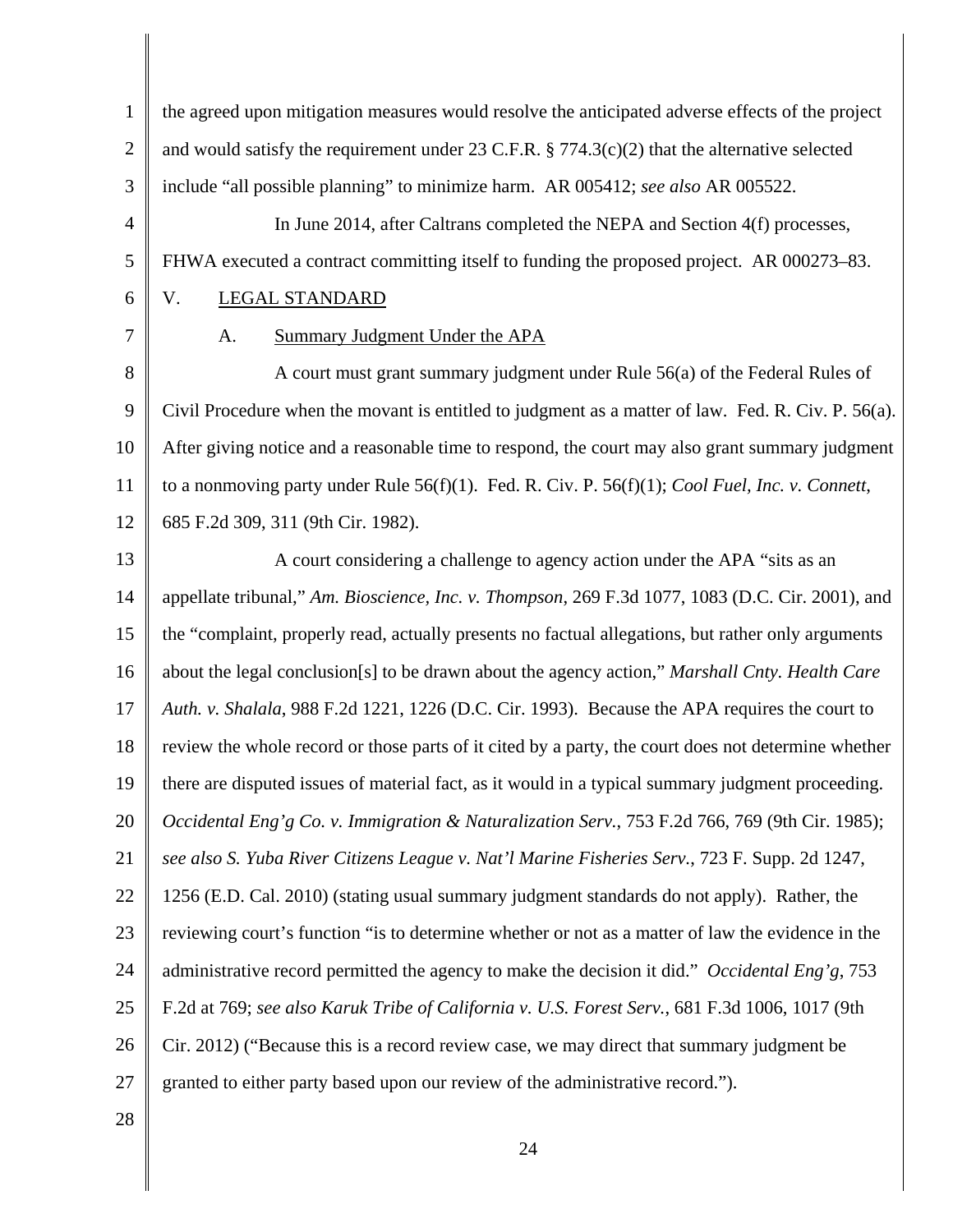1

# B. Standard of Review

| $\mathbf{2}$   | A reviewing court can only set aside an agency's decision not to prepare an EIS                                                           |
|----------------|-------------------------------------------------------------------------------------------------------------------------------------------|
| 3              | upon a showing that the decision was "arbitrary, capricious, an abuse of discretion, or otherwise                                         |
| $\overline{4}$ | not in accordance with law." 5 U.S.C. § 706(2)(A); Dep't of Transp. v. Pub. Citizen, 541 U.S. at                                          |
| 5              | 763; Marsh v. Oregon Nat. Res. Council, 490 U.S. 360, 376-77 (1989); Kleppe v. Sierra Club,                                               |
| 6              | 427 U.S. 390, 412 (1976). Likewise, agency action under Section 4(f) is reviewed under the                                                |
| $\tau$         | arbitrary and capricious standard. 5 U.S.C. § 706(2)(A); Citizens to Pres. Overton Park, Inc. v.                                          |
| 8              | Volpe, 401 U.S. 402, 414 (1971), abrogated on other grounds by Califano v. Sanders, 430 U.S.                                              |
| 9              | 99, 105 (1977); Stop H-3 Ass'n v. Dole, 740 F.2d 1442, 1449 (9th Cir. 1984). To determine                                                 |
| 10             | whether agency action was arbitrary or capricious, "the court must consider whether the decision                                          |
| 11             | was based on a consideration of the relevant factors and whether there has been a clear error of                                          |
| 12             | judgment." Volpe, 401 U.S. at 416; see also Westlands Water Dist. v. U.S. Dep't of Interior, 376                                          |
| 13             | F.3d 853, 865 (9th Cir. 2004) (quoting <i>Marsh</i> , 490 U.S. at 378).                                                                   |
| 14             | "Review under the arbitrary and capricious standard is narrow, and we do not                                                              |
| 15             | substitute our judgment for that of the agency." Cascadia Wildlands v. Bureau of Indian Affairs,                                          |
| 16             | 801 F.3d 1105, 1110 (9th Cir. 2015) (quoting <i>Ecology Ctr. v. Castaneda</i> , 574 F.3d 652, 656 (9th                                    |
| 17             | Cir. 2009)); see also Kern Cnty. Farm Bureau v. Allen, 450 F.3d 1072, 1076 (9th Cir. 2006)                                                |
| 18             | ("The arbitrary and capricious standard is 'highly deferential, presuming the agency action to be                                         |
| 19             | valid $\dots$ " (citation omitted)). Rather, the court will reverse a decision only if                                                    |
| 20             | the agency relied on factors Congress did not intend it to consider,                                                                      |
| 21             | entirely failed to consider an important aspect of the problem, or<br>offered an explanation that runs counter to the evidence before the |
| 22             | agency or is so implausible that it could not be ascribed to a<br>difference in view or the product of agency expertise.                  |
| 23             | Cascadia, 801 F.3d at 1110 (quoting Castaneda, 574 F.3d at 656); see Motor Vehicle Mfrs. Ass'n                                            |
| 24             | of U.S. v. State Farm Mut. Auto. Ins. Co., 463 U.S. 29, 43 (1983) (applying the standard to agency                                        |
| 25             | rule making).                                                                                                                             |
| 26             |                                                                                                                                           |
| 27             |                                                                                                                                           |
| 28             |                                                                                                                                           |
|                | 25                                                                                                                                        |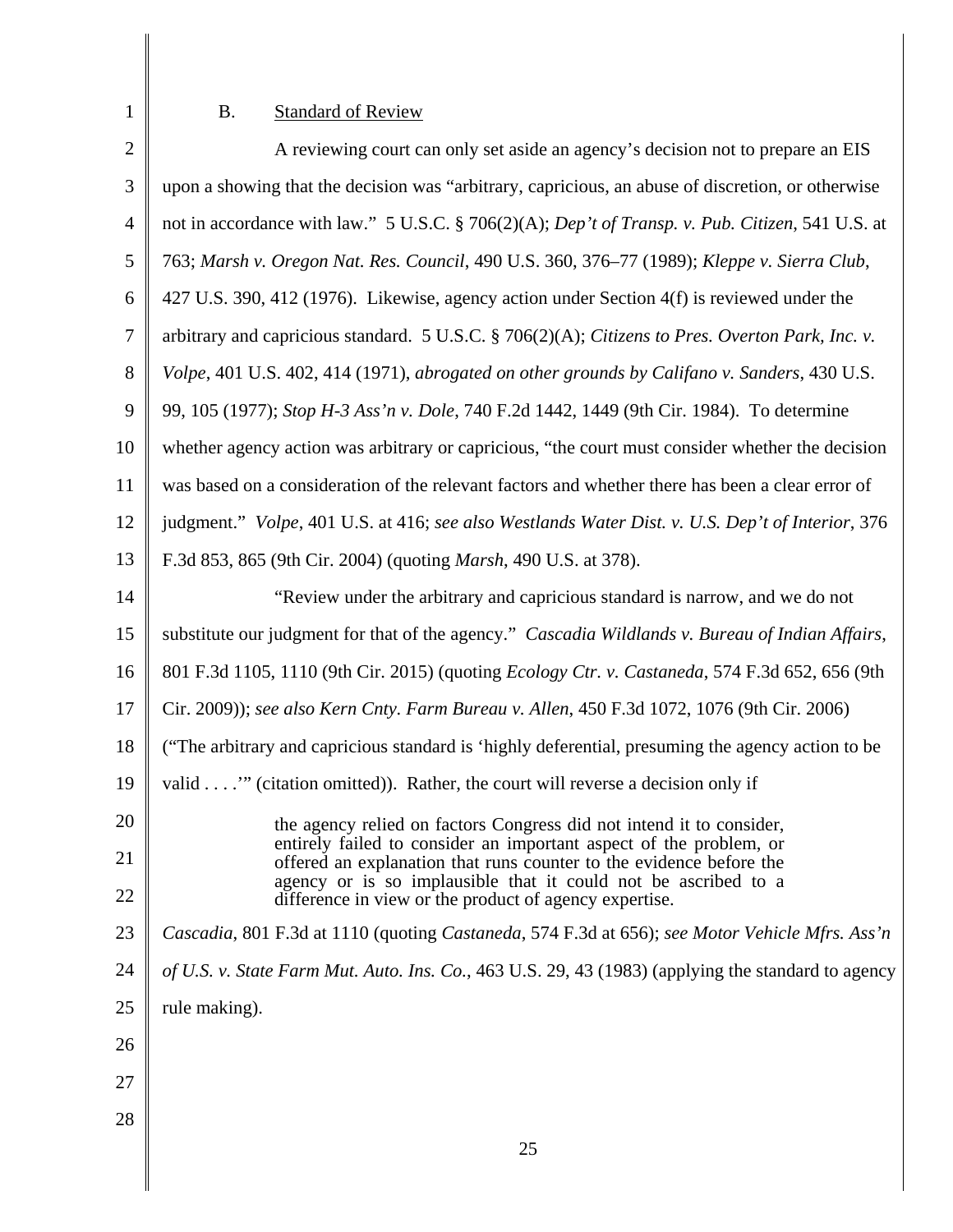### 1

# VI. DISCUSSION

2

#### A. Environmental Impact Statement Under NEPA

3 4 5 6 7 8 9 10 11 12 13 14 15 16 17 18 19 20 21 22 23 24 As stated above, an agency must prepare an EIS if a project may significantly affect the quality of the human environment. 42 U.S.C. § 4332(2)(C); *see Babbitt*, 241 F.3d at 736. To determine whether the impacts of a proposed project will be "significant," an agency must evaluate the "context" and "intensity" of the environmental effects. 40 C.F.R. § 1508.27. Context relates to the scope of the agency's action, including the locale and interests affected, and intensity relates to the severity of the impact. *Id.*; *Babbitt*, 241 F.3d at 731.In evaluating intensity, an agency should consider, *inter alia*, "[t]he degree to which the effects on the quality of the human environment are likely to be highly controversial." 40 C.F.R. § 1508.27(b)(4). The effects of a project on the environment are not "controversial" within the meaning of § 1508.27(b)(4) simply because opposition exists to the project. *Found. for N. Am. Wild Sheep v. U.S. Dep't of Agr.*, 681 F.2d 1172, 1182 (9th Cir. 1982). Rather, the effects are "controversial" when "substantial questions are raised as to whether a project . . . may cause significant degradation of some human environmental factor," *Babbitt*, 241 F.3d at 736, or when "a substantial dispute exists as to the size, nature, or effect of the major federal action," *Wild Sheep*, 681 F.2d at 1182 (citation omitted). For example, in *Sierra Club v. U.S. Forest Service*, 843 F.2d 1190 (9th Cir. 1988), the Forest Service awarded several timber contracts that contained groves of giant sequoia redwoods without preparing an EIS. *Id.* at 1191–92. The plaintiffs produced evidence from numerous experts who were highly critical of the EAs and disputed the Forest Service's conclusion that there would be no significant effects of logging because the sequoias could be protected and their regeneration enhanced. *Id.* at 1193–94.The court observed that "[t]his is precisely the type of 'controversial' action for which an EIS must be prepared." *Id.* at 1193.

25 26 27 28 In evaluating intensity, an agency should also consider "[t]he degree to which the possible effects on the human environment are highly uncertain or involve unique or unknown risks." 40 C.F.R. § 1508.27(b)(5). For example, in *Babbitt,* the National Park Service began implementing a plan to increase the number of cruise ship visits to Glacier Bay National Park.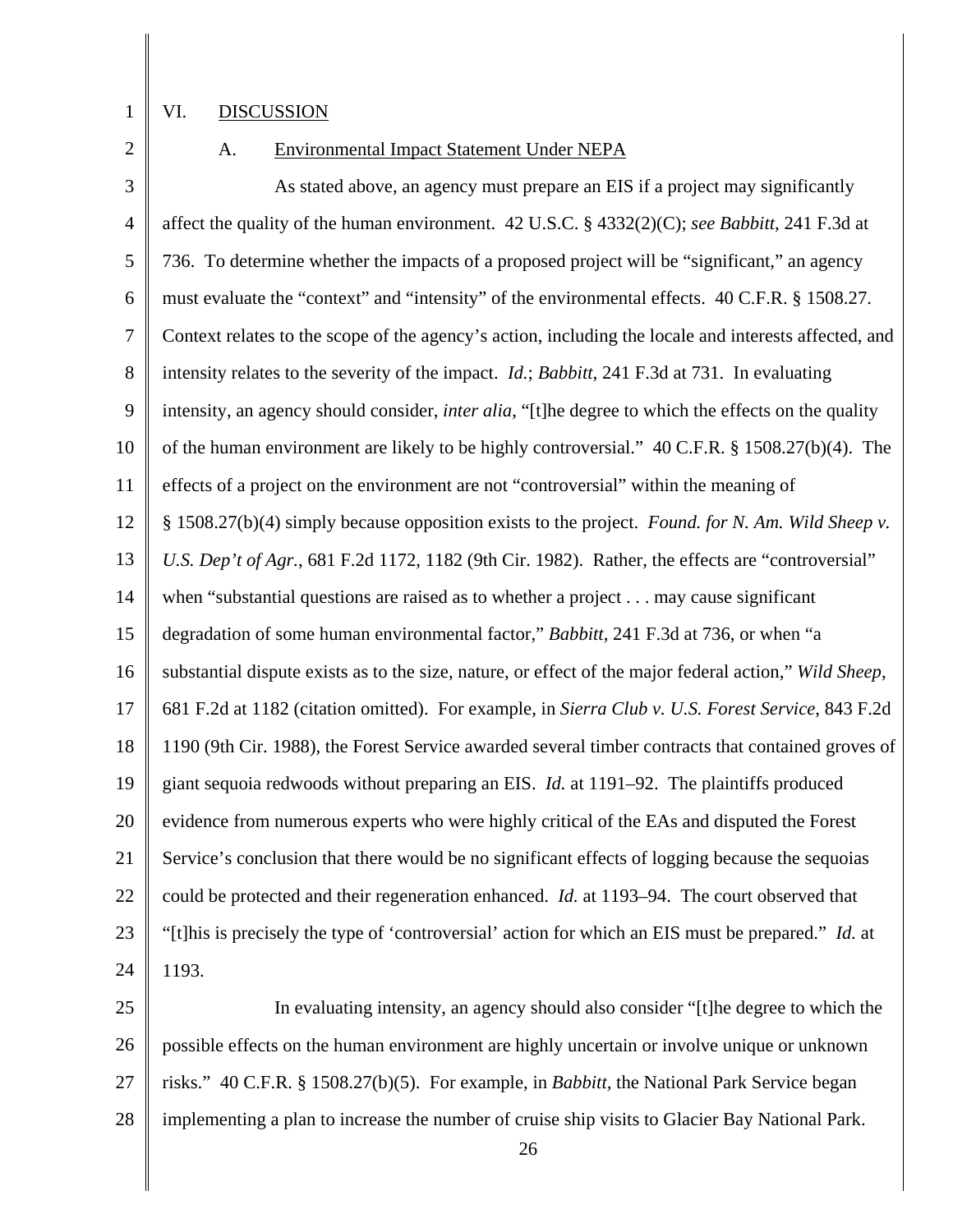| $\mathbf{1}$   | 241 F.3d at 725. The Park Service issued a finding of no significant impact, even though the EA               |
|----------------|---------------------------------------------------------------------------------------------------------------|
| $\mathbf{2}$   | concluded that the intensity or practical consequences of the environmental effects was                       |
| 3              | "unknown." <i>Id.</i> at 732–35. Although the EA proposed a park research and monitoring program              |
| $\overline{4}$ | to "understand the effects of vessel traffic on air quality, marine mammals [and] birds," id. at 733          |
| 5              | (alteration in <i>Babbitt</i> ), the court found "[t] hat is precisely the information and understanding that |
| 6              | is required <i>before</i> a decision that may have a significant adverse impact on the environment is         |
| $\tau$         | made, and precisely why an EIS must be prepared in this case," id. (emphasis in original).                    |
| 8              | Similarly, in Anderson v. Evans, 371 F.3d 475 (9th Cir. 2002), the federal government approved a              |
| 9              | quota for whale hunting by Makah Indian Tribe. The Ninth Circuit found the uncertainty of the                 |
| 10             | effects required the preparation of an EIS, because "[n]o one, including the government's retained            |
| 11             | scientists, ha[d] a firm idea what [would] happen to the local whale population if the Tribe [were]           |
| 12             | allowed to hunt and kill whales pursuant to the approved quota and Makah Management Plan."                    |
| 13             | <i>Id.</i> at 490. Specifically, it was difficult to predict how the harvesting of resident whales could      |
| 14             | affect the resident population, because the recruitment mechanism of the resident whales was not              |
| 15             | known and required further study. <i>Id.</i> at 490–91.                                                       |
| 16             | Plaintiffs contend Caltrans violated NEPA because its environmental assessment                                |
| 17             | raised substantial questions as to whether the project may have significant effects on low income,            |
| 18             | minority communities, or on traffic, air quality, greenhouse gas, and public infrastructure. Pls.'            |
| 19             | Mot. Summ. J. at 5–10. The court addresses each argument in turn.                                             |
| 20             | <b>Community Impacts</b><br>1.                                                                                |
| 21             | Plaintiffs argue the EA's analysis and the studies on which it relies are defective                           |
| 22             | because they limit the project study area to three census blocks within Census Tract 1 and do not             |
| 23             | adequately consider the impact on low-income, minority day users who enjoy the Mall as an                     |
| 24             | urban park. Pls.' Reply at 5–6.                                                                               |
| 25             | First, the court finds Caltrans' definition of the project study area was not                                 |
| 26             | unreasonable. The Community Impact Assessment provided a rational basis for its definition of                 |
| 27             | the project study area: the boundaries were established based on "land uses within structures"                |
| 28             | adjacent to the malls" and existing circulation, and extend to the boundaries of the core<br>27               |

║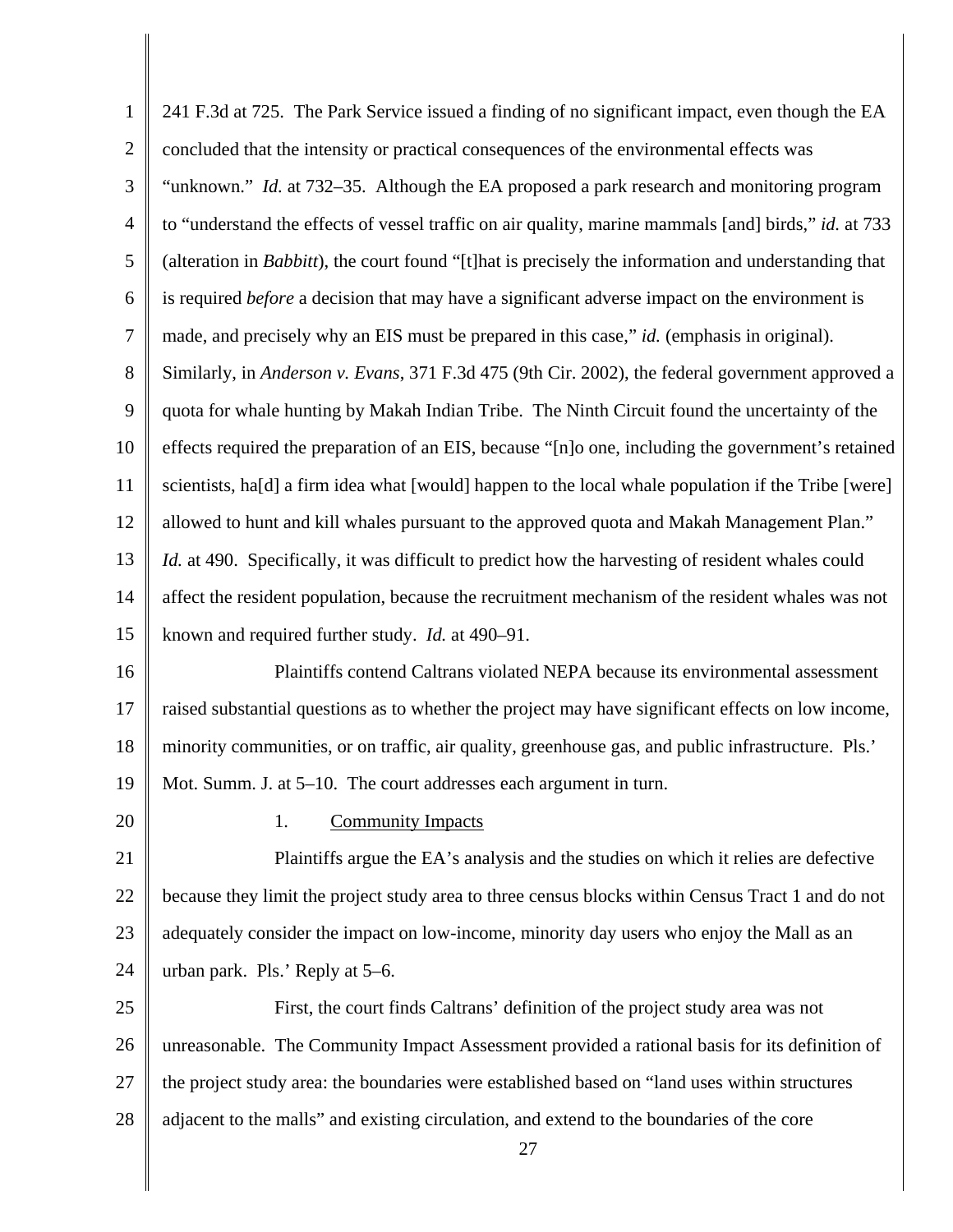| $\mathbf{1}$   | superblock that was envisioned in the late 1950s. AR 004011. Moreover, it is a matter of           |
|----------------|----------------------------------------------------------------------------------------------------|
| $\mathbf{2}$   | common sense that residents and businesses in the immediate project area would be most             |
| 3              | impacted by the air quality, noise, traffic, relocation, and economic effects of a project to      |
| $\overline{4}$ | reintroduce vehicular traffic to particular streets. See AR 005247–49. There is no evidence of     |
| 5              | arbitrary line-drawing with the goal of excluding an area that would have undermined the           |
| 6              | analysis. Furthermore, although the defined project study area only consists of three census       |
| $\tau$         | blocks, the Final EA considered the demographics of and impacts to day users of the Mall,          |
| 8              | regardless of where they reside. See AR 005247 (demographics of day users), 005249 (impacts to     |
| 9              | day users); cf. AR 004059–61 ("Following is a discussion of potential impacts to the residences    |
| 10             | within the Project Study Area and the Mall 'day' users."). The Final EA considered all of the      |
| 11             | affected interests—those of residents and businesses in the project study area and day users—and   |
| 12             | provided a thorough analysis of potential social, economic, and land use impacts on each group.    |
| 13             | Second, the court finds Caltrans considered the relevant factors and articulated a                 |
| 14             | rational basis for its conclusion that the project would not significantly impact day users.       |
| 15             | Although the Final EA did not label the Mall an "urban park," it considered the potential impact   |
| 16             | to day users' enjoyment of the park-like setting of the Mall. See AR 005249. The Final EA          |
| 17             | concluded the impact would be minimal, because the project includes measures to preserve the       |
| 18             | park-like setting of the Mall, and the increased parking and access would benefit day users. See   |
| 19             | id.; cf. AR 005190 (finding that people tend to prefer to reach their destinations quickly to take |
| 20             | care of shopping or business needs, especially if they have young children or are elderly and/or   |
| 21             | disabled). The court finds this conclusion reasonable given the evidence in the record. After the  |
| 22             | project is completed, features of the Mall that currently draw visitors will be reestablished,     |
| 23             | including access to benches, fountains, and artwork currently found along the Mall. AR 005249.     |
| 24             | All of the sculptures and benches and most of the fountains will be relocated, refurbished, and/or |
| 25             | restored, and Alternative 1 will retain the total number of trees at approximately 154. See        |
| 26             | AR 005198. In addition, the twenty-eight-foot-wide promenade will provide a park-like setting      |
| 27             | where pedestrians can walk, sit, and gather. See AR 005249.                                        |
|                |                                                                                                    |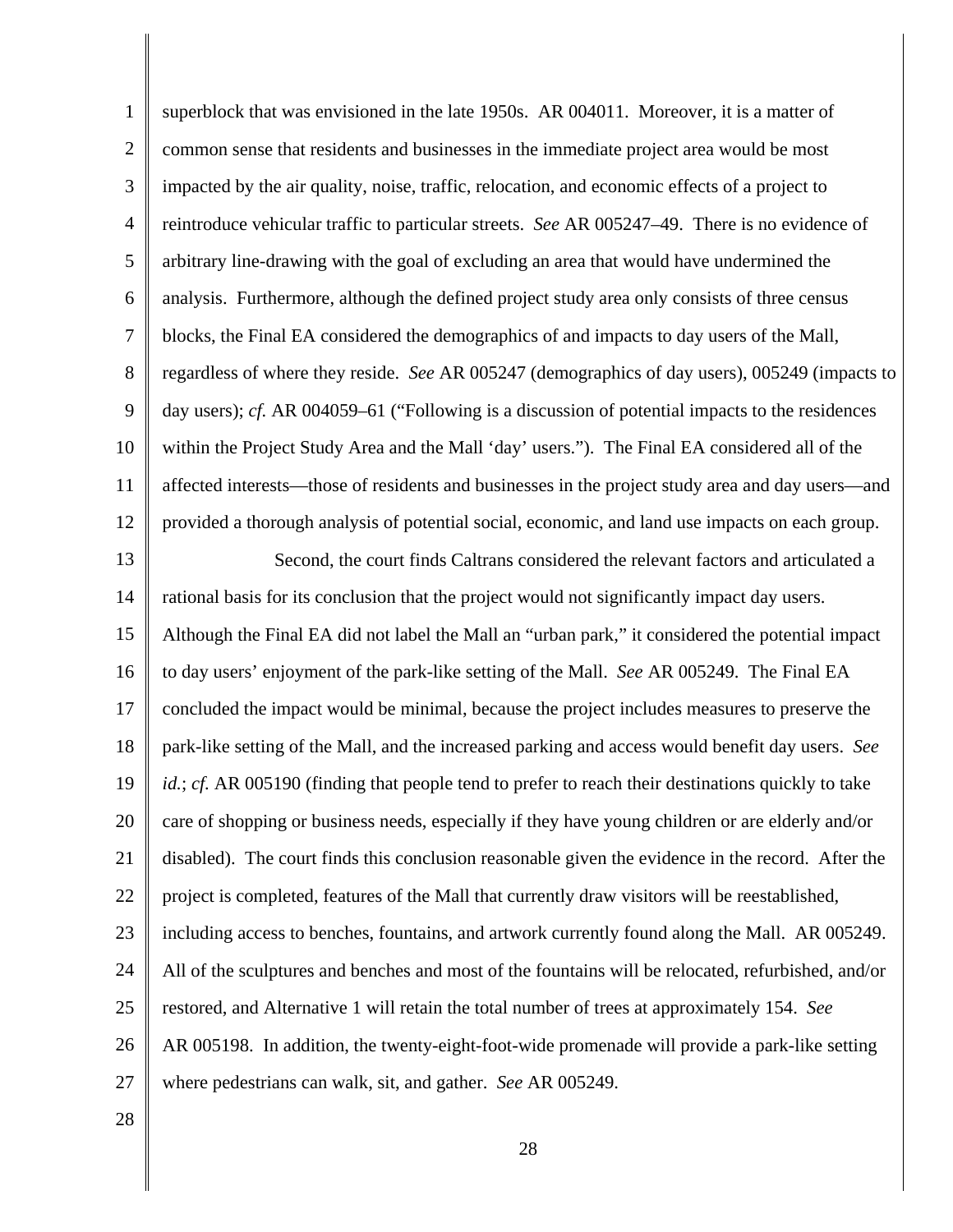| $\mathbf{1}$   | In contrast to Sierra Club, 843 F.2d at 1192–93, plaintiffs have not produced                         |
|----------------|-------------------------------------------------------------------------------------------------------|
| $\mathfrak{2}$ | affidavits from experts identifying the EA's inadequacies or evidence casting doubt on the            |
| 3              | reasonableness of Caltrans' conclusion that the project would not significantly impact day users.     |
| $\overline{4}$ | Cf. Babbitt, 241 F.3d at 736 ("A substantial dispute exists when evidence, raised prior to the        |
| $\mathfrak{S}$ | preparation of an EIS or FONSI, casts serious doubt upon the reasonableness of an agency's            |
| 6              | conclusions." (internal citations omitted)). And unlike in Babbitt or Anderson, plaintiffs have not   |
| $\tau$         | shown that the effects of the project on the community are highly uncertain or involve unknown        |
| 8              | risks requiring further study. See Babbitt, 241 F.3d at 732–35; Anderson, 371 F.3d at 490–91.         |
| 9              | Plaintiffs' mere characterization of the project as "demolishing" an "urban park" does not suffice    |
| 10             | to raise "serious questions" as to whether the project may cause significant degradation of some      |
| 11             | human environmental factor. See Babbitt, 241 F.3d at 736. Because Caltrans considered the             |
| 12             | relevant factors and did not make a clear error of judgment in light of the record before it, the     |
| 13             | court finds Caltrans' decision was not arbitrary or capricious. See Volpe, 401 U.S. at 416.           |
| 14             | 2.<br><b>Impacts to Traffic, Pollution, and Public Infrastructure</b>                                 |
| 15             | Plaintiffs argue there are substantial questions as to whether the project will                       |
| 16             | significantly impact traffic, air quality, greenhouse gas effects, and public infrastructure,         |
| 17             | "[a]ssuming the Project is intended to maximize growth and development in the City's urban            |
| 18             | core." Pls.' Mot. Summ. J. at 8; see also Pls.' Reply at 7. For purposes of environmental             |
| 19             | assessment under NEPA, "effects" include both "direct effects" and "indirect effects." 40 C.F.R.      |
| 20             | § 1508.8. "Indirect effects may include growth inducing effects and other effects related to          |
| 21             | induced changes in the pattern of land use, population density or growth rate, and related effects    |
| 22             | on air and water and other natural systems, including ecosystems." <i>Id.</i> § 1508.8(b). Defendants |
| 23             | respond that the purpose of the project is not to maximize growth, and that any "growth"              |
| 24             | anticipated from the project is economic, not physical. City's Mot. Summ. J. at 13; Caltrans'         |
| 25             | Mot. Summ. J. at 8. Moreover, defendants contend Caltrans' conclusions are supported by               |
| 26             | various studies prepared for the project. See, e.g., City's Mot. Summ. J. at 13–14.                   |
| 27             | The court finds plaintiffs have not raised substantial questions as to whether the                    |
| 28             | growth resulting from the project will cause significant environmental impacts. The court<br>29       |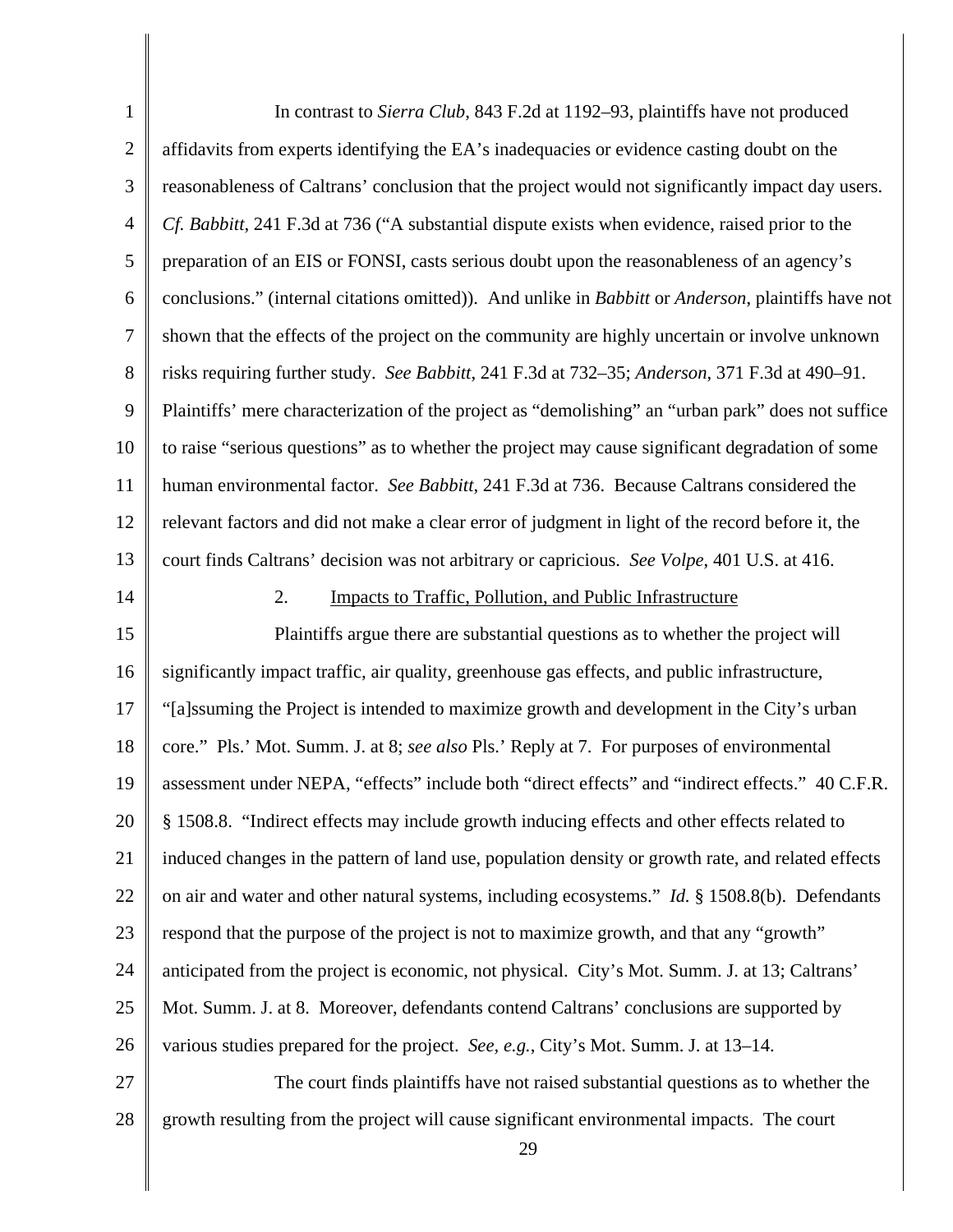1 2 3 4 5 6 7 8 9 10 11 12 13 14 15 16 17 18 19 20 21 22 23 recognizes the apparent tension in Caltrans' position that the project will significantly increase retail sales and lead to the repopulation of vacant commercial spaces, yet will not increase the volume of traffic or otherwise lead to significant growth-inducing environmental effects. *See, e.g.*, AR 005436 (Alternative 1 would increase gross sales revenues by \$47 million (47%)). However, because Caltrans considered the relevant factors, noted that transit will serve the redeveloped mall and offset vehicle traffic, and provided support for its finding of no significant impact, the court finds plaintiffs have not met their burden of showing that Caltrans' actions were arbitrary or capricious. The court notes that the stated purpose of the project is to increase access and visibility in the area and to increase the area's consistency with proposed land use plans, rather than to maximize growth in the downtown area. *See* AR 005189–90. Moreover, Caltrans articulated a rational explanation for its conclusions that the project will not significantly increase traffic volumes and will not affect traffic beyond the immediate area: the project does not propose any traffic-generating land uses, such as new buildings or residential development, and will create narrow, two-way vehicular streets that primarily carry local trips to businesses adjacent to the Mall. *See* AR 005255 (concluding the project would primarily shift local traffic patterns from existing streets to the reintroduced roadways adjacent to the Mall); *see also* AR 003521. Finally, Caltrans supported its finding of no significant impact with evidence from various studies. For example, the Transportation Impact Report upon which Caltrans relied utilized a COG TDF model to confirm the project would not significantly affect traffic volumes, AR 005256, and accounted for existing and future land uses in its analysis, *see, e.g.*, AR 005255 (evaluating future traffic conditions based on the assumption that land use plans currently anticipated by the City, such as the FCSP, will occur). In light of the support in the record, the court does not find Caltrans' conclusion unreasonable on its face.

24 25 26 27 28 In making this determination, the court has reviewed precedent for guidance. While there is a dearth of cases directly analogous, one Ninth Circuit decision the court has considered is *Barnes v. U.S. Department of Transportation*, 655 F.3d 1124 (9th Cir. 2011). While *Barnes* addresses the particular circumstances posed by airport development projects, in that case the Circuit held the EA failed to take a "hard look" at whether a new runway would have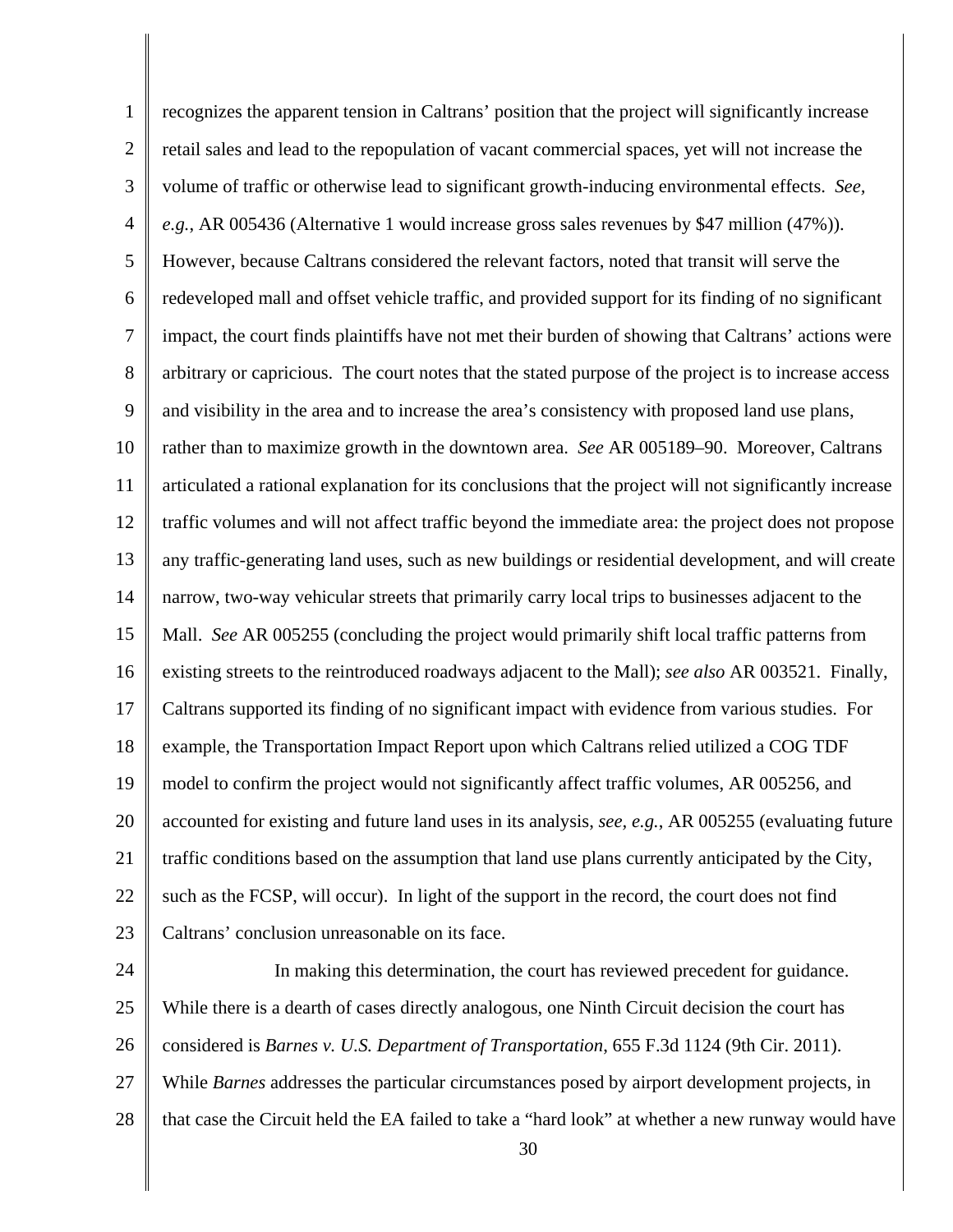1 2 3 4 5 6 7 8 9 10 11 12 13 14 15 16 17 18 19 20 21 22 23 24 25 26 27 28 31 growth-inducing effects on aviation activity. *Id.* at 1136–39. In *Barnes*, the agencies did not conduct a demand forecast based on three, rather than two runways, and could not point to any documents in the record that actually discussed the impact of a third runway on aviation demand. *Id.* at 1136, 1138. In addition, the Federal Aviation Administration had described a new runway as "the most effective capacity-enhancing feature an airfield can provide," and other courts had noted the unique potential of a new runway to spur demand. *Id.* at 1138. Here, in contrast, the EA considered the potential traffic-generating effects of the project and accounted for expected future land uses in its modeling. In addition, there is no evidence suggesting the addition of a narrow two-lane street in the downtown area here would necessarily have the same kind of growth-generating effects as, for example, the addition of a runway at an airport that has only two runways. With respect to air quality, the proposed project meets regional conformity, and the Environmental Protection Agency concurred that the project is not a Project of Air Quality Concern. *See* AR 005220. As to infrastructure, the City has approved projects to replace storm drains, water lines, and sewer facilities concurrently with the project. *See* AR 005225, 005619. Throughout the Final EA, Caltrans properly considered the relevant factors and the potential impacts of indirect growth on the environment. Again, plaintiffs have not identified any evidence casting doubt on the reasonableness of Caltrans' finding of no significant impact. 3. Conclusion In making its finding of no significant impact, Caltrans considered the relevant factors and articulated a rational basis, supported by evidence, for its conclusion. As stated above, the Supreme Court has made clear that "NEPA itself does not mandate particular results, but simply prescribes the necessary process." *Robertson*, 490 U.S. at 350. Because Caltrans took a "hard look" at the potential environmental impacts of the project and has not made a clear error of judgment, the court concludes Caltrans' actions under NEPA were not arbitrary or capricious. B. Section 4(f) Evaluation Plaintiffs argue Caltrans violated Section 4(f) for three reasons: it did not analyze Fulton Mall as a "public park"; it unreasonably rejected Alternatives 3 and 4 and a proposed alley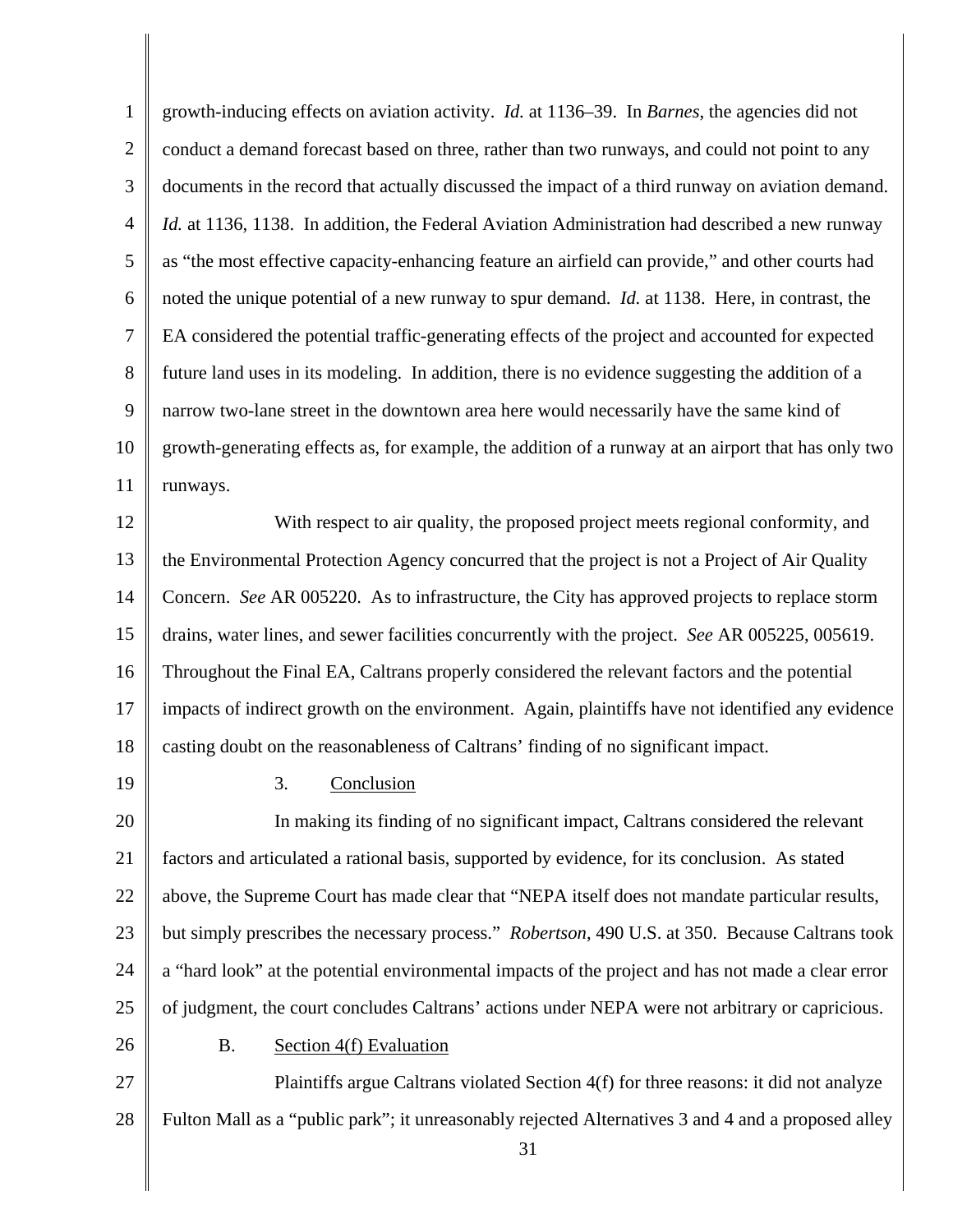1 2 3 alternative in its avoidance alternative analysis; and it unreasonably rejected Alternatives 5 through 8 in its least overall harm analysis. Pls.' Mot. Summ. J. at 10–18. The court addresses each argument in turn.

4

## 1. Whether Fulton Mall is a "Public Park"

5 6 7 8 9 10 11 12 13 14 Section 4(f) only applies to the use of public parks, recreation areas, wildlife and waterfowl refuges, and historic sites. 49 U.S.C. § 303(a). The parties agree that the Mall and Fulton Mall Historic District are "historic sites" under Section 4(f) but dispute whether Caltrans was also required to analyze the use of the Mall as a "public park." The parties specifically dispute whether the primary purpose of the Fulton Mall is to provide an urban park setting or to provide a pleasant retail environment to attract shoppers traveling through the Mall. *Compare*  City's Mot. Summ. J. at 18–20, *with* Pls.' Reply at 9. The parties also dispute the significance of the facts that the land making up the Mall is owned in fee simple by the owners of the buildings adjacent to the Mall, and that the City holds only a right-of-way easement across the length of the Mall. *Compare* City's Mot. Summ. J. at 15, *with* Pls.' Reply at 12.

15 16 17 18 19 20 21 22 Although the statute does not provide a definition for "public parks," the FHWA's Section 4(f) Policy Paper provides that publicly owned land is a park "when the land has been officially designated as such by a Federal, State or local agency, and the officials with jurisdiction over the land determine that its primary purpose is as a park." City's Ex. A, at 23, ECF No. 40-2<sup>24</sup> "Primary purpose is related to a property's primary function and how it is intended to be managed. Incidental, secondary, occasional or dispersed activities similar to park . . . activities do not constitute a primary purpose within the context of Section 4(f)." *Id.* An easement interest in privately-owned land may be adequate for Section 4(f) to apply, especially when the easement is

23

<sup>24</sup>  25  $\overline{a}$  $24$  Plaintiffs and the City each request judicial notice of excerpts of FHWA's Section 4(f) Policy Paper at FHWA's website: www.environment.fhwa.dot.gov/4f/4fpolicy.asp#ppra. *See*  ECF No. 36; ECF No. 40-2. A court may take judicial notice of government agency records and reports. *See Interstate Nat'l Gas Co. v. S. Cal. Gas Co.*, 209 F.2d 380, 385 (9th Cir. 1953); *see also U.S. ex rel. Modglin v. DJO Global Inc.*, 48 F. Supp. 3d 1362, 1381 (C.D. Cal. 2014).

<sup>26</sup>  27 Because the existence of the Policy Paper "can be accurately and readily determined from sources whose accuracy cannot reasonably be questioned," the court takes judicial notice of the excerpts provided under Federal Rule of Evidence 201(b)(2).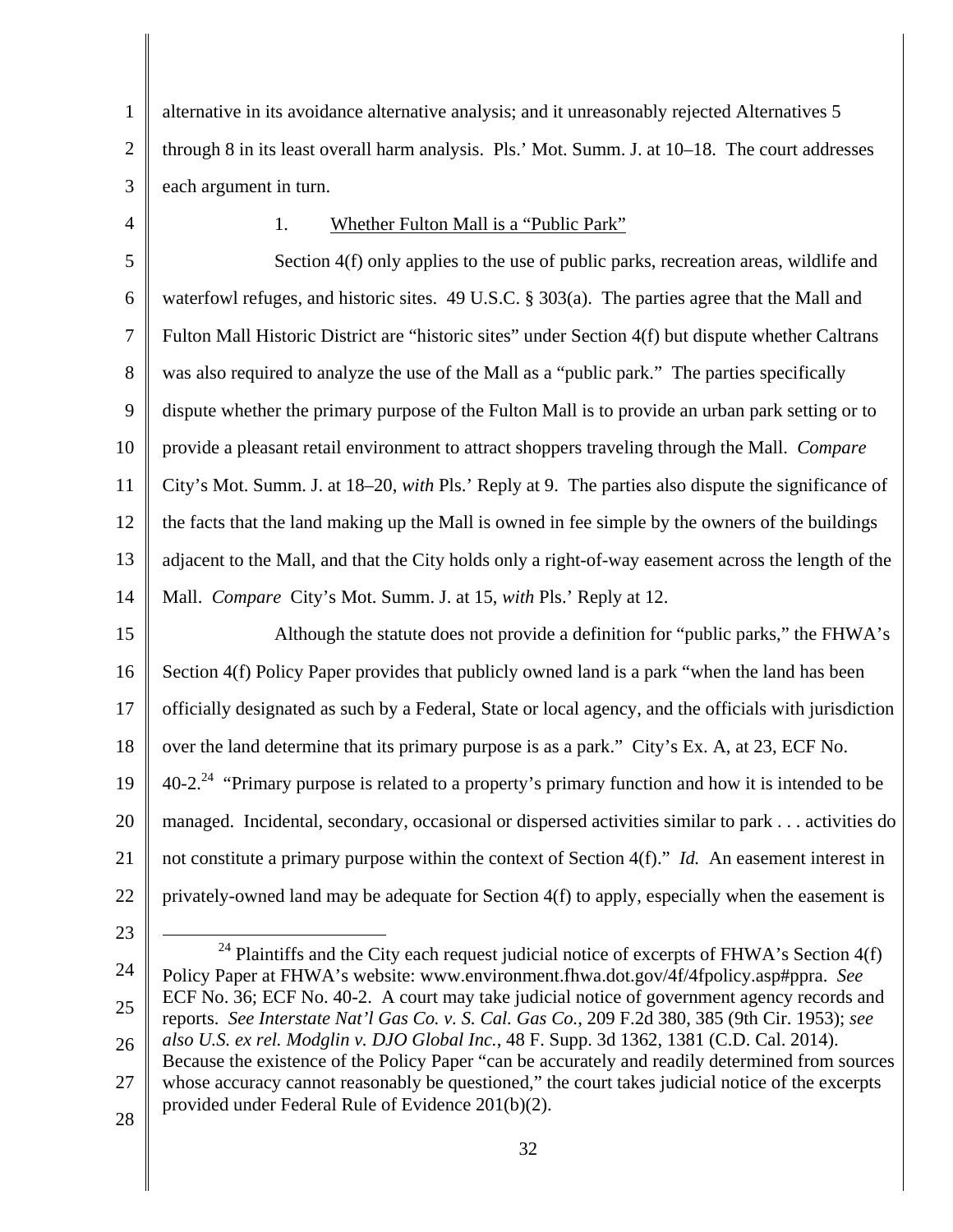1 2 3 4 5 a conservation or historic preservation easement. *See id.* at 24. FHWA's Section 4(f) Policy Paper directs courts to consider the views of the official(s) with jurisdiction, purpose of the easement, term of the easement, degree of public access to the property, how the property is to be managed and by whom, what parties obtained the easement, termination clauses, and what restrictions the easement places on the property owner's use of the easement area. *Id.* 

6 7 8 9 10 11 12 13 14 15 16 Plaintiffs have not met their burden of establishing that Caltrans violated Section 4(f) by not analyzing the Mall as a "public park." First, plaintiffs have not shown the primary purpose of the land is as a park. The City Council's ordinance approving creation of the Fulton Mall in 1964 referred to it as a "pedestrian mall," and established the Mall under the California Pedestrian Mall Law of 1960, Cal. Sts. & High. Code §§ 11000 *et seq.* AR 000344–48. Section 11006 of the Pedestrian Mall Law defines "pedestrian mall" as "one or more 'city streets,' or portions thereof, on which vehicular traffic is or is to be restricted in whole or in part and which is or is to be used exclusively or primarily for pedestrian travel." Cal. Sts. & High. Code § 11006*.* The historical context of the Mall suggests its purpose was to "modernize" the downtown shopping district and compete with the newly created suburban malls, rather than to create park space. AR 001840, 001988–89, 004891.

17 18 19 20 21 22 23 24 25 26 27 28 Plaintiffs rely on *Stewart Park & Reserve Coalition, Inc. (SPARC) v. Slater*, 352 F.3d 545 (2d Cir. 2003), but the property at issue in that case was "heavily used for hunting, fishing, hiking, biking, birdwatching, horseback riding, and numerous other outdoor pursuits" for almost thirty years prior to the proposed project to construct an interchange connecting an interstate highway to an airport. *Id.* at 550. In this case, the Mall was first established as a pedestrian mall and has not been used for most of the activities at issue in *Stewart Park*. Plaintiffs' also rely on *HonoluluTraffic.com v. Federal Transit Administration*, No. 11-00307, 2012 WL 5386595 (D. Haw. Nov. 1, 2012), *aff'd*, 742 F.3d 1222 (9th Cir. 2014), in their reply brief, but overstate the holding of that case. *See* Pls.' Reply at 10. In *HonoluluTraffic.com*, the district court evaluated an urban park that was "primarily used by pedestrians walking through the area" as both a public park and as an historic site under Section 4(f). *Id.* at \*10. However, the issue adjudicated in that case was whether the proposed fixed guideway transit project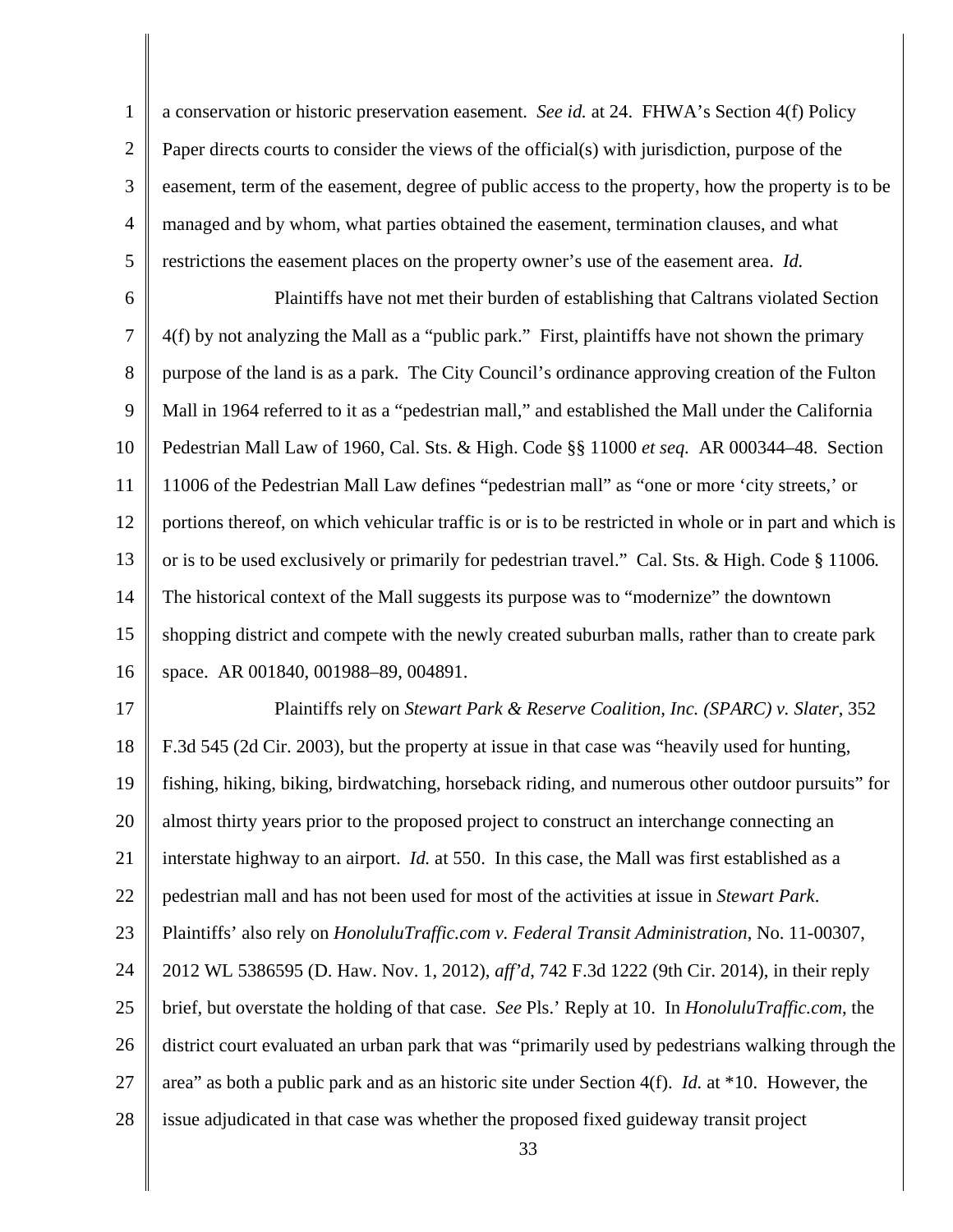1 2 3 4 5 constructively "used" the park within the meaning of Section 4(f), rather than whether the land constituted a "public park." *Id.* It is not clear from the opinion whether the parties disputed the characterization of the land as a public park, and the opinion does not provide many factual details relating to its eligibility as a park. *See id.* Accordingly, it is difficult to determine exactly why the urban park in that case was found eligible as a public park under Section 4(f).

6 7 8 9 Second, the record does not contain a copy of the easement or any evidence showing the easement's purpose was to allow use of the land as a park. The limited evidence available suggests the adjacent businesses that own the land in fee simple granted the City a rightof-way easement to allow travel across the land. *See* AR 005185, 013960.

10 11 12 13 14 15 16 17 18 19 20 21 22 23 Finally, plaintiffs have not provided evidence that the City of Fresno designated the Mall as a "park." Neither the 2025 General Plan nor the Central Area Community Plan refers to the Mall as a "park," and the Fresno Municipal Code regulates the Mall as a type of street, rather than as a park. AR 001988. Although the City maintains the Mall landscape through the Department of Parks, Public Utilities, and Public Works, *see* AR 005222, the management of that department is not limited to parks, and other City departments also help operate the Mall, such as Community Sanitation and Facilities. *See* AR 001988. Individuals seeking to conduct special events on the Mall must obtain an encroachment permit from the City's Public Works Department, not a Special Activity Permit issued for special events conducted in city parks. *See id.* Although plaintiffs note that the Keeper of the National Register of Historic Places found the Mall to be "an important urban park," AR 010026–30, the Keeper's determination is only legally relevant as to whether the Mall is an historic resource, *see* 23 C.F.R. § 774.17 (defining "historic site" as "includ[ing] any prehistoric or historic district, site, building, structure, or object included in, or eligible for inclusion in, the National Register").

24 25 26 Because plaintiffs have not established the City designated the land as a park, or the primary purpose of the Mall is as a park, plaintiffs have not shown Caltrans' decision was arbitrary or capricious.

- 27
- 28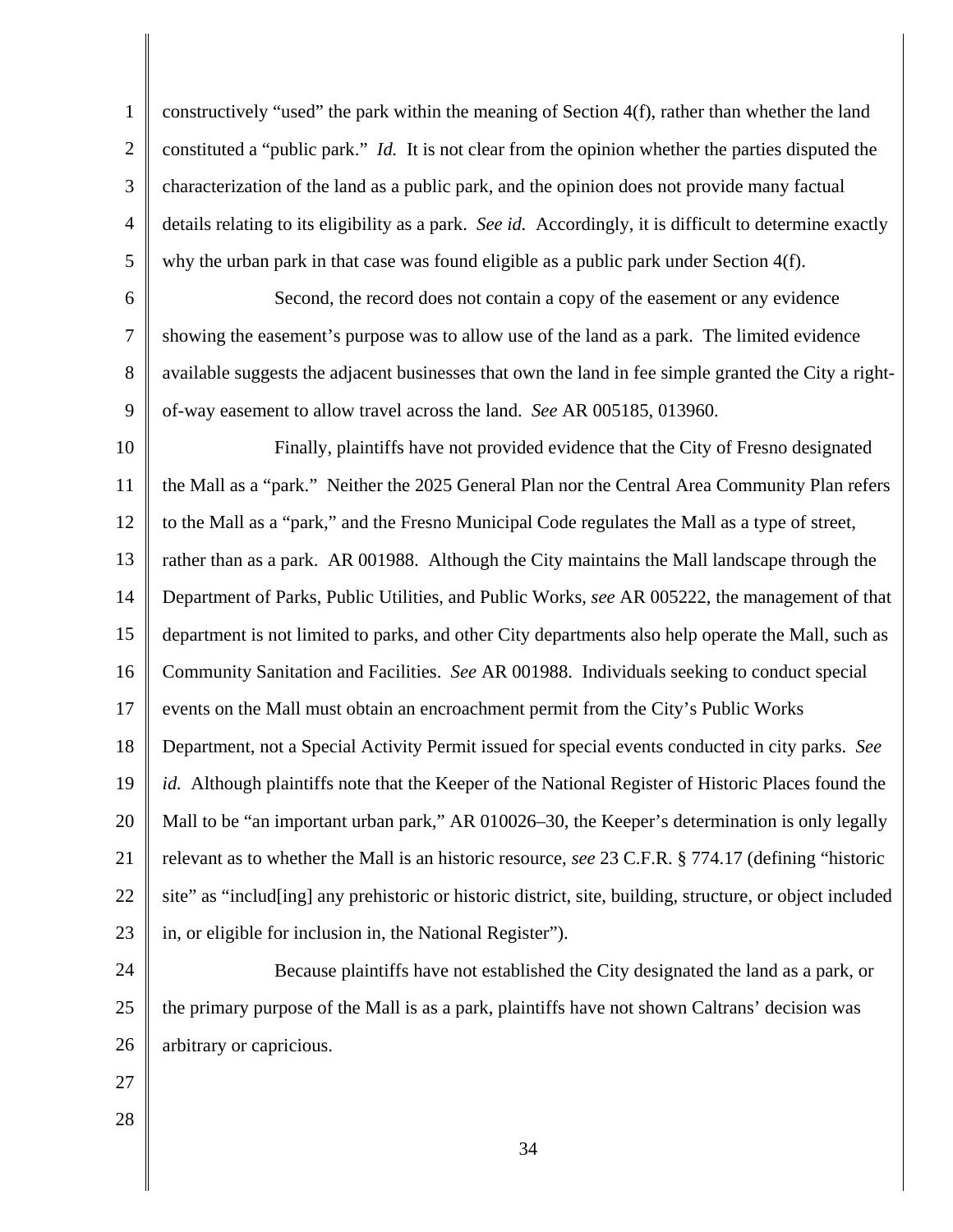#### 2. Avoidance Alternatives

1

2 3 4 5 6 7 Plaintiffs argue that Caltrans' rejection of Alternatives 3 and 4 was unreasonable, because these alternatives meet the project's purpose of increasing mobility, accessibility, and visibility without using the Section 4(f) historic sites. Specifically, plaintiffs assert Alternatives 3 and 4 would increase mobility and accessibility in the Mall by improving the condition of the Mall and adding an electric tram, and would improve visibility of the Mall through additional lighting and signage. Pls.' Mot. Summ. J. at 14.

8 9 10 11 12 13 14 15 16 17 18 19 20 21 22 23 24 25 26 27 28 The court does not find Caltrans' rejection of Alternatives 3 and 4 was arbitrary or capricious. The Ninth Circuit has held that "[a]lternatives that do not accomplish the purposes of the project may properly be rejected as imprudent." *Ariz. Past & Future Found., Inc. v. Lewis*, 722 F.2d 1423, 1428 (9th Cir. 1983); *Alaska Ctr. for Env't v. Armbrister*, 131 F.3d 1285, 1288 (9th Cir. 1997). Here, the stated purpose of the proposed project is to increase mobility and access in the Fulton Mall study area by providing more convenient multi-modal access options on the Mall and its cross streets; to improve visibility of businesses and other amenities by improving traffic circulation, thereby encouraging additional economic development in the area; and to increase the Fulton Mall study area's consistency with the requirements and goals of proposed land use plans. AR 005189–90, 005360. The Section 4(f) Evaluation correctly evaluated the alternatives under the criteria listed in 23 C.F.R. § 774.17 and provided specific reasons why Alternatives 3 and 4 would compromise the project to a degree making it unreasonable to proceed with the project in light of its stated purpose and need. AR 005406–07; *see* 23 C.F.R. § 774.17 (criterion (i)). Although one of the reasons provided was that Alternatives 3 and 4 would not be eligible for TIGER grant funding, AR 005406–07, the evaluation provided a number of additional reasons why these alternatives are imprudent. *Id.* For example, because these alternatives would not reintroduce any vehicular traffic to the Mall, the evaluation found they would not increase the visibility of business storefronts to drivers, improve multi-modal access to businesses, or add any on-street parking. *See* AR 005405–06. In addition, the evaluation found these options have the least potential for reversing urban decay. *See id.*  Whereas reconnection of the street grid, as in Alternatives 1 and 2, would improve annual retail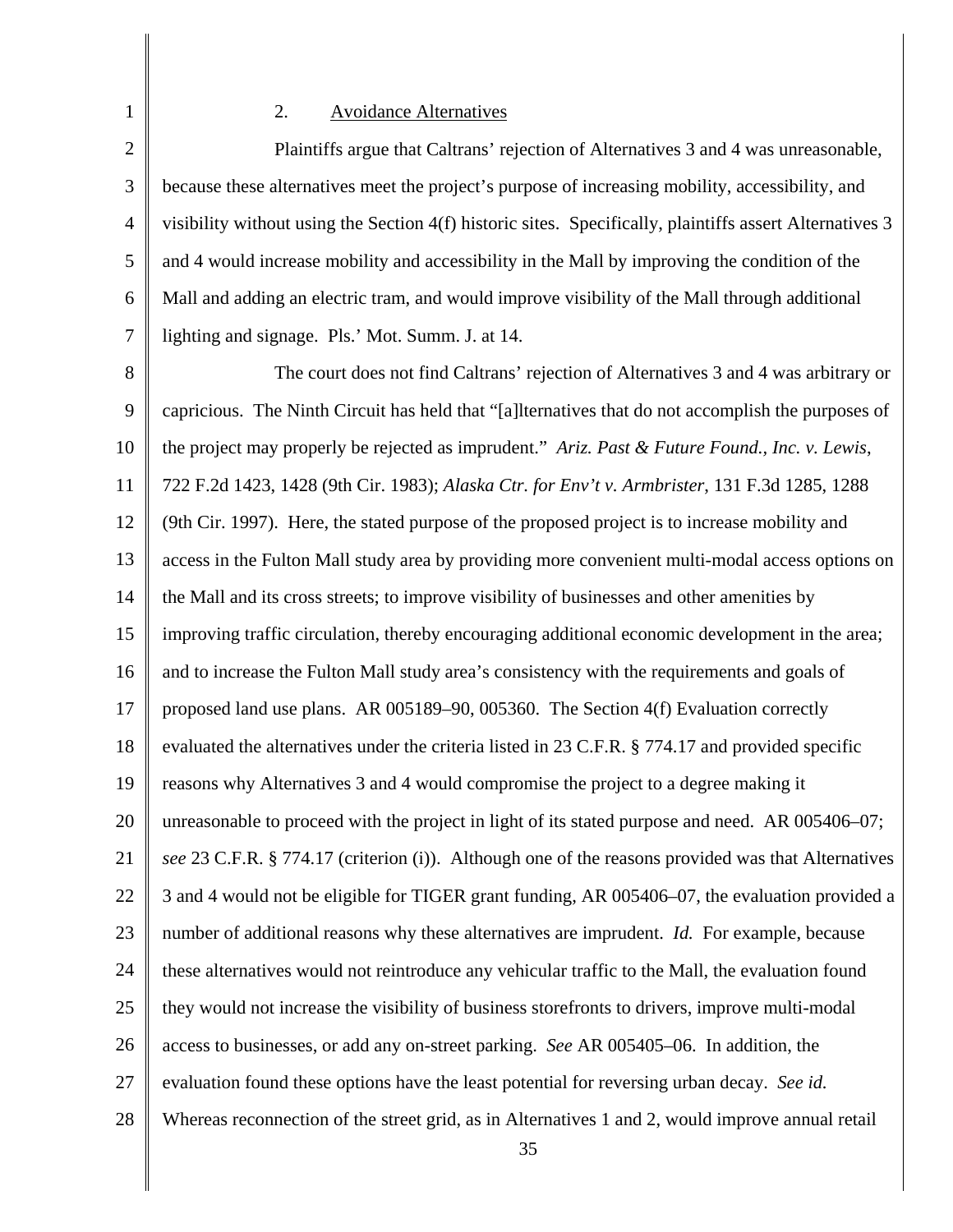1 2 3 4 5 6 7 8 9 10 11 12 sales by \$47 million, and reconnecting portions of the street grid, as in Alternatives 5 through 8, would improve annual sales by \$27 million, Alternatives 3 and 4 would only improve retail sales by \$6.1 million. AR 005406. Accordingly, this case is distinguishable from *Coalition for Responsible Regional Development v. Brinegar*, 518 F.2d 522, 526 (4th Cir. 1975), in which the Fourth Circuit held a project site could not be rejected as an avoidance alternative solely due to the inability to use certain funding sources to finance the option. *Id.* at 526; *see also Defs. of Wildlife v. N. Carolina Dep't of Transp.*, 762 F.3d 374, 400 (4th Cir. 2014) ("[A] state may not use 'self-imposed restrictions' on financing mechanisms to render an alternative imprudent." (quoting *Brinegar*, 518 F.2d at 526)). There is ample support in the record for the conclusions that Alternatives 3 and 4 would not accomplish the stated purpose and need of the project, independent of the availability of TIGER funds, and plaintiffs have not provided evidence that this determination was arbitrary or capricious.

13 14 15 16 17 18 19 20 21 22 23 24 25 26 27 28 Plaintiffs next contend the stated purpose and need of the project is "unreasonably narrow" and was inappropriately developed and adopted from the TIGER grant application in order to foreclose consideration of alternatives. Pls.' Mot. Summ. J. at 15–16; Pls.' Reply at 13– 14. Agencies enjoy "considerable discretion" to define the purpose and need of a project. *Friends of Southeast's Future v. Morrison*, 153 F.3d 1059, 1066 (9th Cir. 1998). However, "an agency cannot define its objectives in unreasonably narrow terms." *City of Carmel–By–The–Sea v. U.S. Dep't of Transp.*, 123 F.3d 1142, 1155 (9th Cir. 1997). "An agency may not define the objectives of its action in terms so unreasonably narrow that only one alternative from among the environmentally benign ones in the agency's power would accomplish the goals of the agency's action, and the EIS would become a foreordained formality." *Friends*, 153 F.3d at 1066 (citation omitted) (evaluating agency action under NEPA). For example, in *Davis v. Mineta*, 302 F.3d 1104 (10th Cir. 2002), the Tenth Circuit found it would be too narrow to express the purpose and need of a project as providing a river crossing across the Jordan River at the 11400 South corridor in Utah, when the general overarching objective of the project was to improve traffic flow in the area. *Id.* at 1119. The court found alternatives of providing a river crossing at different intersections would potentially accomplish the overarching objective of the project. *Id.*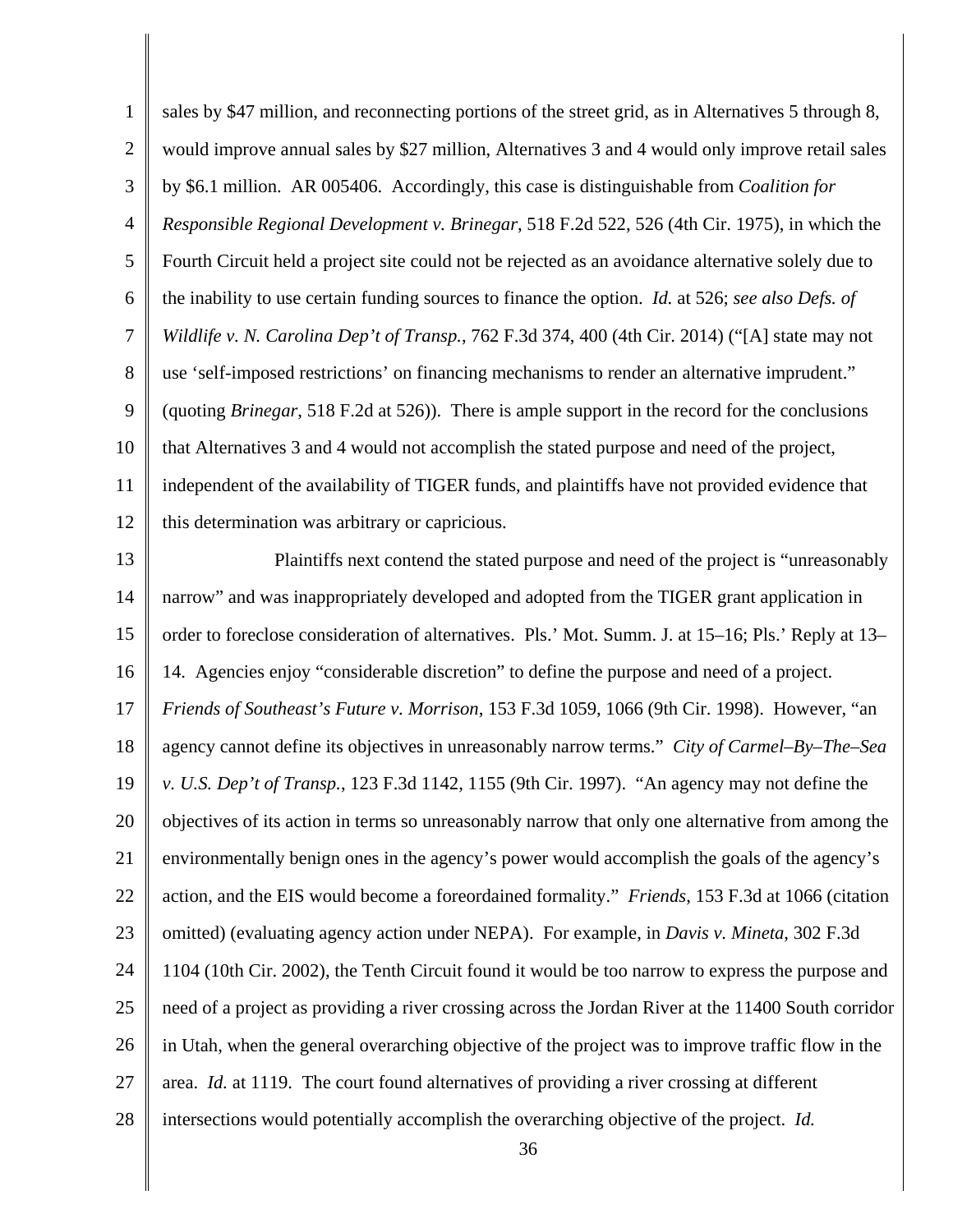1 2 3 4 5 6 7 8 9 10 11 12 Here, the stated purpose and need was not unreasonably narrow or contrived to avoid consideration of alternatives under Section 4(f). The record provides support for Caltrans' identification of the need to improve access and visibility in the Mall to reverse urban decay. Moreover, the City and Caltrans considered public input in developing the alternatives. *See*  AR 005207. Contrary to plaintiffs' contention, Caltrans did not draw on the terms of the TIGER grant to preordain the selection of Alternative 1. Although the City applied for the TIGER grant in June 2013 and received it in August 2013, Caltrans continued to consider ten Build Alternatives and one No-Build Alternative throughout the NEPA and Section 4(f) processes, which concluded in May 2014. The FHWA did not commit itself to funding the project until June 2014, after the NEPA and Section 4(f) processes were completed. *See* AR 000273–83. The Section 4(f) Evaluation provided an especially rigorous comparison of both Alternative 1 and Alternative 2, signalling an openness to either.

13 14 15 16 17 18 19 20 21 22 23 24 25 26 27 28 Finally, plaintiffs argue that Caltrans violated Section 4(f) by failing to consider an alternative that would convert the alleys adjoining the Mall into an alternative route for vehicular traffic, rather than reintroducing vehicular traffic to Fulton Street. *See* Pls.' Mot. Summ. J. at 16–17. The Ninth Circuit has held that "the existence of an unexamined but viable alternative to the adopted plan can . . . provide a basis for overturning" the decision that a Section 4(f) property be used, if the alternative was "reasonable." *Coal. for Canyon Pres. v. Bowers*, 632 F.2d 774, 784–85 (9th Cir. 1980) (concluding agency should have considered alternative of widening an existing two-lane road, because it was a "reasonable and obvious" alternative to building a new four-lane road). Here, however, plaintiffs have not presented evidence that the alley alternative was a viable or "reasonable" alternative. When DFC members raised the idea at a Section 106 consultation meeting on April 29, 2014, representatives of the City identified a significant concern, that the buildings along the Mall would need to be reconstructed to face the alleys. *See* AR 003329. When a DFC member inquired about the alley alternative at the subsequent meeting on May 6, 2014, a representative responded that the alternative was considered but was not economically feasible. AR 003344. The record does not provide more detail or evidence that the idea was brought up again. The court finds that reference to this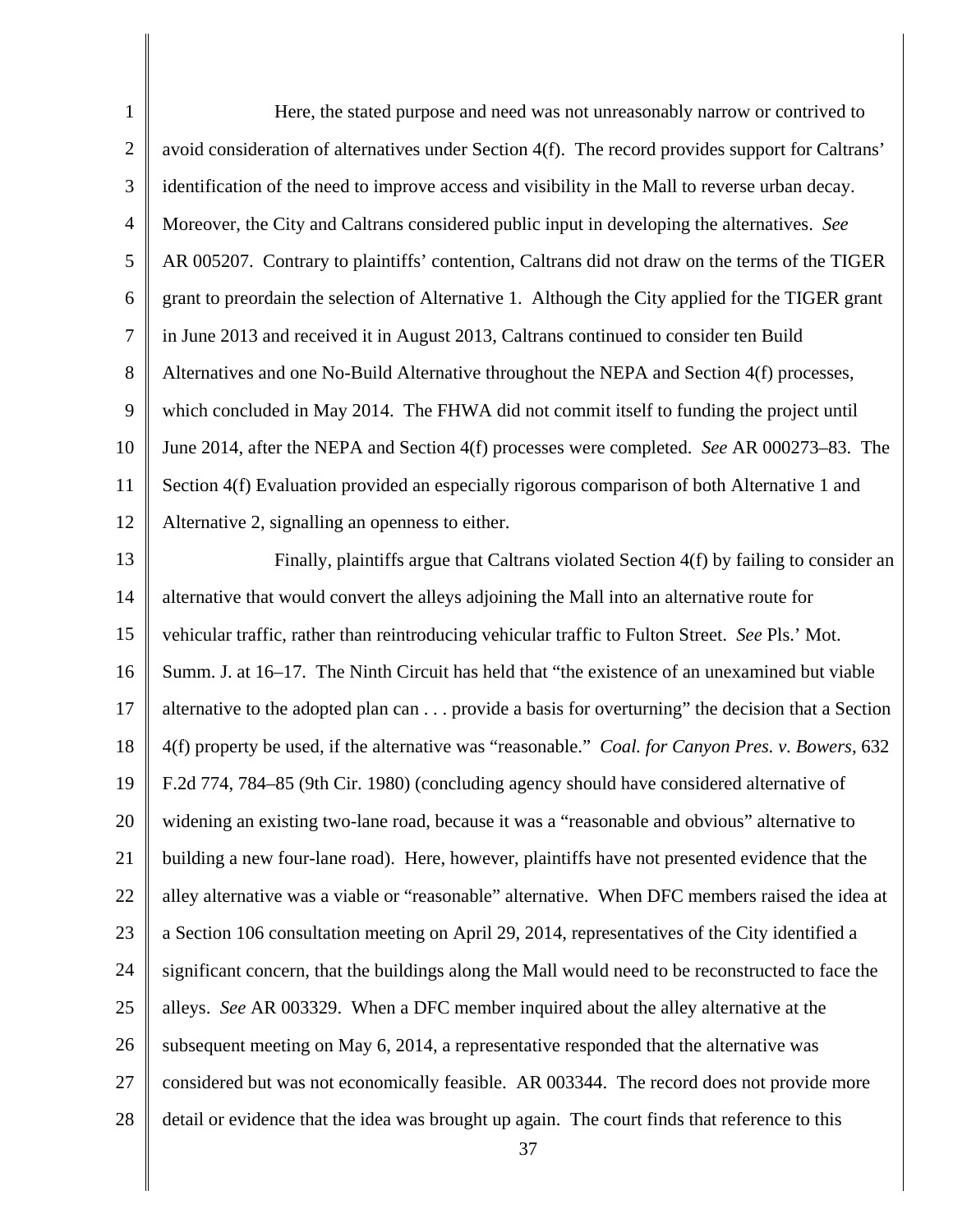1 2 3 4 5 6 7 8 9 10 11 12 13 14 15 16 17 18 19 20 21 22 23 24 25 26 27 28 38 limited discussion of the alley alternative, absent evidence of its viability, is not sufficient to demonstrate the idea was a "reasonable" alternative that Caltrans was required to consider under Section 4(f). *See Bowers*, 632 F.2d at 785. For the foregoing reasons, plaintiffs have not shown Caltrans' rejection of Alternatives 3 or 4 or the alley alternative was arbitrary or capricious. 3. Least Overall Harm and Mitigation Measures Plaintiffs argue that even if there were no "feasible and prudent" avoidance alternatives, Caltrans unreasonably rejected Alternatives 5 through 8 in its least harm analysis. Pls.' Mot. Summ. J. at 17–18. As with the avoidance alternatives analysis, plaintiffs argue the stated purpose and need is overly narrow and Caltrans' decision was inappropriately influenced by the TIGER grant application. For the reasons discussed above, the court rejects these arguments. Caltrans provided a detailed, rational explanation supporting its conclusion that Alternative 1 best meets the project's legitimate purpose and need. *See* AR 005433–38. Plaintiffs also argue in their reply brief that Caltrans' finding that the relative harm for Alternative 1 is less than Alternative 8 and nearly the same as Alternative 7 is unreasonable. *See* Pls.' Reply at 16. The court finds to the contrary, that Caltrans' evaluation properly balanced the factors listed under 23 C.F.R. § 774.3(c)(1), *supra*, and provided a detailed explanation of why Alternative 1 causes the least overall harm. Although Alternatives 7 and 8 would retain a portion of the pedestrian mall, Caltrans found they would create a somewhat disconnected pattern—a street with multiple dead ends intertwined with a pedestrian mall—that is not consistent with the Fulton Mall Historic District's period of significance, which included a downtown business district with local through-street. AR 005426. Because the majority of the District's period of significance, 1914 through 1970, *see* AR 005297, predates the existence of the pedestrian mall, Caltrans found the transition to a city street would more closely resemble the original District. AR 005426.Caltrans found Alternatives 1, 7, and 8 would each allow for the continuation of special events. *Id.* Caltrans found each of the alternatives would be equally destructive to the Fulton Mall Historic Landscape, because they would each result in that Landscape's inability to be considered an historic property eligible for inclusion in the NRHP.